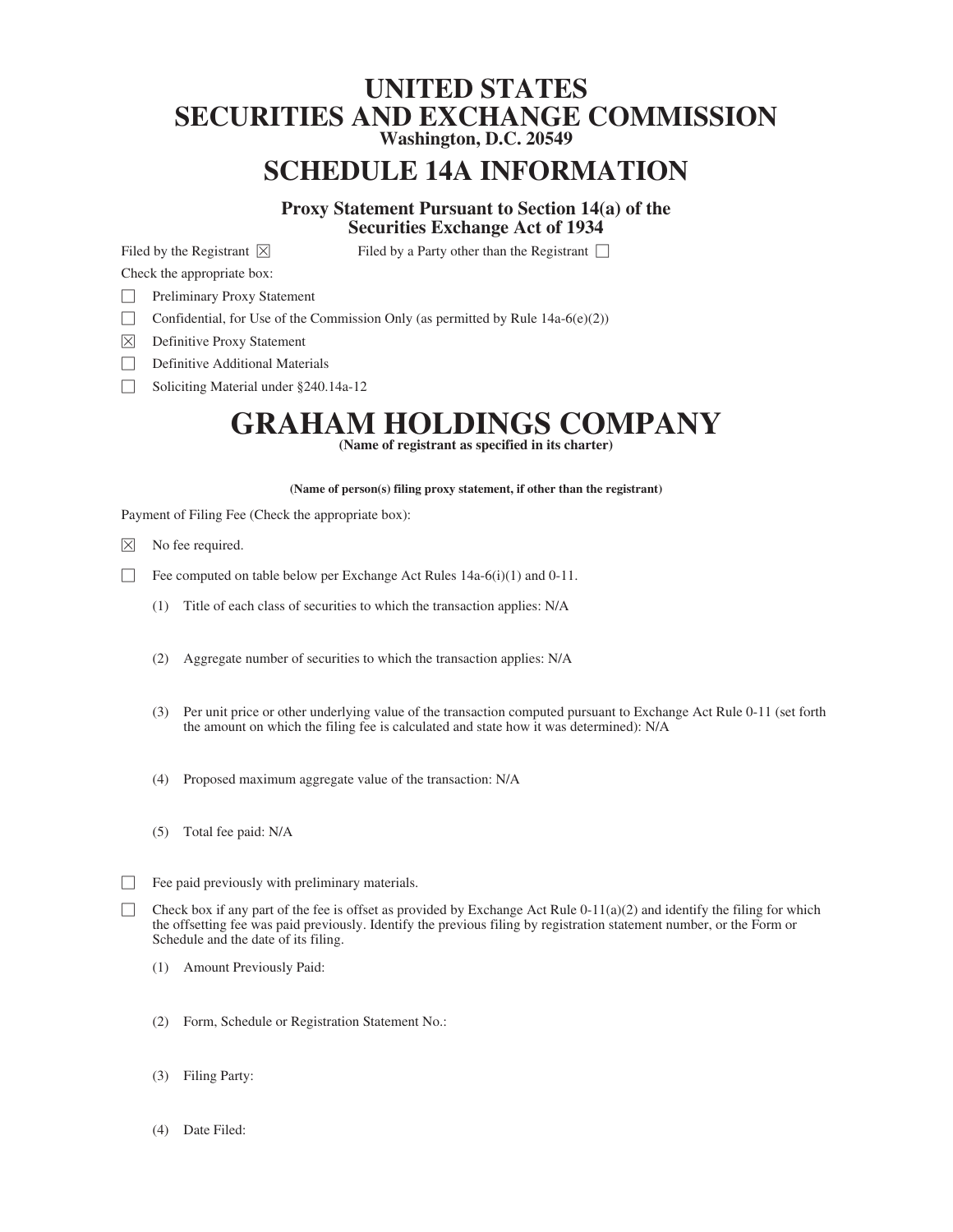# **GH** GRAHAM

# **1300 NORTH 17TH STREET** | **ARLINGTON, VA 22209** | **(703) 345-6300**

March 23, 2017

TO OUR SHAREHOLDERS:

You are cordially invited to the 2017 Annual Meeting of Shareholders of Graham Holdings Company (the "Company"), which will be held in the Corporate Executive Board Waterview Conference Center, 1919 North Lynn Street, 24th Floor, Arlington, VA 22209, on Thursday, May 4, 2017, at 8:30 a.m.

At the Company's 2017 Annual Meeting of Shareholders (the "Meeting"), there will be a report on the Company's activities, and Directors will be elected for the ensuing year. In addition, the Class A Shareholders will have an advisory vote on whether to approve the compensation paid to the Company's named executive officers for 2016 and an advisory vote on how frequently such votes on compensation should occur in the future. The Class A Shareholders will also vote to re-approve performance goals under the Company's 2012 Incentive Compensation Plan.

It is important that your shares be represented at the Meeting. Please sign the accompanying Proxy and return it promptly in the envelope provided. If you plan to attend, kindly so indicate in the space provided on the Proxy. You may also vote your shares by telephone or on the Internet. If you choose to vote your shares by telephone or on the Internet, please follow the instructions in the enclosed Proxy.

Sincerely yours,

Donald E. Gahan.

DONALD E. GRAHAM *Chairman*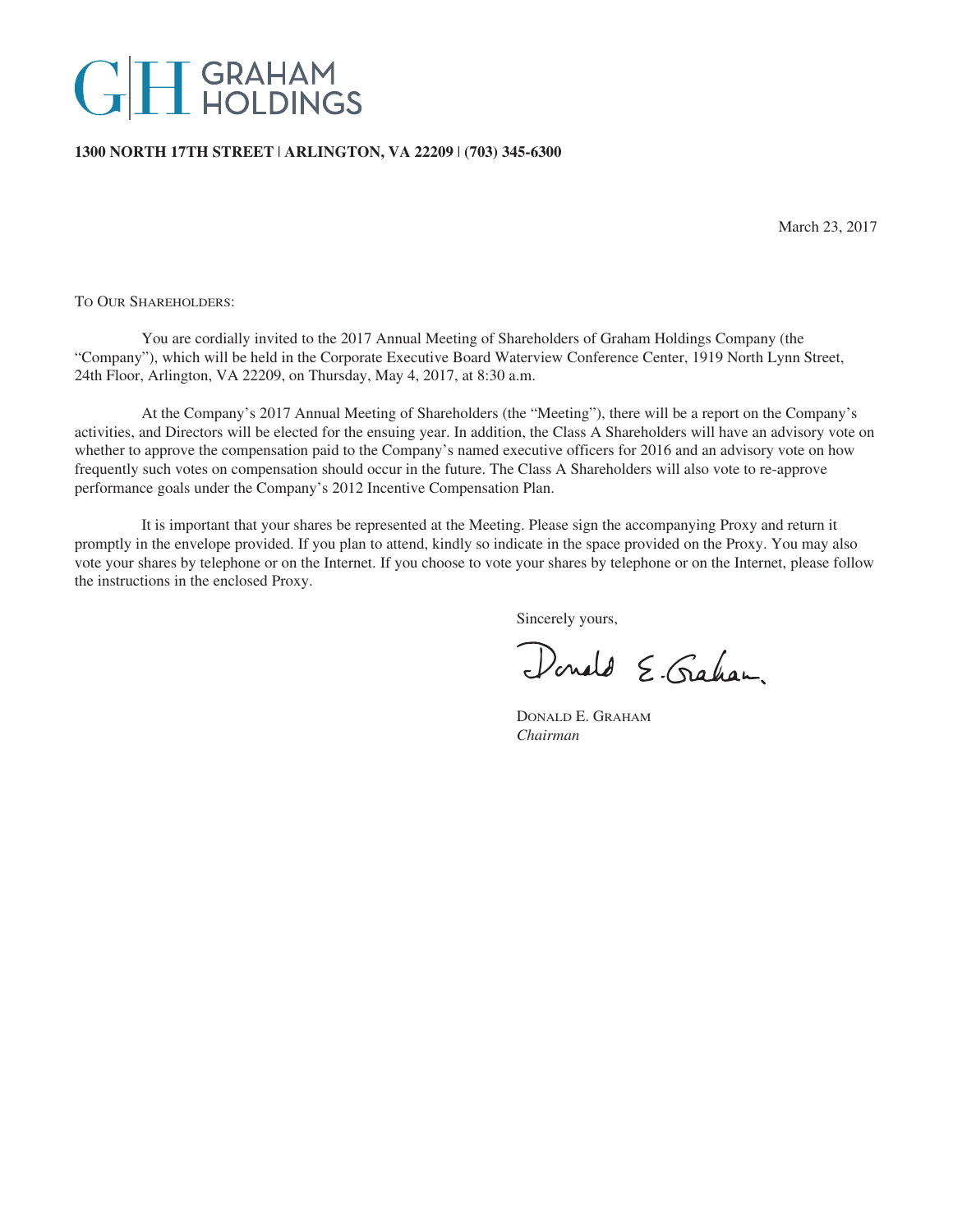# **GRAHAM HOLDINGS COMPANY**

# **Notice of Annual Meeting of Shareholders — May 4, 2017**

The 2017 Annual Meeting of Shareholders of Graham Holdings Company will be held at the Corporate Executive Board Waterview Conference Center, 1919 North Lynn Street, 24th Floor, Arlington, VA 22209, on Thursday, May 4, 2017, at 8:30 a.m., Eastern Daylight Saving Time, for the following purposes:

- 1. To elect Directors for the ensuing year, as more fully described in the accompanying Proxy Statement.
- 2. For the Class A Shareholders, on an advisory basis, to vote on whether to approve the compensation paid to the named executive officers of the Company for 2016.
- 3. For the Class A Shareholders, on an advisory basis, to vote on how frequently votes on executive compensation should occur in the future.
- 4. For the Class A Shareholders to vote to re-approve performance goals under the Company's 2012 Incentive Compensation Plan.
- 5. To transact such other business as may properly come before the Meeting or any adjournment thereof.

The Board of Directors of the Company (the "Board") has fixed the close of business on March 15, 2017, as the record date for the determination of shareholders entitled to notice of and to vote at the Meeting.

It is important that your shares be represented and voted at the Meeting. Please sign and return your Proxy at your earliest convenience. You may also vote your shares by telephone or on the Internet. If you choose to vote your shares by telephone or on the Internet, please follow the instructions in the enclosed Proxy. You may revoke your Proxy at any time before it has been voted at the Meeting. You may vote in person at the Meeting even if you returned a Proxy, provided that you first revoke your previously voted Proxy.

By Order of the Board of Directors,

NICOLE M. MADDREY, Secretary

March 23, 2017 Arlington, VA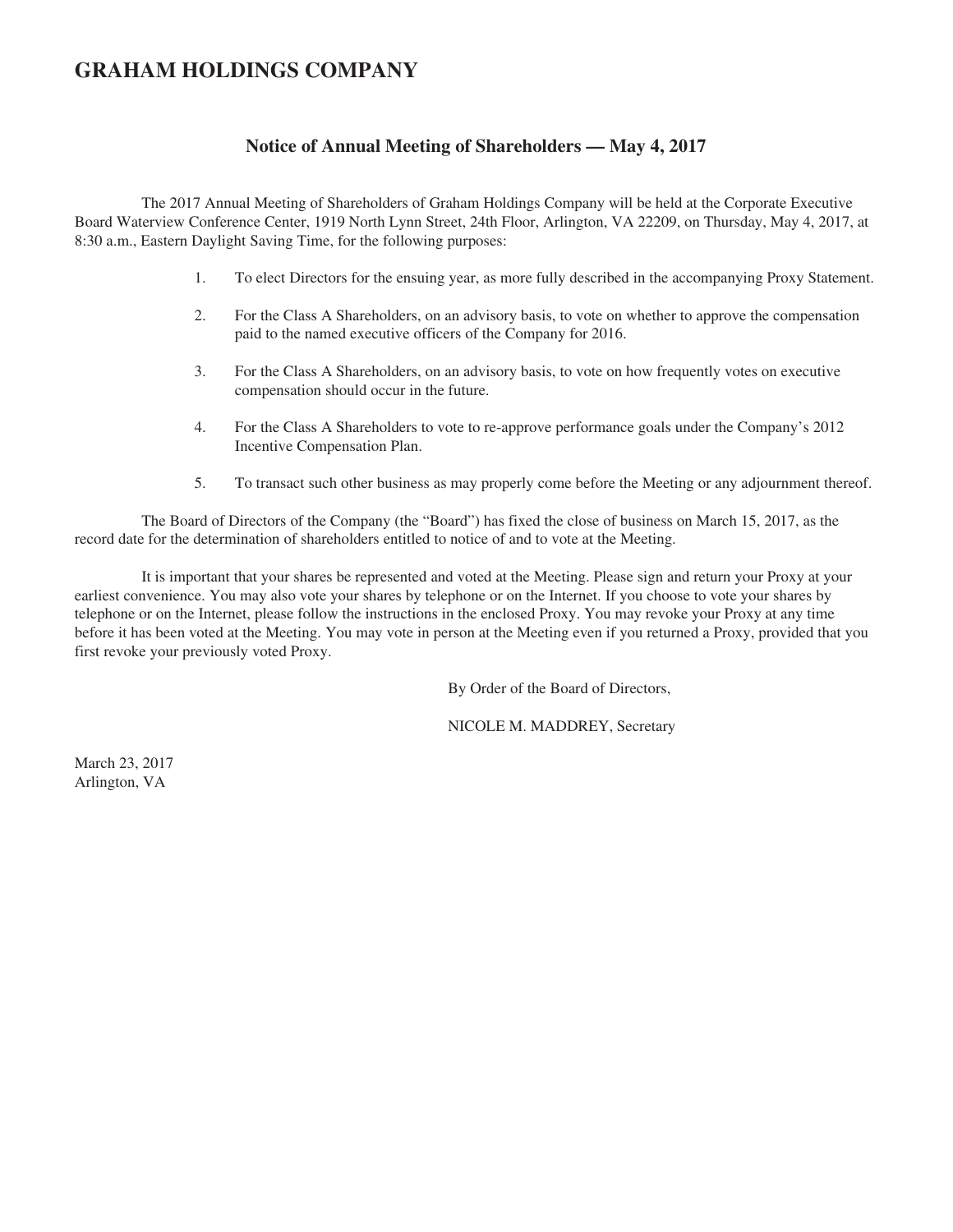# **GRAHAM HOLDINGS COMPANY 1300 North 17th Street, Suite 1700, Arlington, VA 22209**

This Proxy Statement contains information relating to the 2017 Annual Meeting of Shareholders of Graham Holdings Company to be held at the Corporate Executive Board Waterview Conference Center, 1919 North Lynn Street, 24th Floor, Arlington, VA 22209, on Thursday, May 4, 2017, at 8:30 a.m., Eastern Daylight Saving Time, or any adjournments thereof, for the purposes set forth in the accompanying Notice of the 2017 Annual Meeting of Shareholders. This Proxy Statement and the accompanying forms of Proxy and voting instructions are being delivered to shareholders on or about March 23, 2017. The Board of Directors of the Company is making this Proxy solicitation.

# **Important notice regarding the availability of Proxy materials for the Annual Meeting of Shareholders to be held on May 4, 2017. This Proxy Statement and the Annual Report to Shareholders are available at www.ghco.com.**

# **QUESTIONS AND ANSWERS**

# **Q: What am I voting on?**

A: You are voting on the election of Directors for a term of one year. A Board of nine Directors is to be elected, six by the holders of Class A Common Stock, voting separately as a class, and three by the holders of Class B Common Stock, voting separately as a class. All Directors will hold office until the next Annual Meeting or until their respective successors shall have been elected and shall have qualified or as otherwise provided in the bylaws of the Company.

In the event that any nominee withdraws or for any reason is not able to serve as a Director, Timothy J. O'Shaughnessy, Wallace R. Cooney, Jacob M. Maas and Nicole M. Maddrey, acting as your proxies, may vote for such other person as the Board of Directors may nominate.

In addition, if you are a holder of Class A Stock, you are voting on whether to approve the compensation paid to the Company's named executive officers for 2016 and on how frequently the Class A Shareholders should vote on such compensation in the future. In accordance with rules of the U.S. Securities and Exchange Commission (the "SEC"), these votes are advisory in nature and non-binding. For Class A Shareholders, you are also voting on the re-approval of performance goals under the Company's 2012 Incentive Compensation Plan.

Each of your shares entitles you to one vote with respect to each matter on which you may vote.

# **Q: What are the voting recommendations of the Board?**

A: The Board recommends voting for each of the nominated Directors listed on the Proxy card. The Board knows of no reason that would cause any nominee to be unable to act or to refuse to accept nomination or election.

The Board recommends voting for the approval of the compensation paid to the Company's named executive officers for 2016 and recommends that such shareholder advisory vote on executive compensation be considered by the Class A Shareholders on an annual basis.

The Board also recommends voting for re-approval of performance goals under the Company's 2012 Incentive Compensation Plan.

# **Q: Will any other matters be voted on?**

A: We are not aware of any matters to be voted on other than the election of Directors, the Class A Shareholder advisory votes on compensation paid to the Company's named executive officers for 2016, the frequency of advisory votes on compensation paid to named executive officers, and the vote by the Class A Shareholders to re-approve performance goals under the Company's 2012 Incentive Compensation Plan. If any other matter is properly brought before the Meeting, Timothy J. O'Shaughnessy, Wallace R. Cooney, Jacob M. Maas and Nicole M. Maddrey, acting as your proxies, will vote for you at their discretion.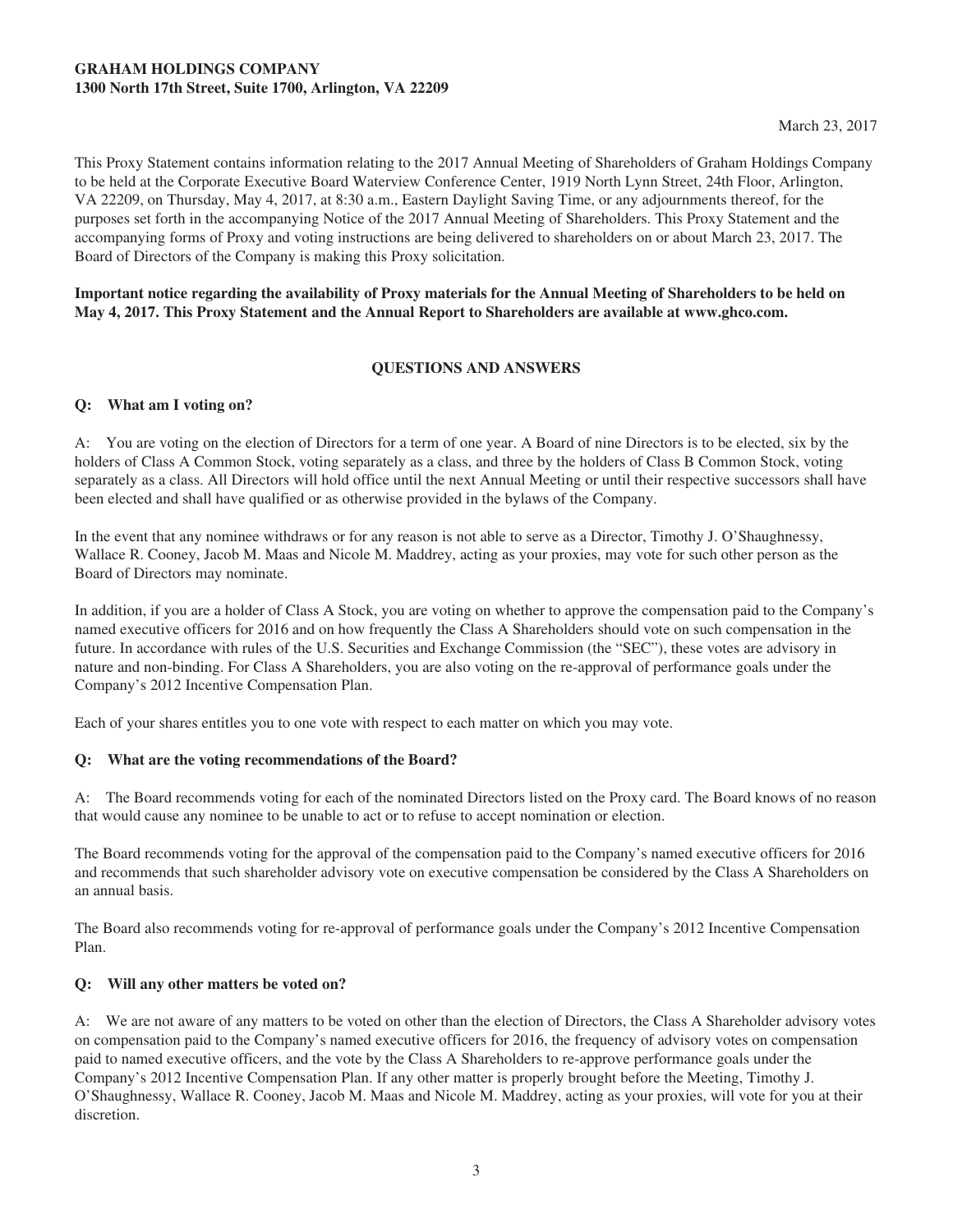# **Q: How do I vote?**

- A: There are four ways to vote:
	- By Internet at www.investorvote.com. We encourage you to vote this way;
	- By toll-free telephone at 1-800-652-8683;
	- By completing and mailing your Proxy card; or
	- By written ballot at the Meeting.

If you vote by Internet or telephone, your vote must be received by 5:00 p.m., Eastern Daylight Saving Time, on the day before the Meeting. Your shares will be voted as you indicate. If you are a Class B Shareholder and do not indicate your voting preferences, Timothy J. O'Shaughnessy, Wallace R. Cooney, Jacob M. Maas and Nicole M. Maddrey, acting as your proxies, will vote your shares in favor of the applicable nominated Directors.

If you are a Class A Shareholder and do not indicate your voting preferences, the foregoing persons, acting as your proxies, will vote your shares in favor of the applicable nominated Directors, for approval of the compensation paid to the Company's named executive officers for 2016, for an annual Class A Shareholder advisory vote on compensation to be paid to the Company's named executive officers and in favor of re-approval of performance goals under the Company's 2012 Incentive Compensation Plan.

# **Q: Who can vote?**

A: You can vote if you were a shareholder of record as of the close of business on March 15, 2017 (the "Record Date"). If you hold shares in street name, your broker, bank or other nominee will instruct you as to how your shares may be voted by proxy, including whether telephonic or Internet voting options are available. You may not vote shares held in street name in person at the Meeting unless you have a Proxy executed in your favor by your broker, bank or other nominee.

Both Class A Shareholders and Class B Shareholders are entitled to vote on Proposal 1: Election of Directors. In accordance with the Company's constitutive documents and under Delaware corporate law, only Class A Shareholders are entitled to vote on Proposal 2: Advisory Vote to Approve 2016 Compensation Awarded to Named Executive Officers; Proposal 3: Advisory Vote to Determine Frequency of Shareholder Advisory Vote Regarding Compensation Awarded to Named Executive Officers; and Proposal 4: Re-Approval of Performance Goals under the Company's 2012 Incentive Compensation Plan.

# **Q: Can I change my vote?**

A: Yes. You can change your vote or revoke your Proxy at any time before the Meeting:

- By entering a new vote by Internet or telephone;
- By returning a later-dated Proxy card; or
- By voting in person at the Meeting, provided you first revoke your previously voted Proxy.

# **Q: What vote is required to approve a proposal?**

A: Directors will be elected by a plurality of the votes cast at the Meeting. This means that the six Class A Shareholder nominees receiving the highest number of votes cast and the three Class B Shareholder nominees receiving the highest number of votes cast shall be elected. You do not have the right to cumulate votes in the election of Directors. A properly executed Proxy marked "WITHHOLD" with respect to the election of one or more Directors will not be voted with respect to the Director or Directors indicated, although it will be counted for purposes of determining whether a quorum is present at the Meeting.

While Proposal 2 to approve the 2016 compensation awarded to the Company's named executive officers is non-binding and advisory in nature, it will be approved only on the favorable vote of a majority of the Class A Shareholders present or represented at the Meeting. Proposal 3 to determine the frequency of such shareholder advisory votes on compensation in the future by Class A Shareholders is also an advisory and non-binding vote, and the Company will deem Class A Shareholders to have selected the frequency that receives the plurality of the votes cast by Class A Shareholders present or represented at the Meeting. The effectiveness of Proposal 4 to re-approve performance goals under the Company's 2012 Incentive Compensation Plan is conditioned on the favorable vote of a majority of the holders of Class A Common Stock present or represented at the Meeting.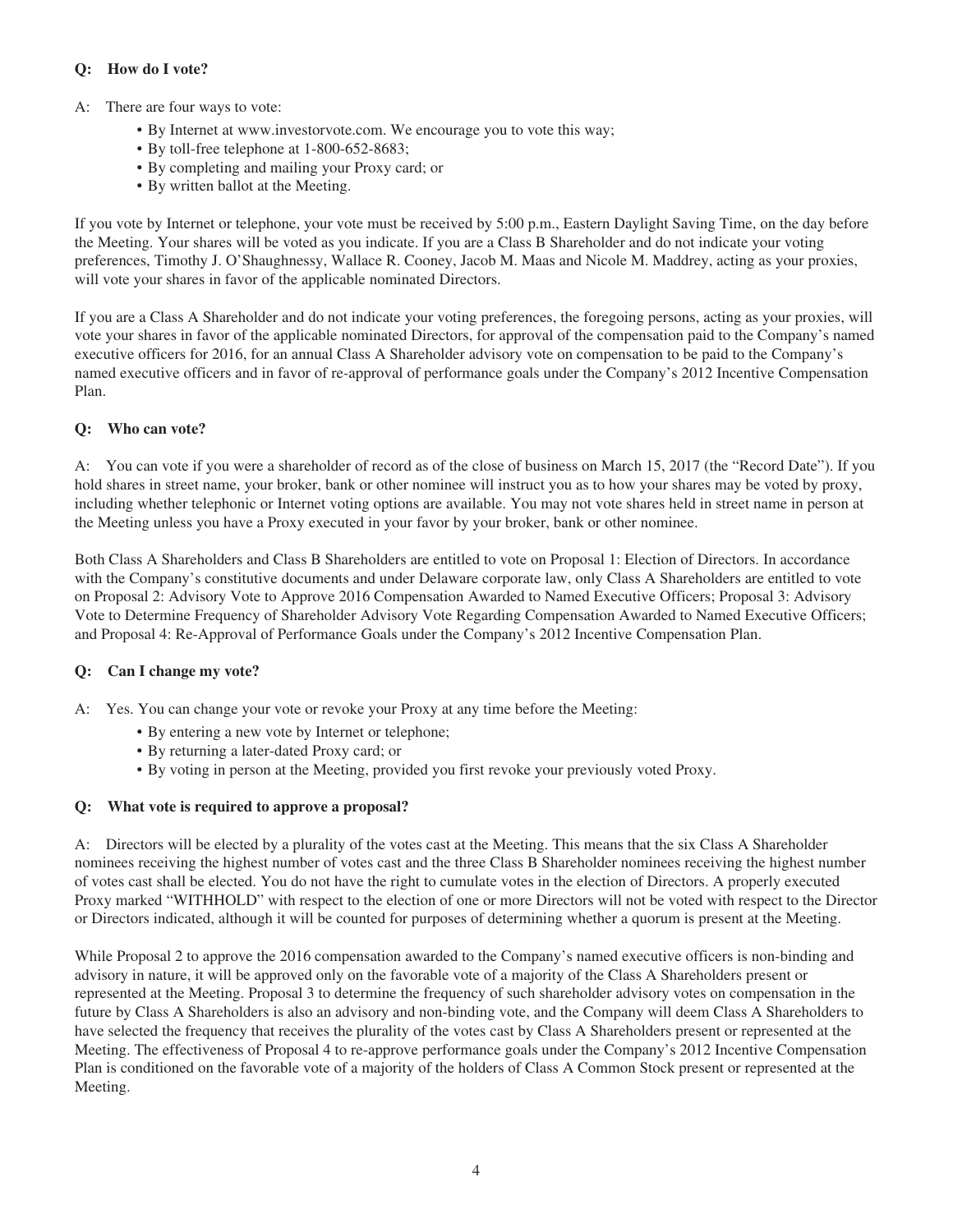Broker non-votes will have no impact on the voting results for any of the proposals presented at the Meeting, and abstentions will have the effect of a vote against (i) the proposal to approve the 2016 compensation awarded to the Company's named executive officers (Proposal 2), (ii) the proposal to determine the frequency of future advisory votes of the Class A Shareholders on compensation (Proposal 3), and (iii) the proposal to re-approve performance goals under the Company's 2012 Incentive Compensation Plan (Proposal 4). Abstentions will be counted for purposes of determining whether a quorum is present.

# **Q: Who will count the vote?**

A: Computershare, the Company's transfer agent and registrar, will count the vote. One of its representatives will be included among the persons authorized to certify the vote.

# **Q: Who can attend the Meeting?**

A: All shareholders of record as of the close of business on March 15, 2017, can attend.

# **Q: What do I need to do to attend the Meeting?**

A: To attend the Meeting, please follow these instructions:

- If you vote by using the enclosed Proxy card, check the appropriate box on the card.
- If you vote by Internet or telephone, follow the instructions provided for attendance.
- If a broker or other nominee holds your shares, bring proof of your ownership with you to the Meeting.

Seating at the Meeting will be on a first-come, first-served basis upon arrival at the Meeting.

# **Q: Can I bring a guest?**

A: No. The Meeting is for shareholders only.

# **Q: What is the quorum requirement of the Meeting?**

A: A majority of the outstanding shares on March 15, 2017, constitutes a quorum for voting at the Annual Meeting, except that (i) for purposes of the election of six Directors by the holders of Class A Common Stock (Proposal 1), the advisory vote on whether to approve the compensation paid to the named executive officers of the Company in 2016 (Proposal 2), the advisory vote to determine the frequency of future Class A Shareholder advisory votes on compensation (Proposal 3) and the re-approval of performance goals under the Company's 2012 Incentive Compensation Plan (Proposal 4), a quorum requires a majority of the outstanding shares of Class A Common Stock on March 15, 2017, and (ii) for purposes of the election of three Directors by the holders of Class B Common Stock (Proposal 1), a quorum requires a majority of the outstanding shares of Class B Common Stock on March 15, 2017. If you vote, your shares will be part of the quorum. Abstentions will be counted in determining the quorum. On March 15, 2017, there were 964,001 shares of Class A Common Stock and 4,626,835 shares of Class B Common Stock outstanding and entitled to vote.

# **Q: Who is soliciting Proxies?**

A: Solicitation of Proxies is being made by the Company's management through the mail, in person, on the Internet or by telephone, without any additional compensation being paid to such members of the Company's management. The cost of such solicitation will be borne by the Company. In addition, the Company has requested brokers and other custodians, nominees and fiduciaries to forward Proxy cards and Proxy soliciting material to shareholders, and the Company will pay their fees and reimburse them for their expenses in so doing.

# **Q: When are the shareholder proposals due for the Company's 2018 Annual Meeting of Shareholders?**

A: Shareholder proposals submitted by shareholders entitled to vote on such matters, meeting the requirements of the SEC's proxy rules, must be in writing, received by November 24, 2017, and addressed to the Secretary of the Company at 1300 North 17th Street, Suite 1700, Arlington, VA 22209.

Holders of Class B Common Stock are entitled to vote for the election of 30% of the members of the Board of Directors (and, if required by the rules of the New York Stock Exchange, on management proposals to reserve shares for stock options or to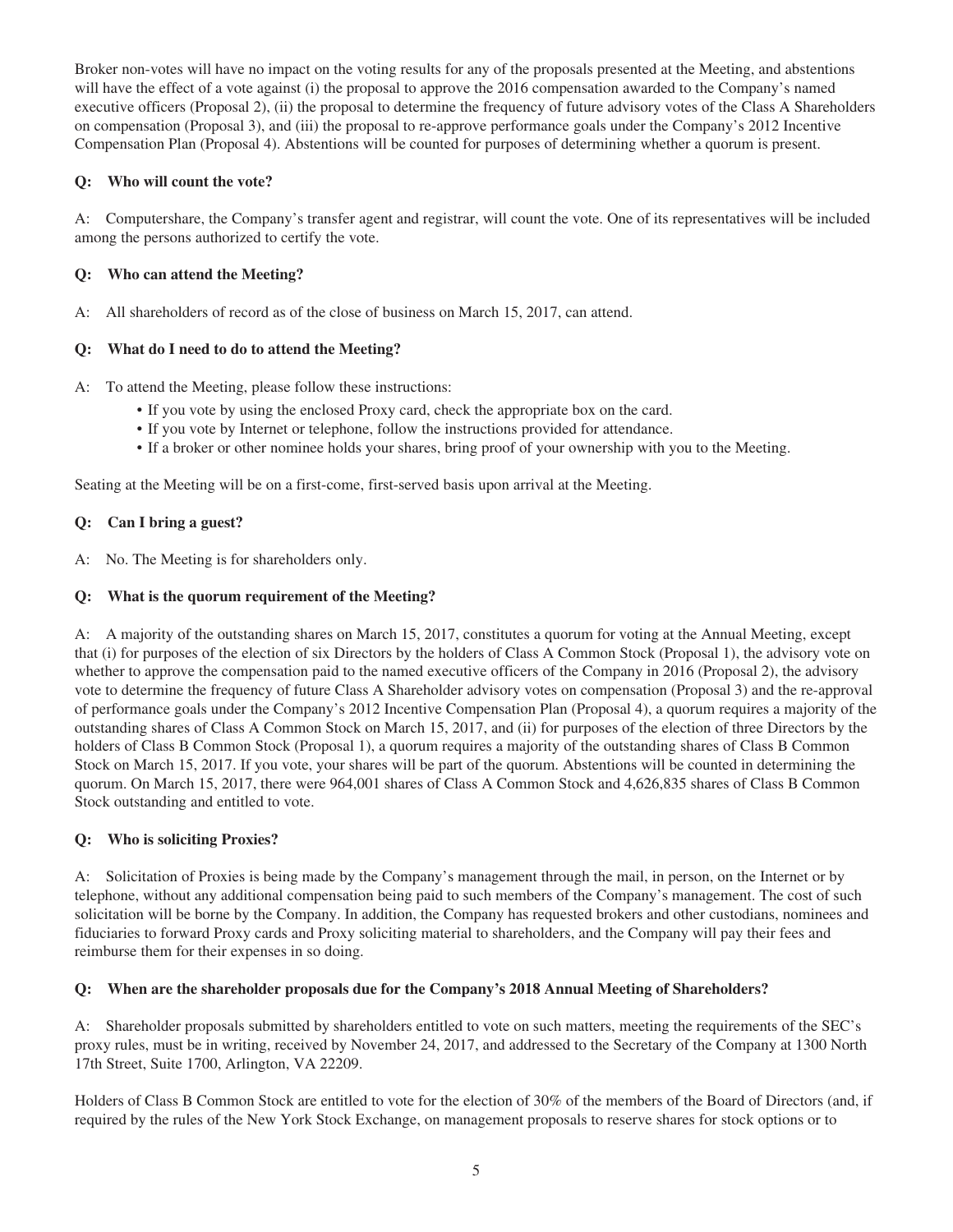acquire the stock or assets of other companies under certain circumstances). In accordance with the rules of the Securities and Exchange Commission, proposals submitted on other matters by holders of Class B Common Stock have not been, and will not be, included in the Company's Proxy materials for the Meeting.

# **Q: What other information about Graham Holdings Company is available?**

- A: The following information is available:
	- The Company maintains on its website, www.ghco.com, copies of the Annual Report on Form 10-K, the Annual Report to Shareholders, the Company's Corporate Governance Guidelines, Statement of Ethical Principles, the Code of Business Conduct, the Audit Committee Charter, the Compensation Committee Charter and other information about the Company.
	- In addition, printed copies of the Annual Report on Form 10-K and the Annual Report to Shareholders, the Company's Corporate Governance Guidelines, Statement of Ethical Principles, the Code of Business Conduct, the Audit Committee Charter and the Compensation Committee Charter will be furnished without charge (except exhibits) to any shareholder upon written request addressed to the Treasurer of the Company at 1300 North 17th Street, Suite 1700, Arlington, VA 22209.

# **Q: Can I receive materials relating to the Meeting electronically?**

A: To assist the Company in reducing costs related to the Annual Meeting, shareholders who vote via the Internet may consent to electronic delivery of mailings related to future annual shareholder meetings. The Company also makes its Proxy Statements and Annual Reports available online and may eliminate mailing hard copies of these documents to those shareholders who consent in advance to electronic distribution. If you hold shares in your own name and you are voting via the Internet, you may consent online when you vote. If you hold shares through an intermediary, such as a bank or broker, please refer to the information provided by the intermediary for instructions on how to consent to electronic distribution.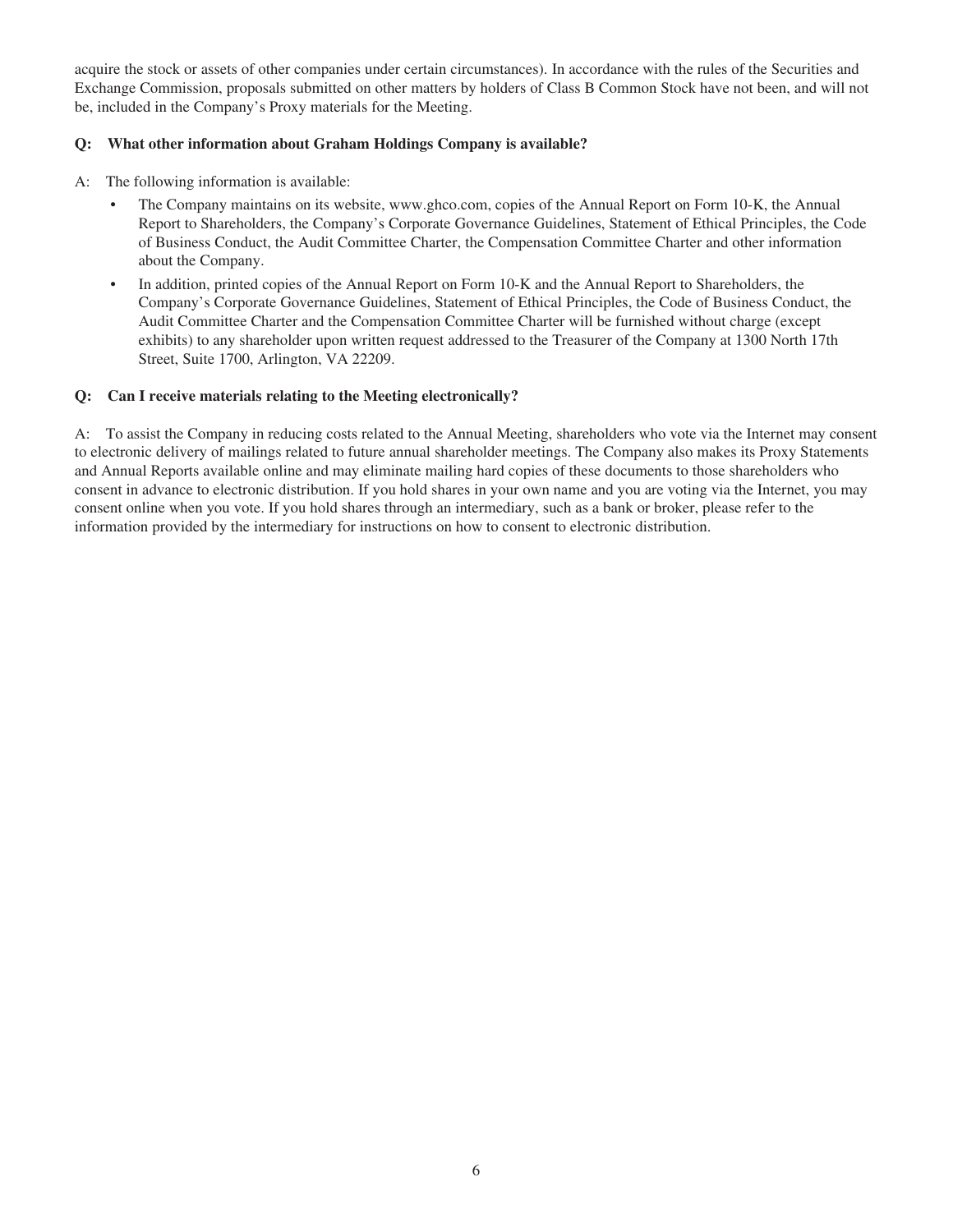# **PROPOSAL 1: ELECTION OF DIRECTORS**

#### **NOMINEES FOR BOARD OF DIRECTORS**

The Company seeks Directors of the highest personal and professional ethics, integrity and business acumen who are committed to representing the long-term interests of the Company's shareholders. In considering its composition, the Board considers the skills and experience of prospective nominees in the context of the needs of the Board and seeks Directors who are "independent" under applicable law and listing standards, despite being exempt from such requirement as a "controlled company." The Company's Corporate Governance Guidelines do not prescribe specific standards regarding the diversity of the Board, but the Board considers as a matter of practice the diversity of prospective nominees (including incumbent Directors), both culturally and in terms of the range of perspectives that the Board as a whole brings to its work. The following nominees for Director have established records of accomplishment in areas relevant to the Company's strategy and operations and share characteristics identified in the Company's Corporate Governance Guidelines and Statement of Ethical Principles as essential to a well-functioning deliberative body: honesty, integrity, independence, competence, diligence and commitment to the interests of all shareholders to build long-term shareholder value.

The Company is a diversified education and media company serving customers in a rapidly evolving, highly regulated, competitive and technological environment. The Directors' expertise and experience encompass the areas of education, media, technology, marketing, international business and finance, journalism, law and public policy. All of the Directors have held senior positions as leaders of complex organizations (both for-profit and non-profit) and gained expertise in core management skills, such as strategy and business development, innovation, line operations, brand management, finance, compensation and leadership development, compliance and risk management. They have significant experience in corporate governance and oversight through their positions as senior executives and as Directors (or Trustees) of public companies and other institutions, and many have served as members of audit, compensation and governance committees at such companies or institutions, as well as at the Company. These skills and experience are pertinent to the Company's current and evolving business strategies, as well as to the Board's oversight role, and enable the Company's Directors to provide diverse perspectives about the complex issues facing the Company.

The following biographies highlight specific qualifications, skills and experience of each of the Director nominees.

# **NOMINEES FOR ELECTION BY CLASS A SHAREHOLDERS**

#### **Lee C. Bollinger**

Mr. Bollinger, age 70, has served as the 19th President of Columbia University since June 2002. Prior to becoming President of Columbia University, where he also serves as a member of the Law School faculty, Mr. Bollinger served as President of the University of Michigan for five years and as Dean of the University of Michigan Law School for seven years. Mr. Bollinger is a member of the Board of Columbia University and certain of its affiliates. He is a Trustee of the Kresge Foundation and the Institute of International Education and was Chairman of the Board of the Federal Reserve Bank of New York until December 2012. Mr. Bollinger is the recipient of numerous honorary degrees and awards, most notably for his national leadership in defending affirmative action, for his service in higher education and for his scholarship and leadership in defense of freedom of speech and the press. He has served as a Director of the Company since May 2007 and is a member of the Compensation Committee of the Board. Mr. Bollinger's experience in higher education and at a variety of educational institutions facing differing challenges and opportunities is of particular relevance to the Company's higher education business segment and other education-related initiatives, but also reflects his commitment to principles. In his former role as a Director of the Federal Reserve Bank of New York, Mr. Bollinger gained experience in financial matters, particularly those affecting national economies and financial and market systems.

#### **Thomas S. Gayner**

Mr. Gayner, age 55, has served as Co-Chief Executive Officer of Markel Corporation, a publicly traded financial holding company headquartered in Glen Allen, VA, since January 2016, and prior to that, he served as President and Chief Investment Officer of Markel Corporation since May 2010. Mr. Gayner has served as a Director of the Company since January 2007. He is Chairman of the Audit Committee and a member of the Finance Committee. Since 1990, he has served as President of Markel Gayner Asset Management; he served as a Director of Markel Corporation from 1998 to 2003. Previously, he was a certified public accountant at PricewaterhouseCoopers LLP and a Vice President of Davenport & Company of Virginia. Mr. Gayner serves on the Board of Directors of Colfax Corporation, Cable ONE, The Davis Series Mutual Funds, Bon Secours Health System and the Community Foundation of Richmond. Mr. Gayner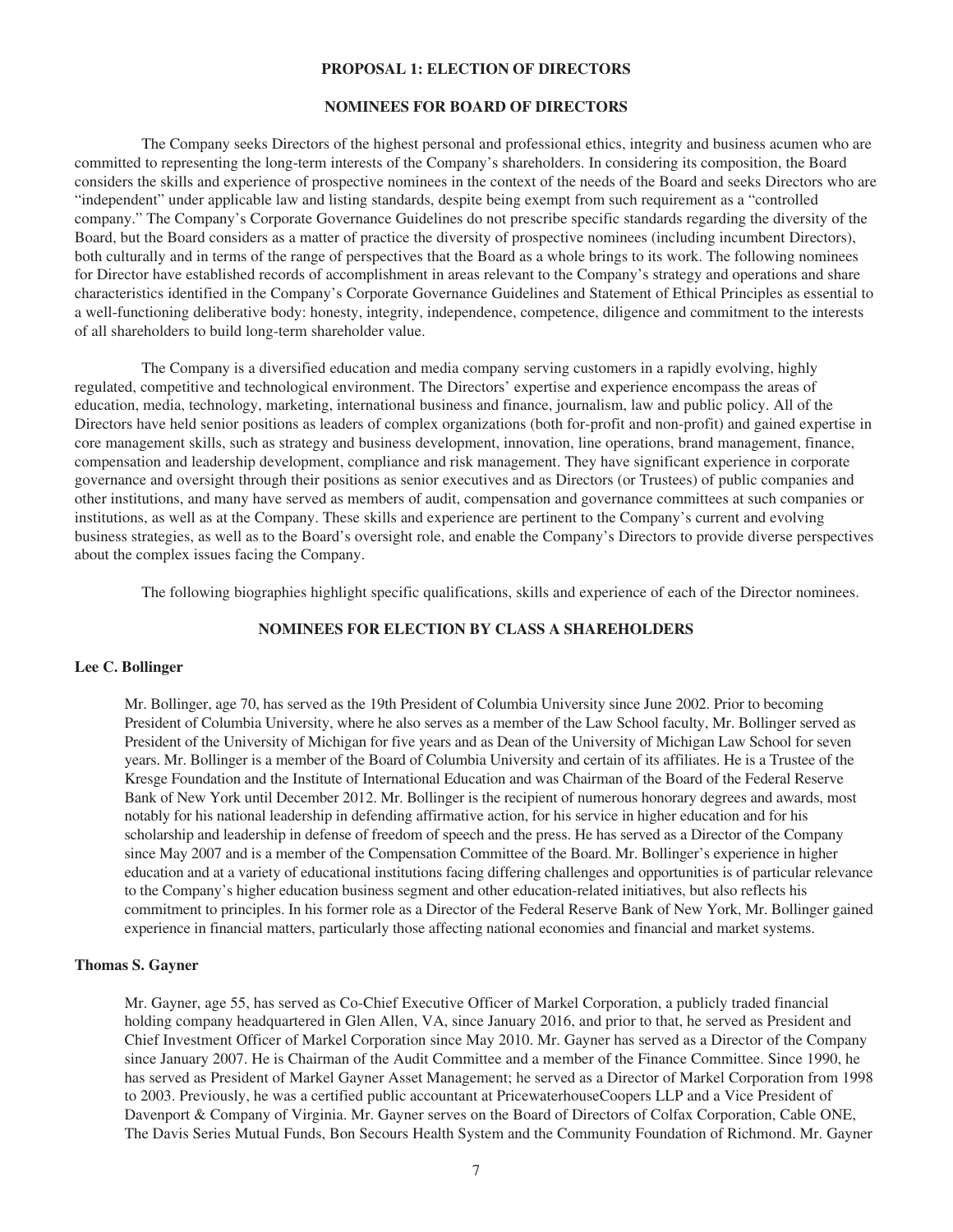brings to the Board the leadership, management oversight and financial skills gained in his role as a senior manager and Director of Markel Corporation. Through his educational background and experience as a senior officer of an asset management firm, Mr. Gayner has significant experience in public company financial reporting, accounting and financial control matters, as well as experience in the analysis of strategic investment opportunities.

#### **Donald E. Graham**

Mr. Graham, age 71, has served as Chairman of the Board of the Company since September 1993 and served as Chief Executive Officer of the Company from May 1991 until November 2015. Mr. Graham served as President of the Company between May 1991 and September 1993. He also was Publisher of The Washington Post newspaper for 21 years, a position he held between 1979 and 2000. Mr. Graham has been a Director of the Company since 1974 and is Chairman of the Executive Committee and a member of the Finance Committee of the Board. By virtue of his ownership of 72.0% of the outstanding Class A Stock of the Company and his right to control the vote as a trustee of certain family trusts of an additional 14.2% of such stock, Mr. Graham effectively votes a total of 86.2% of the Class A shares. Mr. Graham was a Director of Facebook, Inc. from December 2008 until June 2015. Mr. Graham is a Trustee of the Federal City Council and KIPP-DC. He serves as a Director of the DC College Access Program, where he stepped down as Chairman of the Board in January 2015, and he is a Co-Founder of TheDream.US. As a result of his substantial and long-standing shareholdings in the Company and his tenure in various executive roles at the Company, Mr. Graham provides a unique perspective to the Board about the strategic and operational opportunities and challenges, economic and industry trends, and competitive and financial positioning of the Company and its businesses. Mr. Graham is the father-in-law of Timothy J. O'Shaughnessy and an uncle of Katharine Weymouth, both of whom also serve as members of the Board.

# **Timothy J. O'Shaughnessy**

Mr. O'Shaughnessy, age 35, is President and Chief Executive Officer of Graham Holdings Company. He has served as a Director of the Company since November 2014 and is a member of the Finance and Executive Committees of the Board. Previously, he served as Chief Executive Officer of LivingSocial, which he co-founded in 2007. During his tenure, the e-commerce and marketing company grew sales to nearly \$2 billion. Following his graduation from Georgetown University in 2004 with a BSBA in Marketing, Operations and Information Management, Mr. O'Shaughnessy joined AOL as a product manager. In 2006, he moved to Revolution Health, where he rose to Vice President of Product Development. During that time, he and three others developed a successful series of apps for Facebook. That company grew into LivingSocial, where Mr. O'Shaughnessy was CEO for seven years. Mr. O'Shaughnessy is a member of the Executive Committee of the Federal City Council and is a Director of Framebridge, Inc. He is married to Laura Graham O'Shaughnessy, a daughter of Donald E. Graham. She is President and CEO of SocialCode, a social-media marketing technology and services company, wholly owned by the Company.

#### **G. Richard Wagoner, Jr.**

Mr. Wagoner, age 64, retired from General Motors Corporation ("GM") in August 2009 after a 32-year career. He has served as a Director of the Company since June 2010 and is a member of the Audit Committee. Mr. Wagoner served as Chairman and Chief Executive Officer of GM from May 2003 through March 2009 and had been President and Chief Executive Officer since June 2000. Other positions he held at GM include Executive Vice President and President of North American Operations; Executive Vice President, Chief Financial Officer and Head of Worldwide Purchasing; and President and Managing Director of General Motors do Brasil. On June 1, 2009, GM and its affiliates filed voluntary petitions in the U.S. Bankruptcy Court for the Southern District of New York, seeking relief under Chapter 11 of the U.S. Bankruptcy Code. Mr. Wagoner was not an Executive Officer or Director of GM at the time of that filing. Mr. Wagoner is a member of the Board of Directors of Invesco, Aleris Corporation and several privately held companies. In addition, he advises several investment and finance firms, start-ups and early stage ventures. Mr. Wagoner is a member of the Virginia Commonwealth University Board of Visitors, the Duke University Health Systems Board of Directors and the Duke Kunshan University Advisory Board. He is a Trustee Emeritus of Duke University and a former Board Chair and continues as a member of Duke Fuqua's School of Business Advisory Board. He is a member of the Mayor of Shanghai, China's International Business Leaders Advisory Council. Through his leadership roles at GM and other activities, Mr. Wagoner has significant experience in general management, global business, marketing and advertising, finance, technology, procurement and management development, as well as with public company financial reporting obligations and corporate governance matters affecting organizations of comparable size and scope as the Company.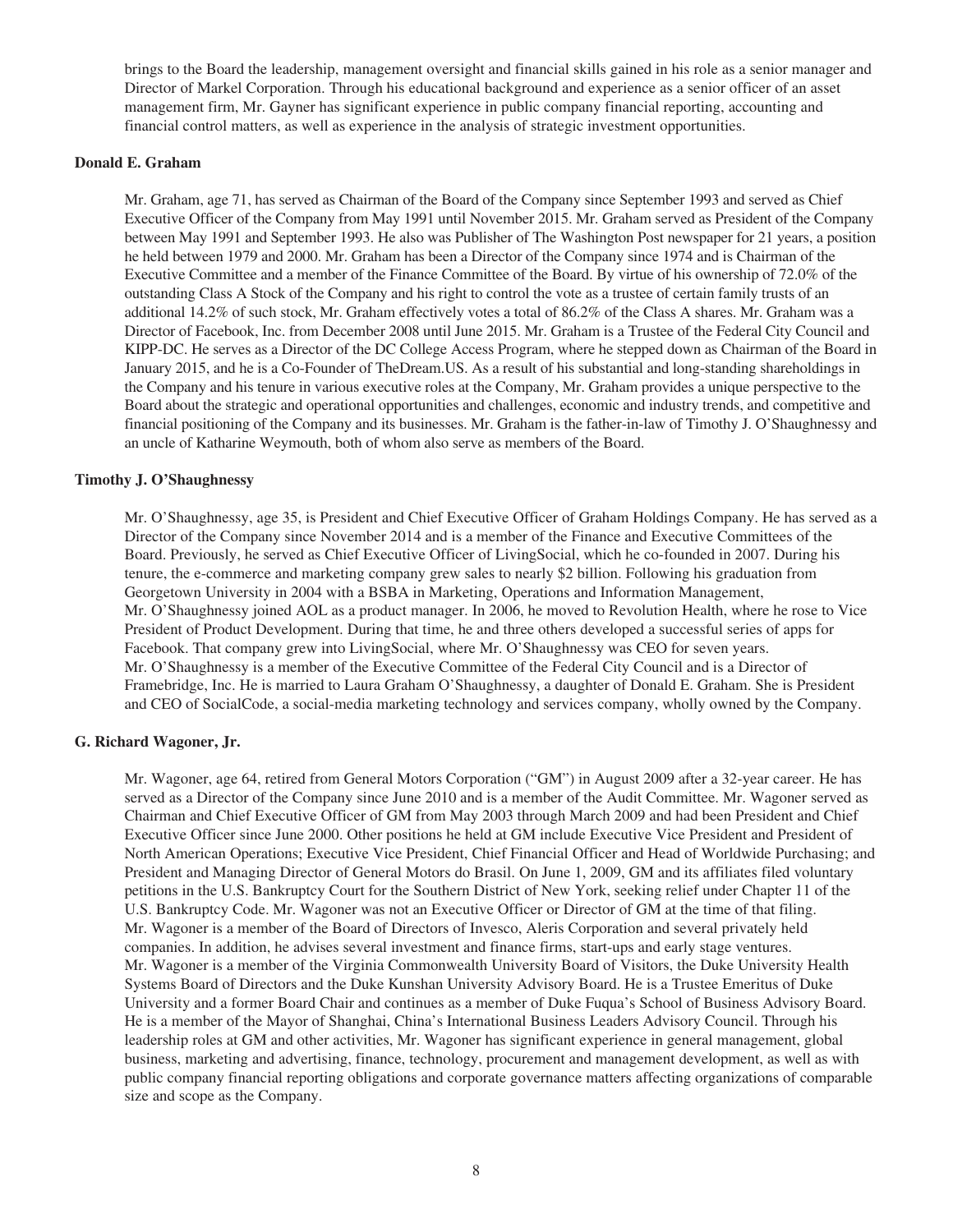#### **Katharine Weymouth**

Ms. Weymouth, age 50, is former Publisher and Chief Executive Officer of The Washington Post. She was CEO and Publisher from February 2008 to October 2014. Ms. Weymouth became a Director of the Company in September 2010, and she currently serves on the Finance Committee of the Board. She joined The Washington Post in 1996 as Assistant General Counsel and held various positions within that organization over 18 years. Ms. Weymouth held several positions within the Post's advertising department, including Director of the department's jobs unit, Director of Advertising Sales and Vice President of Advertising. She also served as Associate Counsel of Washingtonpost.Newsweek Interactive, then the online publishing subsidiary of The Washington Post Company. She is a Director of Cable One, Inc. ("Cable ONE"). She serves as a Trustee of the Philip L. Graham Fund, The Field School,

The Economic Club of Washington, D.C., and the Greater Washington Community Foundation. Ms. Weymouth is also a member of the Board of the American Institute of Architects. Ms. Weymouth is a niece of the Chairman of the Board of the Company, Mr. Graham.

#### **NOMINEES FOR ELECTION BY CLASS B SHAREHOLDERS**

#### **Christopher C. Davis**

Mr. Davis, age 51, has served as Chairman of Davis Selected Advisers, NY, Inc., an investment adviser, since 2009. He has served as a Director of the Company since January 2006 and is a member of the Audit and Executive Committees of the Board and Chairman of the Finance Committee. Mr. Davis became lead Director in May 2011. Mr. Davis is also a Director and officer of a number of mutual funds advised by Davis Selected Advisers, LP, as well as other entities controlled by Davis Selected Advisers, LP. Mr. Davis is a Director of the Hudson Highland Land Trust and a Trustee of the American Museum of Natural History and the Shelby Cullom Davis Charitable Fund. Mr. Davis brings financial and investment experience to the work of the Board, including particular experience in evaluating strategic opportunities, transactions and investments. Mr. Davis also has experience in public company financial reporting, accounting and compliance matters, as well as significant leadership and institutional organizational experience from his service on the boards of several non-profit organizations.

#### **Anne M. Mulcahy**

Mrs. Mulcahy, age 64, served as Chairman of the Board of Xerox Corporation from 2002 until 2010 and served as Chief Executive Officer from 2001 through June 2009. From May 2000 through July 2001, she was President and Chief Operating Officer of Xerox. Mrs. Mulcahy has served as a Director of the Company since January 2008. She is Chairman of the Compensation Committee and also serves on the Executive Committee. Mrs. Mulcahy began her Xerox career as a field sales representative and assumed positions with increasing responsibility in sales and senior management. She was Vice President for Human Resources before becoming Chief Staff Officer and later Corporate Senior Vice President. She is a Director of Target Corporation, Johnson & Johnson, LPL Financial and the non-profit organization Save the Children, where she serves as Board Chairman. As a result of the various leadership roles in which she has served at Xerox Corporation, Mrs. Mulcahy has experience in the core management skills relevant to a global branded organization, including matters relating to strategic oversight and execution. Her experience in compensation, benefits, human resource strategy and management development provides an important perspective to the Board's deliberations about those matters, particularly given the significant size of the Company's workforce. As a Director of other public companies, Mrs. Mulcahy also has experience in governance matters affecting organizations of comparable size and scope as the Company.

#### **Larry D. Thompson**

Mr. Thompson, age 71, is retired from PepsiCo, Inc., a global food and beverage company, where he served as Executive Vice President–Government Affairs, General Counsel and Corporate Secretary from June 2012 to November 2014. From October 2004 to May 2011, when he initially retired, Mr. Thompson served as a Senior Vice President– Government Affairs, General Counsel and Corporate Secretary of PepsiCo, Inc. Mr. Thompson has served as a Director of the Company since June 2011 and is a member of the Compensation Committee. Mr. Thompson serves on the Advisory Boards of The Brookings Institution and the Georgia Justice Project and is a Director of Practicing Law Institute, the George W. Bush Foundation, the Ethics Resource Center and the Southern Company, as well as various Franklin, Templeton and Mutual Series Funds. Mr. Thompson is also a trustee of the Chautauqua Institution. His government career included serving in the U.S. Department of Justice as Deputy Attorney General and leading the Department's National Security Coordination Council. In 2002, President George W. Bush named Mr. Thompson to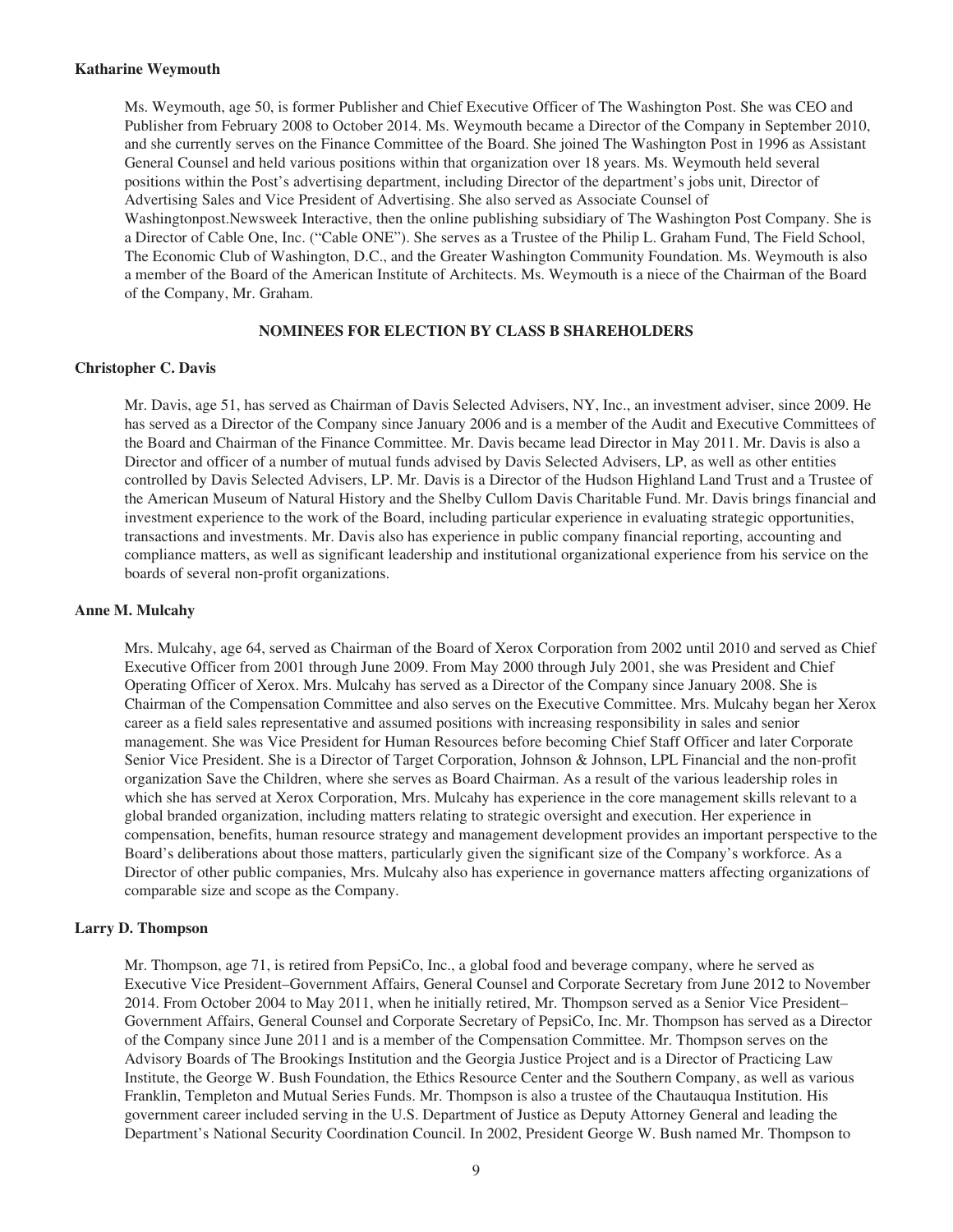head the Corporate Fraud Task Force. Previously, Mr. Thompson had been a partner in the Atlanta law firm of King & Spalding, where he practiced in the antitrust and litigation departments. He served as the U.S. Attorney for the Northern District of Georgia and was later appointed Independent Counsel for the Department of Housing and Urban Development Investigation by the Special Panel of the U.S. Circuit Court Judges appointed by the U.S. Supreme Court. He is an elected Fellow of the American Board of Criminal Lawyers. Mr. Thompson is a recipient of the Edmund Jennings Randolph Award for outstanding contributions to the accomplishment of the Department of Justice's mission, the Outstanding Litigator Award by the Federal Bar Association and the A. T. Walden Award for outstanding accomplishments to the legal profession by the Gate City Bar Association in Atlanta. Through his previous roles at the U.S. Department of Justice and at PepsiCo, Mr. Thompson brings to the Board extensive legal experience in both governmental and corporate settings. As a Director of other public companies, he also has significant experience with corporate governance matters and reporting obligations.

# **THE BOARD OF DIRECTORS RECOMMENDS A VOTE "FOR" THE ELECTION OF EACH OF THE NOMINATED DIRECTORS.**

#### **Board Committees**

The standing committees of the Board are the Audit Committee, Compensation Committee, Finance Committee and Executive Committee.

Given the ownership structure of the Company and its status as a "controlled company" (see page 12), the Board does not have a nominating committee. Decisions on nominees to the Board are made through consultation among the Chairman of the Board and the other members of the Board. The Company has not utilized the services of any third party to assist in identifying and evaluating nominees.

#### *Audit Committee*

The functions of the Audit Committee include overseeing (i) management's conduct of the Company's financial reporting process (including the development and maintenance of systems of internal accounting and financial controls); (ii) the integrity of the Company's financial statements; (iii) the Company's compliance with legal and regulatory requirements; (iv) the qualifications and independence of the Company's outside auditor; (v) the performance of the Company's internal audit function; (vi) the outside auditor's annual audit of the Company's financial statements; and (vii) the preparation of certain reports required by the rules and regulations of the Securities and Exchange Commission. A current copy of the Audit Committee's Charter is available on the Company's website, www.ghco.com; a copy of such Charter will be furnished without charge to any shareholder upon written request addressed to the Treasurer, Graham Holdings Company at 1300 North 17th Street, Suite 1700, Arlington, VA 22209.

Christopher C. Davis, Thomas S. Gayner (Chairman) and G. Richard Wagoner, Jr. served on the Audit Committee in 2016. The Board of Directors has determined that all members of the Audit Committee are non-employee, "financially literate," "independent" Directors within the meaning of the New York Stock Exchange listing standards. None of the members of the Audit Committee has accepted, other than in his capacity as a Committee or Board member, any consulting, advisory or other compensatory fee from the Company or its affiliates, and none of the members of the Audit Committee has a material relationship with the Company.

The Board has determined that Thomas S. Gayner has the requisite background and experience to be (and is) designated an "audit committee financial expert" within the meaning of Item  $407(d)(5)(ii)$  of Regulation S-K due to his extensive experience, as discussed under "Proposal 1: Election of Directors." In addition, the Board has determined that all of the members of the Audit Committee are well grounded in financial matters and are familiar with generally accepted accounting principles. All of the members of the Audit Committee have a general understanding of internal controls and procedures for financial reporting, as well as an understanding of audit committee functions. To the extent that matters come before the Audit Committee that involve accounting issues, the members of the Audit Committee consult with and rely on management, in addition to external experts, such as the Company's independent registered public accountants, PricewaterhouseCoopers LLP. In addition, the Audit Committee has authority to obtain advice from internal or external legal or other advisors.

The Audit Committee held seven meetings in 2016.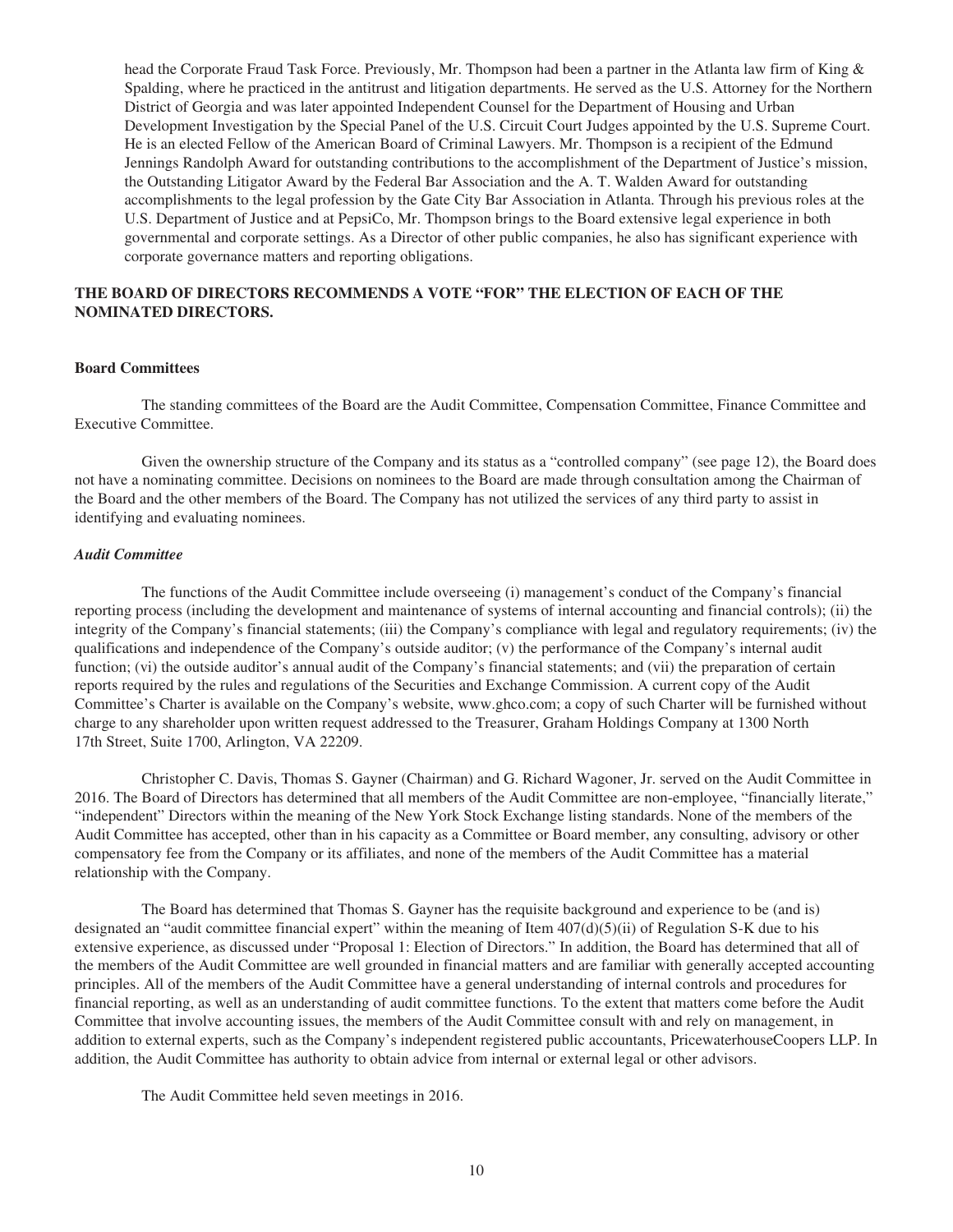#### *Compensation Committee*

The functions of the Compensation Committee include (i) reviewing and approving the compensation of the Company's Chief Executive Officer and President and other members of senior management (including, among other elements of compensation, annual base salary, annual incentive opportunities and long-term incentive opportunities); (ii) overseeing the administration and determination of awards under the Company's compensation plans; and (iii) preparing any report on executive compensation required by the rules and regulations of the SEC. A current copy of the Compensation Committee's Charter is available on the Company's website, www.ghco.com; a copy of such Charter will be furnished without charge to any shareholder upon written request addressed to the Treasurer, Graham Holdings Company at 1300 North 17th Street, Suite 1700, Arlington, VA 22209.

Lee C. Bollinger, Barry Diller, Anne M. Mulcahy (Chairman) and Larry D. Thompson served on the Compensation Committee in 2016. All members of the Compensation Committee are non-employee Directors and have been determined to be "independent" within the meaning of the listing requirements of the New York Stock Exchange applicable to service on compensation committees.

The Compensation Committee held six meetings in 2016.

#### *Finance Committee*

The functions of the Finance Committee include (i) reviewing with management the capital needs of the Company and (ii) considering and making recommendations to the Board related to dividend policy, major acquisitions and dispositions of businesses, incurrence of indebtedness, selection of managers of defined benefit plan assets, stock repurchase programs and certain other financial matters.

Christopher C. Davis (Chairman), Barry Diller, Thomas S. Gayner, Donald E. Graham, Timothy J. O'Shaughnessy and Katharine Weymouth served on the Finance Committee in 2016.

The Finance Committee held one meeting in 2016.

#### *Executive Committee*

The Executive Committee has and may exercise all of the powers of the Board that may be delegated by law in the management of the business and affairs of the Company and exercises the authority of the Board between meetings.

Christopher C. Davis, Barry Diller, Donald E. Graham (Chairman), Anne M. Mulcahy, Ronald L. Olson and Timothy J. O'Shaughnessy serve on the Executive Committee.

The Executive Committee held no meetings in 2016.

#### **Meeting Attendance**

The Board held a total of five meetings in 2016. Each Director attended at least 75% of the meetings of the Board and the committees of the Board on which the Director served with the exception of Mr. Diller.

The Board does not have a policy of requiring Directors to attend annual meetings of shareholders and leaves it at the discretion of each Director as to whether he or she will attend the meeting. In addition to the Chairman, nine Directors attended the 2016 Annual Meeting of Shareholders.

#### **Director Compensation**

During 2016, non-employee Directors received the following annual payments:

- \$150,000 as a cash retainer; and
- reimbursement of out-of-pocket expenses for the meetings they attended.

Each non-employee Chair of a committee of the Board received an additional \$20,000. Members of the Audit Committee received an additional \$20,000 annually for their service on that committee. Employee Directors received no compensation for serving on the Board.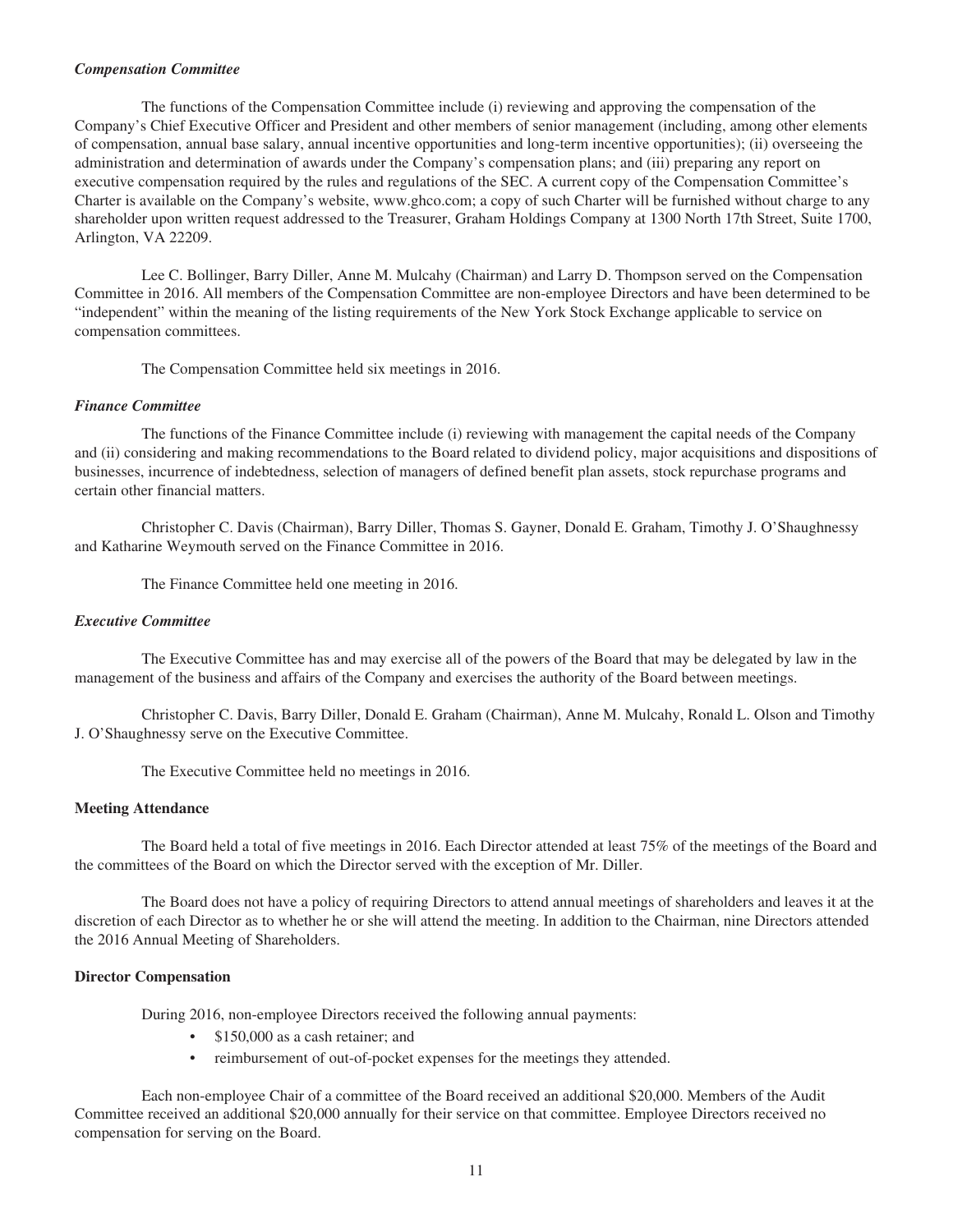The total 2016 compensation of non-employee Directors is shown on the following table:

| <b>Name</b>             | <b>Fees Earned or</b><br>Paid in Cash (\$) | <b>Change in Pension Value</b><br>and Nonqualified Deferred<br><b>Compensation Earnings (\$)</b> | All Other<br>Compensation (\$) | Total $(\$)$ |
|-------------------------|--------------------------------------------|--------------------------------------------------------------------------------------------------|--------------------------------|--------------|
| Lee C. Bollinger        | \$150,000                                  |                                                                                                  |                                | \$150,000    |
| Christopher C. Davis    | 190,000                                    |                                                                                                  |                                | 190,000      |
| <b>Barry Diller</b>     | 150,000                                    |                                                                                                  |                                | 150,000      |
| Thomas S. Gayner        | 190,000                                    |                                                                                                  |                                | 190,000      |
| Anne M. Mulcahy         | 170,000                                    |                                                                                                  |                                | 170,000      |
| Ronald L. Olson         | 150,000                                    |                                                                                                  |                                | 150,000      |
| James H. Shelton (1)    | 75,000                                     |                                                                                                  |                                | 75,000       |
| Larry D. Thompson       | 150,000                                    |                                                                                                  |                                | 150,000      |
| G. Richard Wagoner, Jr. | 170,000                                    |                                                                                                  | 4,000(2)                       | 174,000      |
| Katharine Weymouth      | 150,000                                    |                                                                                                  |                                | 150,000      |

# **DIRECTOR COMPENSATION**

(1) Mr. Shelton resigned from the Board on May 12, 2016.

(2) Charitable contribution made pursuant to the Company's matching gift program.

The Company has in place a voluntary Deferred Compensation Plan for Directors of the Company. Amounts deferred pursuant to this plan are reflected in the "Fees Earned or Paid in Cash" column in the table above. This plan provides an opportunity for participants to elect to defer the receipt of either all or a portion of the fees received for service as a Director. Elections to defer must be filed in advance of earning such fees. Deferred amounts will earn investment credits in accordance with participant elections from a choice of investment funds (based on the funds available under the Company's 401(k) plan). None of the deferred amounts was credited with above-market interest. Deferred amounts are payable upon separation from service or such other future date as specified by the participant at the time of election. The Company closed the Deferred Compensation Plan to new participants as of December 2015. The Company does not provide stock awards, option awards or other non-equity compensation to non-employee Directors.

#### **"Controlled Company"**

The descendants of Katharine Graham (including the Company's Chairman of the Board) and trusts for the benefit of those descendants own the majority of the shares of Class A Common Stock and have the right to vote for 70% of the Board of Directors; thus the Company is a "controlled company" for purposes of Section 303A.00 of the New York Stock Exchange Listed Company Manual. As a "controlled company," the Company is exempt from certain governance requirements, including the requirement that it have a nominating/corporate governance committee, and the Company does not deem it necessary to have such a committee. The Company does not have a procedure by which shareholders may recommend nominees to the Board, given the Company's ownership structure. Notwithstanding the fact that as a "controlled company," the Company is not required to have a Board of Directors that comprises a majority of "independent" directors, the Board has determined that current members Lee C. Bollinger, Christopher C. Davis, Thomas S. Gayner, Anne M. Mulcahy, Larry D. Thompson, G. Richard Wagoner, Jr. and Katharine Weymouth (who, together, constitute a majority of the Board) are "independent" within the meaning of Section 303A.02 of the New York Stock Exchange Listed Company Manual. In reaching this conclusion, the Board considered commercial relationships with companies at which Directors or their family members served as outside directors or executive officers. These relationships involved the Company's purchases of services in the ordinary course of business that were made on arm's-length terms under circumstances and in amounts that did not affect the relevant Directors' independence.

#### **Meetings of the Non-Management Directors**

The listing requirements of the New York Stock Exchange call for the non-management Directors of the Company to meet regularly in executive session without management. The Board has appointed Christopher C. Davis as lead Director and has authorized him to preside at the executive sessions. The non-management Directors met in executive session in May 2016 and expect to meet in executive session in 2017 as appropriate.

#### **Compensation Committee Interlocks and Insider Participation**

Lee C. Bollinger, Barry Diller, Anne M. Mulcahy and Larry D. Thompson served as members of the Compensation Committee in 2016. No member of the Compensation Committee has ever been an employee of the Company. No executive officer of the Company serves on the compensation committee of any other entity that has, or has had, one or more of its executive officers serving on the Company's Board of Directors.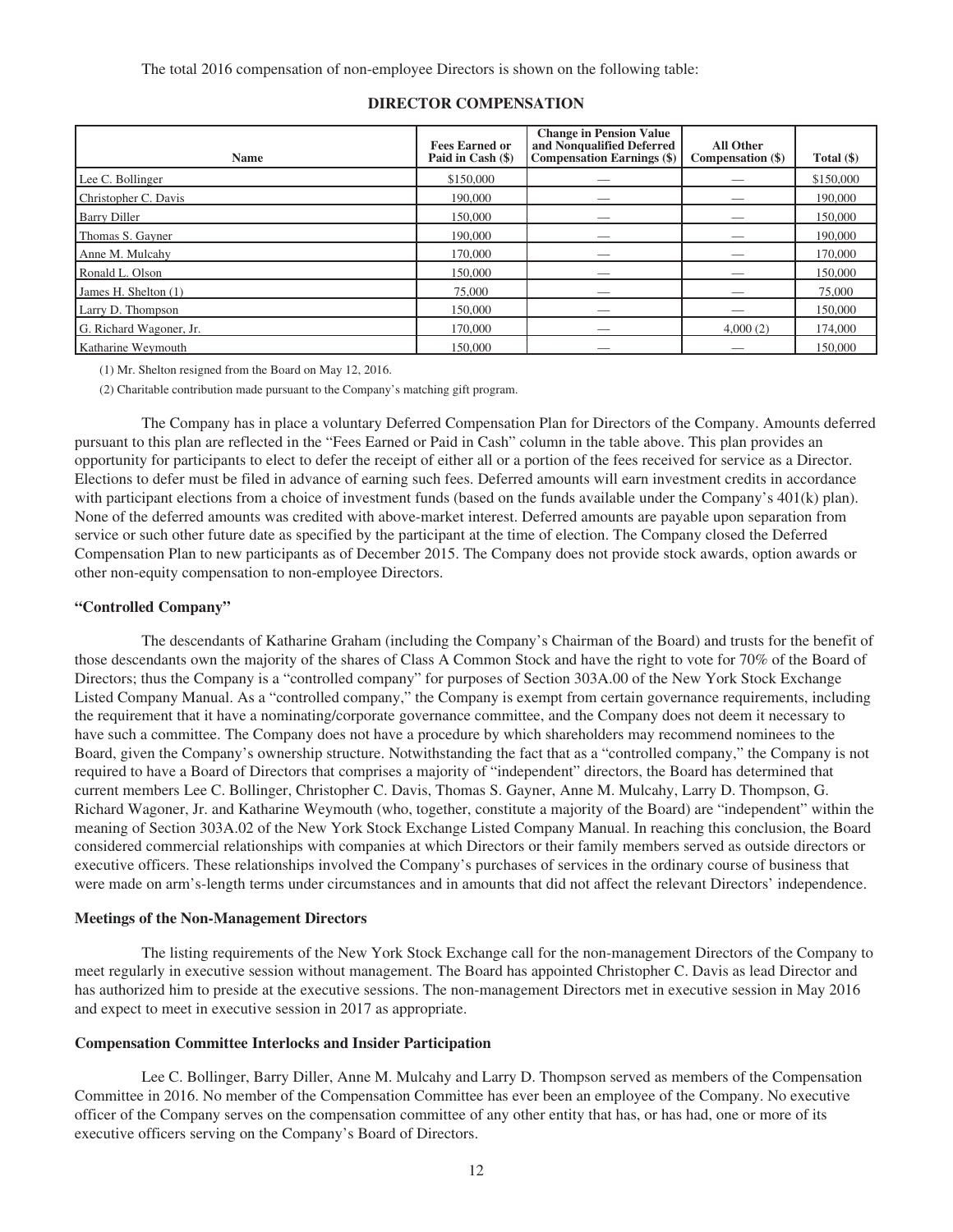# **Board Leadership Structure and Role in Risk Oversight**

While as a "controlled company," the Company is not legally required to have a majority of independent Directors, the majority of the Board, in fact, comprises independent Directors who act as an effective counterbalance to Mr. Graham, Chairman of the Board, and Mr. O'Shaughnessy, as President and Chief Executive Officer. The Board also appoints a lead independent Director. Christopher C. Davis serves in this capacity. The lead independent Director typically chairs executive sessions of Board meetings and consults with Mr. Graham and Mr. O'Shaughnessy and senior management regarding issues to be included in Board meeting agendas. The lead independent Director is also expected to collaborate with Mr. O'Shaughnessy in reviewing key operational and other matters and to act as a liaison between Messrs. Graham and O'Shaughnessy and the independent Directors.

The Board as a whole actively considers strategic decisions proposed by management, including matters affecting the business strategy and competitive and financial positions of the Company, and monitors the Company's risk profile. Board meetings are focused on strategic matters affecting major areas of the Company's business, including operational, execution and competitive risks and risk management initiatives. The Board fulfills certain risk oversight functions through its standing committees. For example, the Finance Committee reviews and makes recommendations to the Board related to major acquisitions or dispositions, including with respect to attendant risks, and the Compensation Committee addresses the risk profile of the Company's compensation program and arrangements. The Audit Committee also plays a key role in risk oversight, particularly with respect to financial reporting, accounting and compliance matters.

Risk oversight activities are supported by internal reporting structures that aim to surface directly to the Board key matters that can affect the Company's risk exposures. For example, the head of the Company's internal audit function reports directly to the Audit Committee. The Company has also established a management-level Compliance Committee that reports periodically to the Audit Committee about regulatory risks affecting the Company's education businesses, as well as a Disclosure Controls Committee, chaired by the General Counsel, that reports directly to the Audit Committee on certain matters relating to the Company's public disclosures.

# **Communicating With Directors**

Interested parties may communicate concerns to the lead Director or to the other Directors of the Company through Navex Global, the Company's third-party-managed hotline, via telephone at 1-866-687-8972 or online at https://ghco.alertline.com.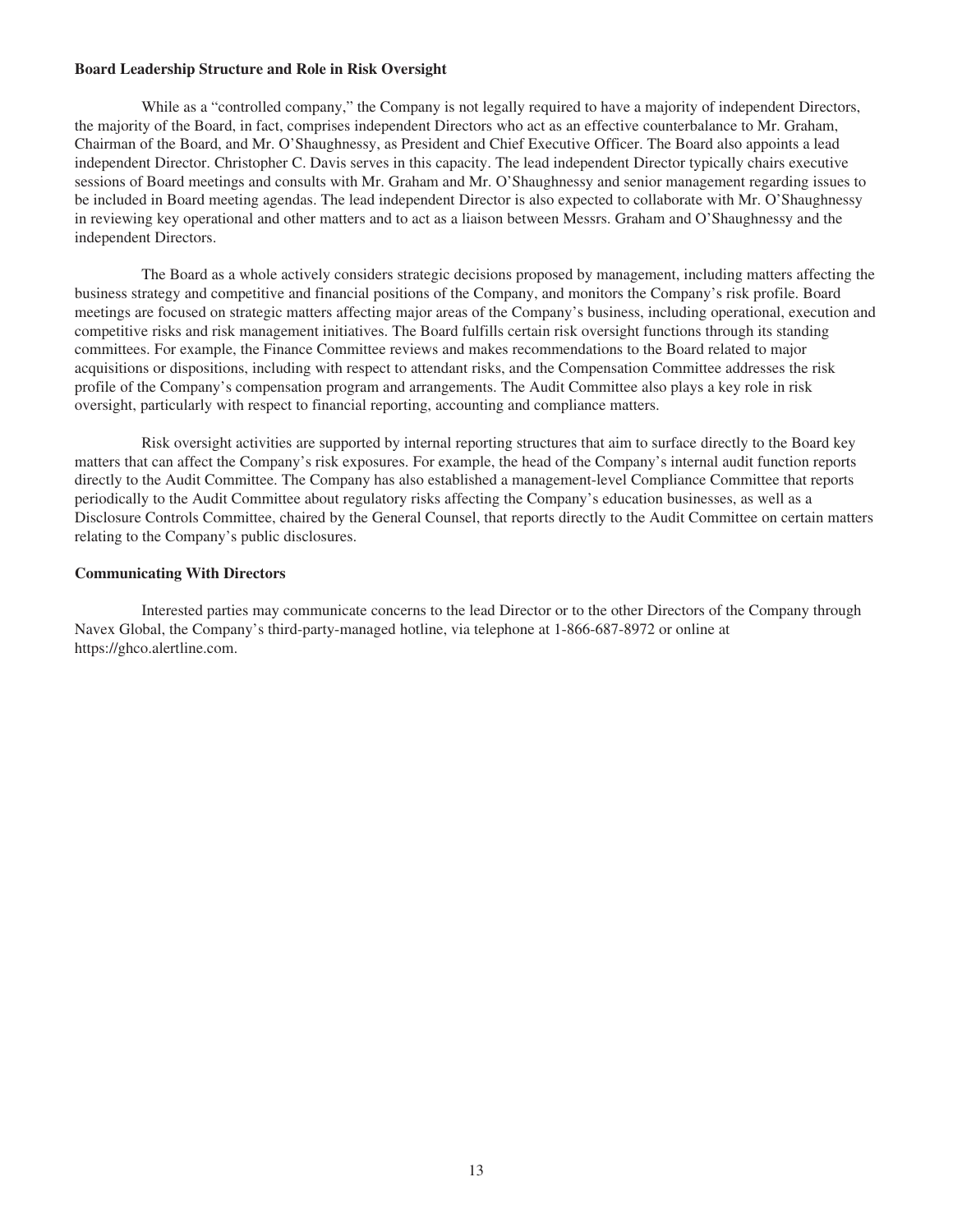#### **STOCK HOLDINGS OF CERTAIN BENEFICIAL OWNERS AND MANAGEMENT**

The information in the following two tables relates to each person who, on February 1, 2017, was a "beneficial owner" (as defined under the proxy rules of the Securities and Exchange Commission) of more than 5% of the Company's Class A or Class B Stock and to the stock holdings of Directors and officers. Under the proxy rules, a person is deemed to be the "beneficial owner" of stock if such person has (or shares) either investment power or voting power over such stock or has (or shares) the right to acquire such stock within 60 days by any of a number of means, including the conversion of another security that is convertible into such stock. A substantial number of shares of the Company's Class A and Class B Common Stock are held in trusts or subject to other agreements that provide for the sharing of investment power, voting power or both among several persons, each of whom is deemed by the Securities and Exchange Commission to be a "beneficial owner" of the shares so held. Furthermore, in many cases, such persons do not include the beneficiary of the trust who, although not deemed to be a "beneficial owner" in the absence of voting or investment power over the shares, is nevertheless shown below as a "beneficial owner" because of the beneficiary's economic interest in the shares. In addition, since all of the shares of Class A Stock are convertible at the option of the holder into Class B Stock on a share-for-share basis, each "beneficial owner" of shares of Class A Stock is deemed by the Securities and Exchange Commission to be a "beneficial owner" of the same number of shares of Class B Stock. In indicating below a person's "beneficial ownership" of shares of Class B Stock, it has been assumed that such person has converted into Class B Stock all shares of Class A Stock of which such person is a "beneficial owner." For these reasons, there is very substantial duplication in the numbers of shares and percentages shown in the following table.

#### **Principal Holders of Stock**

|                                                     | Shares $(\% )$       |                      |  |  |
|-----------------------------------------------------|----------------------|----------------------|--|--|
| Name and Address of Beneficial Owner                | <b>Class A Stock</b> | <b>Class B Stock</b> |  |  |
| 1300 North 17th Street, Suite 1700                  |                      | $1,116,811(20.0\%)*$ |  |  |
| Arlington, VA<br>1300 North 17th Street, Suite 1700 |                      | **                   |  |  |
| Arlington, VA<br>825 Eighth Avenue                  |                      | 957,829 (17.1%)*     |  |  |
| New York, NY<br>6410 Poplar Avenue, Suite 900       |                      | 768,371 (16.5%)      |  |  |
| Memphis, TN<br>100 Vanguard Boulevard               |                      | 332,702 (7.15%)      |  |  |
| Malvern, PA<br>875 Third Avenue, 22nd Floor         |                      | 322,565 (5.7%)       |  |  |
| New York, NY<br>55 East 52nd Street                 |                      | 345,922 (7.4%)       |  |  |
| New York, NY                                        |                      |                      |  |  |

\* The calculations set forth in this table relating to percentage ownership of Class B Stock for Messrs. Graham and Mosley include shares of Class B Stock issuable upon conversion of shares of Class A Common Stock.

 $**$  Less than 5%.

(a) According to information as of February 1, 2017, and available to the Company, Mr. Donald Graham has voting and investment power with respect to shares of Class A Stock as follows: sole voting and investment power, 694,451 (72.0%); and shared voting and investment power, 254,503 (26.4%) shares.

Mr. Graham also has voting and investment power with respect to shares of Class B Stock as follows: 110,662 (1.2%) shares; shared voting and investment power 60,282 (1.1%) shares; and 948,954 (16.8%) shares issuable upon conversion of shares of Class A Stock deemed to be beneficially owned by Mr. Graham.

The holdings of Class B Stock recorded for Mr. Graham also include shares of 107,575 Class B Stock owned by subsidiaries of Berkshire Hathaway Inc. ("Berkshire"), which have the sole investment power of the shares; sole voting power is held by Mr. Donald Graham under an agreement dated February 25, 1977, and amended and extended on September 13, 1985, May 15, 1996, and July 6, 2006, which terminated on February 24, 2017.

- (b) According to information as of February 1, 2017, and available to the Company, Mrs. Elizabeth Weymouth has voting and investment power with respect to shares of Class A Stock as follows: shared voting and investment power, 168,000 (17.4%) shares. In addition, Mrs. Weymouth, as the beneficiary of a trust (even though she has no voting or investment power with respect thereto), is deemed to be the beneficial owner of 69,625 (7.2%) shares of Class A Stock. The holdings of Class B Stock recorded for Mrs. Weymouth, including shares issuable upon conversion of shares of Class A Stock deemed to be beneficially owned by Mrs. Weymouth, are less than 5%.
- (c) According to information as of February 1, 2017, and available to the Company, Mr. Daniel Mosley, as a trustee of various trusts, has voting and investment power with respect to shares of Class A Stock as follows: shared voting and investment power, 899,360 (93.3%) shares. In addition, Mr. Mosley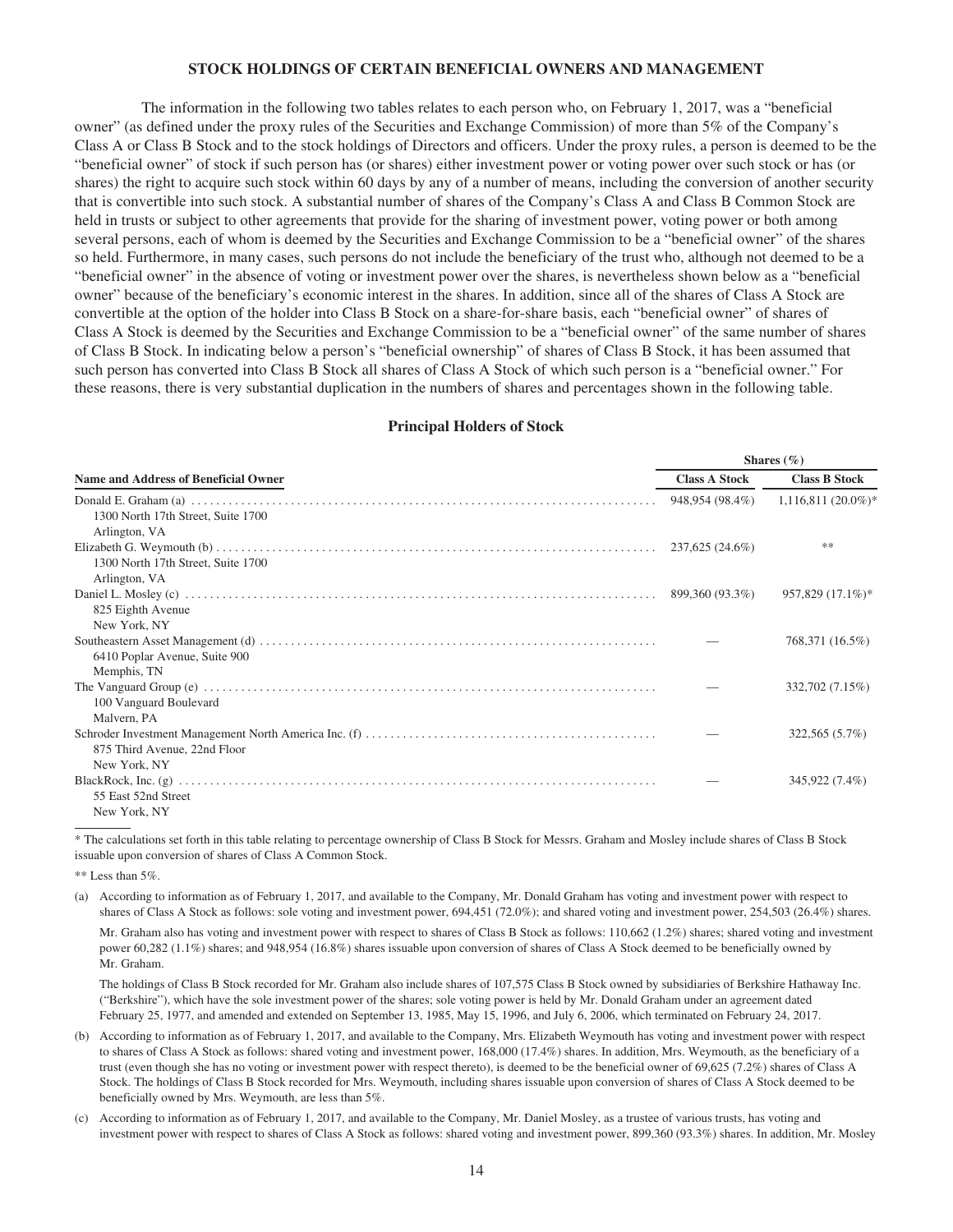has voting and investment power with respect to shares of Class B Stock as follows: shared voting and investment power, 58,469 (1.0%) shares. The holdings of Class B Stock recorded for Mr. Mosley include 899,360 (16.1%) shares issuable upon conversion of shares of Class A Stock deemed to be beneficially owned by Mr. Mosley as a Trustee of various trusts.

- (d) According to a Schedule 13G filed on February 14, 2017, Southeastern Asset Management, Inc. ("Southeastern Asset"), an investment adviser, was deemed to be the beneficial owner of 768,371 (16.5%) shares of Class B Stock. According to the Schedule 13G, Southeastern Asset has sole voting power over 293,278 shares; shared voting power over 428,000 shares; no voting power over 47,093 shares; sole dispositive power over 340,371 shares; and shared dispositive power over 428,000 shares. The Schedule 13G was filed jointly with Longleaf Partners Small-Cap Fund (an investment company), which has shared voting and dispositive power over 428,000 (9.2%) shares, according to the Schedule 13G.
- (e) According to a Schedule 13G filed on February 13, 2017, The Vanguard Group ("Vanguard"), an investment advisor, was deemed to be the beneficial owner of 332,702 (7.15%) shares of Class B Stock. According to the Schedule 13G, Vanguard has sole voting power over 2,657 shares, shared dispositive power over 3,032 shares, and sole dispositive power over 329,670 shares.
- (f) According to a Schedule 13G filed on February 10, 2017, Schroder Investment Management North America Inc. ("Schroder Investment"), an investment adviser, was deemed to be the beneficial owner of 322,565 (5.7%) shares of Class B Stock. According to the Schedule 13G, Schroder Investment has shared voting and investment power over 322,565 shares.
- (g) According to a Schedule 13G filed on January 24, 2017, BlackRock, Inc. ("BlackRock"), an investment advisor, was deemed to be the beneficial owner of 345,922 (7.4%) shares of Class B Stock. According to the Schedule 13G, BlackRock has sole voting power over 329,562 shares and sole dispositive power over 345,922 shares.

The table below, which is based on information furnished to the Company by its Directors and officers, shows as of February 1, 2017, for each person nominated for election as a Director, each named executive officer and for all Directors and executive officers of the Company as a group, the number of shares of each class of Common Stock "beneficially owned" (as defined in the Securities and Exchange Commission's proxy rules) and, in the case of each nominee for election as a Director, the nature of such "beneficial ownership." For the reasons set forth in the first paragraph of this section of the Proxy Statement, there is very substantial duplication in the numbers of shares and percentages shown in the following table.

#### **Holdings of Directors and Officers\***

|                                                                                                  | Shares $(\% )$  |                     |
|--------------------------------------------------------------------------------------------------|-----------------|---------------------|
|                                                                                                  | Class A         | Class $B(a)$        |
|                                                                                                  |                 |                     |
|                                                                                                  |                 | 1,400(b)            |
|                                                                                                  |                 | 5,000(b)            |
|                                                                                                  |                 | 5,300(b)            |
|                                                                                                  | 948,954 (98.4%) | $1,116,811(20.0\%)$ |
|                                                                                                  |                 | $6,065$ (b)         |
|                                                                                                  |                 | 2,150(b)            |
|                                                                                                  |                 |                     |
|                                                                                                  | $9,867$ (b)     | 39,409              |
|                                                                                                  |                 | 85,433 (1.5%)       |
|                                                                                                  |                 | 76(b)               |
|                                                                                                  |                 | 1,000(b)            |
|                                                                                                  |                 | 14,721(b)           |
| All Directors, named executive officers and remaining executive officers as a group, eliminating |                 |                     |
|                                                                                                  | 958.821 (99.5%) | 1.256.544 (22.5%)   |

\* Unless otherwise indicated, the Directors and officers listed have sole voting and investment power with respect to such securities. None of the securities has been pledged as security.

- ^ Director.
- + Named Executive Officer.
- (a) Includes 964,001 shares of Class B Stock issuable upon conversion of shares of Class A Stock.
- (b) Less than  $1\%$ .
- (c) Includes 5,200 shares of Class B Stock held for the account of a number of beneficial owners in which Mr. Gayner disclaims beneficial ownership.
- (d) See Table of "Principal Holders of Stock" on page 14.
- (e) Includes 3,090 shares Mr. Jones has the right to purchase, pursuant to stock options.
- (f) Class A shares held in a trust for Mr. O'Shaughnessy's spouse. Class B stock includes 17,349 shares held in trusts for the benefit of Mr. O'Shaughnessy's spouse and children. He is neither a trustee nor a beneficiary of such trusts and disclaims beneficial ownership. Includes 29,542 shares Mr. O'Shaughnessy has the right to purchase, pursuant to stock options.
- (g) Includes 77,258 shares Mr. Rosen has the right to purchase, pursuant to stock options. In addition to the stock set forth above, Mr. Rosen holds 7,206 shares of Kaplan stock, which represents less than 1% of the total outstanding stock of Kaplan, Inc.
- (h) Shares are held in a revocable trust.
- (i) Includes 113,533 shares of Class B Stock, which Directors and executive officers have the right to purchase, pursuant to stock options, and shares of restricted stock awarded to executive officers in accordance with the Graham Holdings Company Incentive Compensation Plan. It does not include 12,200 shares of Class B Stock held as of December 31, 2016, by the trustee of various savings plans maintained by the Company and its business units over which the trustee has voting and investment powers.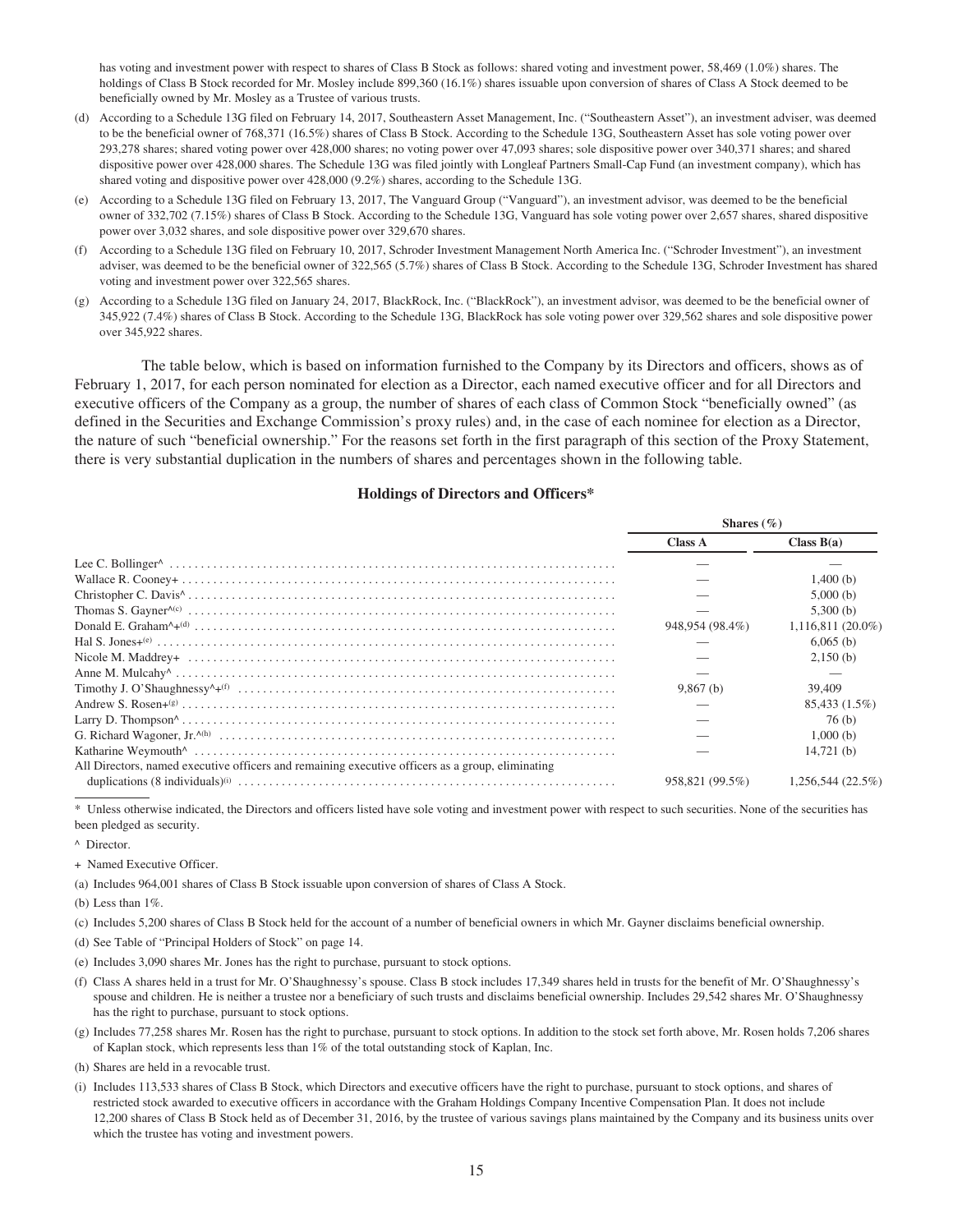#### **Section 16(a) Beneficial Ownership Reporting Compliance**

Section 16(a) of the Securities Exchange Act of 1934 requires the Company's Directors, officers and persons who own more than 10% of a registered class of the Company's equity securities to file with SEC initial reports of ownership and reports of changes in ownership of Class B Stock. Based upon information furnished by these persons, we believe that all required filings for 2016 were made in a timely manner.

# **PROPOSAL 2: APPROVAL OF 2016 COMPENSATION AWARDED TO NAMED EXECUTIVE OFFICERS**

As required by Section 14A of the Securities Exchange Act of 1934 and the corresponding SEC rules, the Company is seeking an advisory, non-binding shareholder vote from its Class A Shareholders with respect to compensation awarded to its named executive officers for 2016. On May 12, 2011, the majority of the Company's Class A Shareholders voted in favor of an annual, non-binding shareholder advisory vote on executive compensation and, in consideration of the outcome of the frequency vote, the Board determined to hold such advisory vote each year. The Company's executive compensation program and compensation paid to its named executive officers are described under the heading "Executive Compensation" in this Proxy Statement. The Compensation Committee oversees the program and compensation awarded, adopting changes to the program and awarding compensation as appropriate to reflect the Company's circumstances and to promote the main objective of the program: to motivate talented employees in order to increase value for shareholders by facilitating long-term growth of the Company. If you are a Class A Shareholder, you may vote for or against the following resolution, or you may abstain. The Compensation Committee will consider the outcome of the vote, along with other relevant factors, in evaluating its executive compensation program.

**Resolved, that the compensation paid to the Company's named executive officers for 2016, as disclosed pursuant to the compensation disclosure rules of the Securities and Exchange Commission, including the Compensation Discussion and Analysis, the compensation tables, narrative discussion and related material included in this Proxy Statement, is hereby APPROVED.**

**THE BOARD OF DIRECTORS RECOMMENDS THAT CLASS A SHAREHOLDERS VOTE "FOR" THE APPROVAL OF THE FOREGOING RESOLUTION.**

# **PROPOSAL 3: DETERMINE FREQUENCY OF SHAREHOLDER ADVISORY VOTE REGARDING COMPENSATION AWARDED TO NAMED EXECUTIVE OFFICERS**

As required by SEC rules, the Company is seeking an advisory, non-binding shareholder vote about how often it should present the Class A Shareholders with the opportunity to vote on compensation awarded to its named executive officers. If you are a Class A Shareholder, you may elect to have the vote held annually, every two years or every three years, or you may abstain. The last vote on frequency was held May 12, 2011, and under SEC rules, the Company is required to hold a vote to determine the frequency of votes at least once every six calendar years. At the last vote, Class A Shareholders voted to hold an advisory vote on say-on-pay every year. The Company continues to believe that say-on-pay votes should be conducted every year. The Board recommends an annual vote, but the vote is advisory so the Class A Shareholders are not voting to approve or disapprove of that recommendation. The Compensation Committee will consider the outcome of the vote, along with other relevant factors, in recommending the frequency of a vote to the Board of Directors. Class A Shareholders may cast their advisory vote on the frequency of advisory votes on executive compensation every "1 Year," "2 Years" or "3 Years," or "Abstain."

# **THE BOARD OF DIRECTORS RECOMMENDS THAT CLASS A SHAREHOLDERS VOTE "FOR" AN ANNUAL SHAREHOLDER ADVISORY VOTE ON COMPENSATION AWARDED TO ITS NAMED EXECUTIVE OFFICERS.**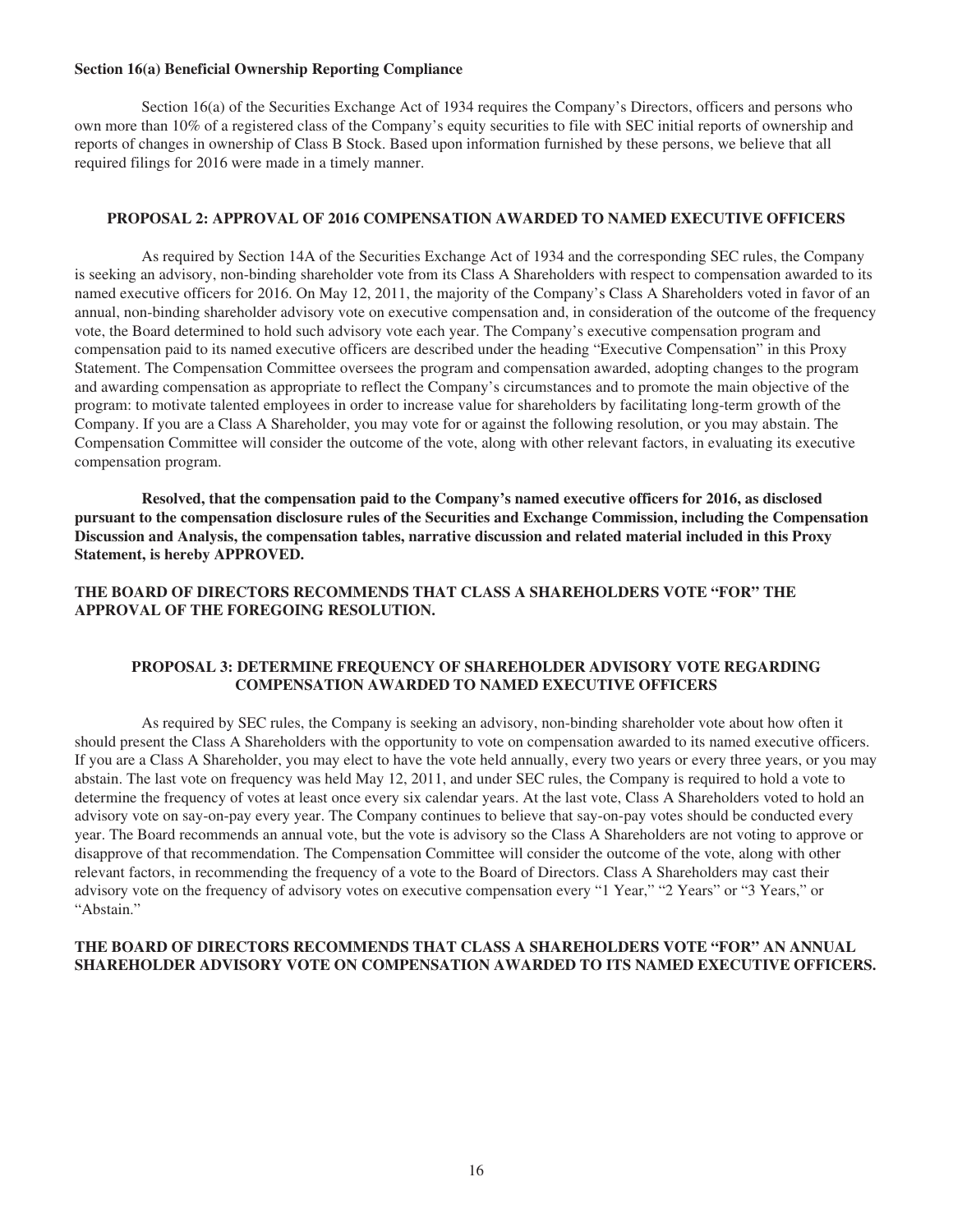# **PROPOSAL 4: RE-APPROVAL OF PERFORMANCE GOALS UNDER THE COMPANY'S 2012 INCENTIVE COMPENSATION PLAN**

The Company is seeking re-approval of the material terms of the performance goals under the Company's 2012 Incentive Compensation Plan (the "2012 ICP"). The 2012 ICP was originally adopted by the Board of Directors in February 2012 and approved by stockholders in May 2012. Stockholders are being asked to re-approve the material terms of the performance goals (including the employees eligible to receive awards pursuant to the currently effective 2012 ICP and the maximum number of awards that may be granted to each such employee on an annual basis) currently contained in the 2012 ICP for purposes of Section 162(m) of the Internal Revenue Code. No amendments or modifications to the 2012 ICP are being proposed for stockholder approval, and re-approval will not impact the nature and amount of the awards available for grant under the 2012 ICP.

Section 162(m) of the Code generally does not allow a publicly held company to obtain tax deductions for compensation of more than \$1 million paid in any year to its CEO, or any of its other three most highly compensated executive officers (other than the chief financial officer), unless the compensation qualifies for an enumerated exception under 162(m) of the Code. Compensation that is "performance-based" in accordance with conditions specified under Section 162(m) of the Code is not subject to these deduction limits. One of the requirements for compensation to be "performance-based" under Section 162(m) is that the Company must obtain shareholder approval of the material terms of the performance goals for such compensation every five years. The material terms include (1) the employees eligible to receive compensation; (2) the business criteria on which the performance targets may be based and (3) the maximum amount that an employee may receive on an annual basis for achieving the performance goals.

While re-approval of the performance criteria under the 2012 ICP is required for compensation to qualify as "performance-based compensation" under Section 162(m), it does not mean that all awards or other compensation under the 2012 ICP will qualify, or be intended to qualify, as performance-based compensation or otherwise be deductible. If stockholders re-approve the material terms of the performance goals under the 2012 ICP, the Compensation Committee currently anticipates that, to the extent practicable and in the Company's best interest, performance-based compensation programs will be designed to satisfy the requirements of Section 162(m) of the Code to permit the deduction for tax purposes of the full amount of such awards. However, there may be business considerations that dictate that the Company grant incentive awards that may not be deductible under Section 162(m) of the Code.

The following is a summary of the material terms of the performance goals under the 2012 ICP, which is qualified in its entirety by reference to the provisions of the 2012 ICP, attached hereto as **Appendix A**.

#### **Material Terms of the 2012 ICP Performance Goals**

As discussed in the "Compensation Discussion and Analysis" section of this Proxy Statement, incentive compensation is a key component of the Company's pay-for-performance strategy. The purpose of the 2012 ICP is to promote the interests of the Company and its shareholders by providing incentives to those employees who have been or will be responsible for the Company's future growth, profitability and continued success and to strengthen the ability of the Company to attract, motivate and retain such employees.

*Employees Eligible to Receive Awards*. The Company's employees as well as non-employee Directors are eligible to receive awards under the 2012 ICP. Participants in the 2012 ICP are designated by the Compensation Committee. There are at present approximately 142 employees of the Company who are participants under the 2012 ICP and receive annual bonus awards and/or hold restricted stock, stock options or performance units granted under the 2012 ICP. Each named executive officer participates in the 2012 ICP.

*Performance Goals*. During the first 90 days of each performance period, the Compensation Committee establishes the objective criteria for determining whether an award will be payable for that year, and if so, the amount of the awards payable to each participant for various performance levels. The performance criteria among which the Compensation Committee may select are as follows:

- market price of the Company's common stock;
- earnings per share of the Company's common stock;
- net income or profit (before or after taxes);
- return on stockholder equity;
- cash flow: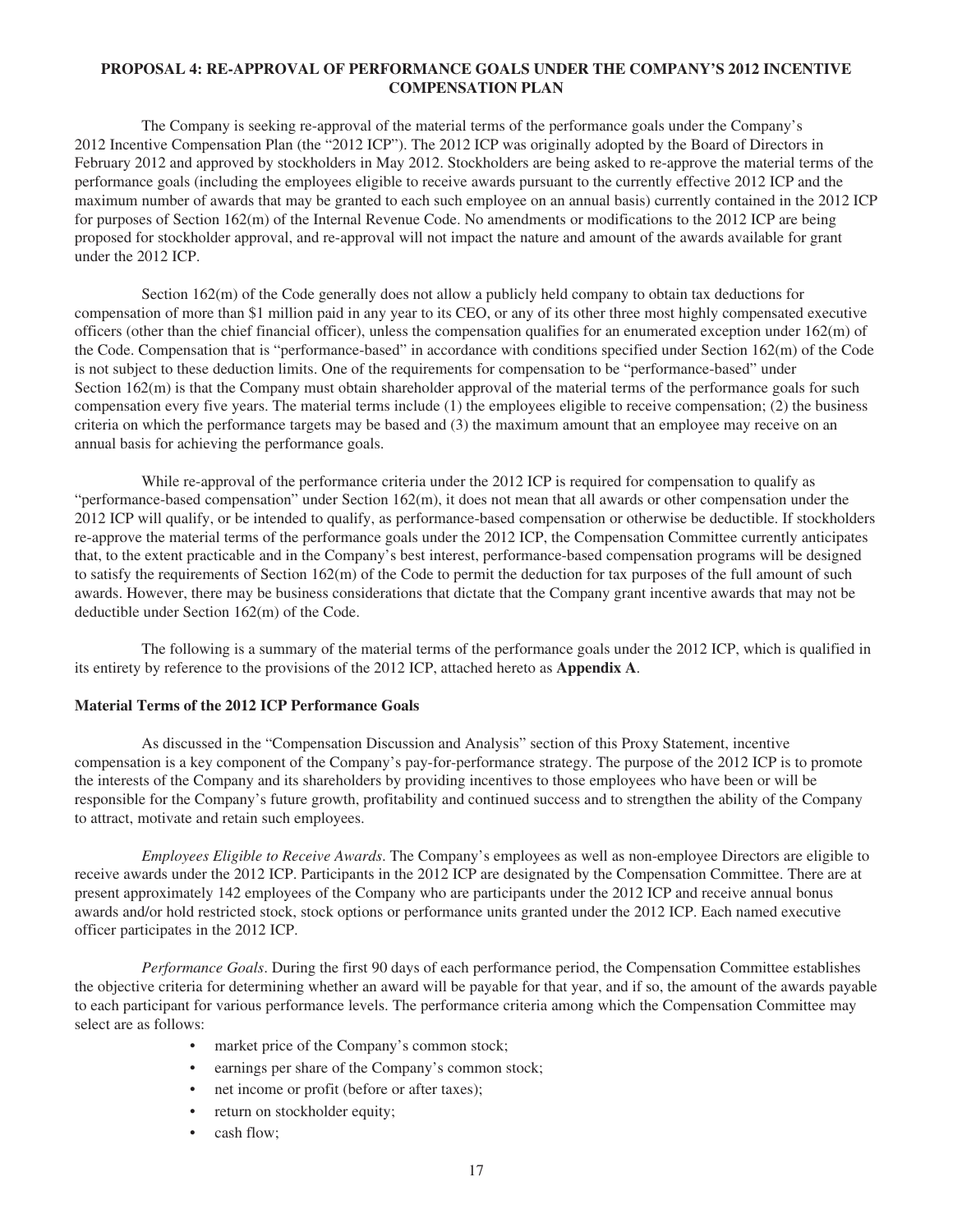- return on assets;
- earnings before interest and taxes;
- earnings before interest, taxes, depreciation and amortization;
- earnings from continuing operations, sales or revenues;
- capital or investment;
- market share;
- cost reduction goals;
- budget comparisons;
- implementation or completion of specified projects or processes;
- the formation of joint ventures, research or development collaborations, or the completion of other transactions; or
- any other measure of financial performance that can be determined pursuant to U.S. generally accepted accounting principles, or any combination of any of the foregoing.

The measurement of any performance measure may exclude the impact of charges for restructurings, discontinued operations, extraordinary items and other unusual or non-recurring items and the cumulative effects of accounting changes, each as defined by generally accepted accounting principles and as identified in the Company's audited financial statements, including the notes thereto. These performance criteria may be used singularly or in combination to measure performance of the entire company or a business unit. The payout upon the achievement of the performance goals is equal to a percentage of the participant's base salary, which is also set at the beginning of the year. Those percentages are determined on an individual basis, taking into account the responsibilities, prior experience and recent performance of the relevant employee.

*Individual Award Limitations*. The maximum incentive payment any executive officer (within the meaning of Rule 3b-7 of the Securities Exchange Act of 1934) can earn in any year under the 2012 ICP for all cash incentive awards is \$25 million and the maximum number of shares of common stock that may be covered by awards granted under the 2012 ICP in any calendar year is 77,258 shares.

# **Effect of Proposal**

The Company's shareholders are not being asked to approve amendments or modifications to the currently effective 2012 ICP. Approval of this Proposal 4 will not increase the number of shares available for issuance under the 2012 ICP. The sole effect of our shareholders' approval of this Proposal 4 will be to qualify the material terms of the performance goals under the 2012 ICP as shareholder-approved performance goals for purposes of Section 162(m) of the Code.

#### **Summary of Additional Material Terms of the 2012 ICP**

*Administration*. The Compensation Committee will administer the 2012 ICP and may delegate to a subcommittee of one or more members of our Board of Directors or employees of the Company the ability to grant awards, subject to applicable restrictions and limitations. The applicable committee will designate from time to time those employees and Directors who will receive awards under the 2012 ICP; determine the amount, type and other terms and conditions of such incentive awards; and, subject to the terms and limitations set fourth in the 2012 ICP, establish the terms, conditions and other provisions of any awards granted under the 2012 ICP. The Compensation Committee will have complete authority to establish rules and regulations for the administration of the 2012 ICP.

*Shares Authorized*. The maximum number of shares of common stock that may be covered by awards granted under the 2012 ICP will not exceed 772,588 shares of common stock in the aggregate. For this purpose, as described more fully in the next paragraph, only shares actually issued and vested pursuant to the 2012 ICP, net of any shares that are received by the Company in connection with awards granted under the 2012 ICP, will count for this purpose. This share limit will be subject to adjustment as provided under the 2012 ICP. Shares of common stock issued under the 2012 ICP may be either authorized and unissued shares, or treasury shares, or both, at the sole discretion of the Compensation Committee.

Shares of common stock covered by awards under the 2012 ICP will only be counted as used to the extent they are actually issued and delivered to a participant (or such participant's permitted transferees as described in the 2012 ICP) pursuant to the 2012 ICP. Accordingly, if an award is settled for cash or if shares of common stock are withheld to pay the exercise price of an option or to satisfy any tax withholding requirement in connection with an award, only the shares issued (if any), net of the shares withheld, will be deemed delivered for purposes of determining the number of shares of common stock that are available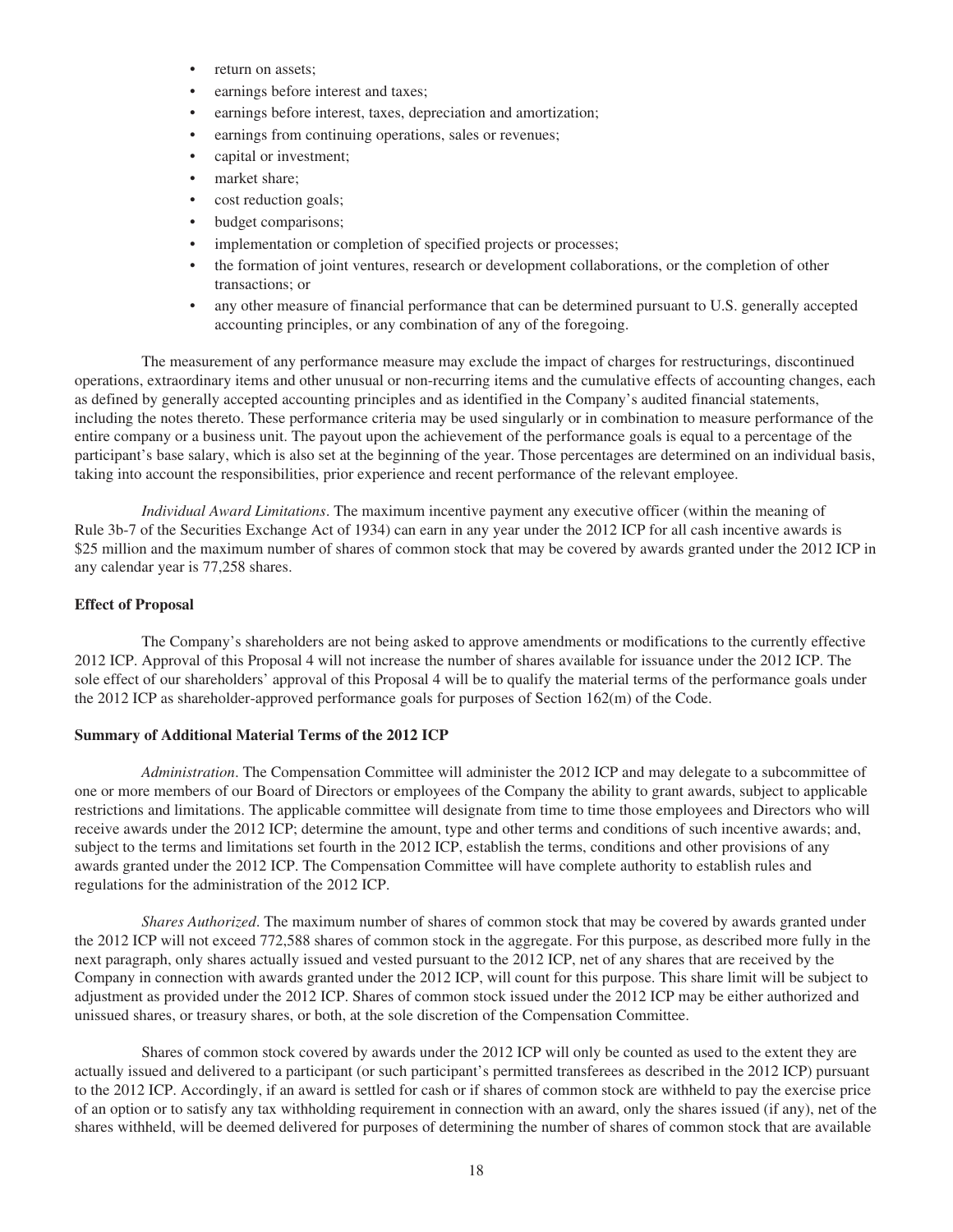for delivery under the 2012 ICP. In addition, if shares of common stock are issued subject to conditions that may result in the forfeiture, cancellation or return of such shares to the Company, any portion of the shares forfeited, cancelled or returned shall be treated as not issued pursuant to the 2012 ICP. In addition, if shares of common stock owned by a participant (or such participants permitted transferees as described in the 2012 ICP) are tendered (either actually or through attestation) to the Company in payment of any obligation in connection with an award, the number of shares tendered shall be added to the number of shares of common stock that are available for delivery under the 2012 ICP. Shares of common stock covered by awards granted pursuant to the 2012 ICP in connection with the assumption, replacement, conversion or adjustment of outstanding equity-based awards in the context of a corporate acquisition or merger shall not count as used under the 2012 ICP for these purposes.

As of December 31, 2016, a total of approximately 446,170 shares remain available for issuance under the 2012 ICP.

*Award Types*. The 2012 ICP allows for grants of the following types of incentive awards: (1) stock options; (2) other stock-based awards, including in the form of stock appreciation rights, phantom stock, restricted stock, restricted stock units, performance shares, deferred share units or share-denominated performance units; or (3) cash awards. Subject to the terms and limitations set forth in the 2012 ICP, awards may be settled in cash or in stock and may be designed to qualify as "performancebased compensation" within the meaning of Section 162(m) of the Code.

*Awards of Options*. The 2012 ICP permits grants of stock options.

*Repricing Prohibited*. Consistent with the applicable rules of the New York Stock Exchange List Company Manual, the repricing of any stock option by the Company without shareholder approval is prohibited.

*Exercise Price*. The exercise price per share of common stock covered by any option shall be not less than 100% of the fair market value, as defined in the 2012 ICP, of a share of common stock on the date on which such option is granted. For this purpose, fair market value is calculated as the average of the high and low sales prices on the date of grant; or if not so reported for such date, on the immediately preceding business day, as reported on the principal securities exchange on which shares of common stock are then listed or admitted to trade; or if not so reported, the fair market value shall be calculated as set forth in the ICP.

*Terms Applicable to Options*. An option granted to a participant under the 2012 ICP allows a participant to purchase up to a specified total number of shares of the Company's Class B Common Stock, or any other security that the common stock shall be converted pursuant to the adjustment provisions of the 2012 ICP, at a specified exercise price per share during specified time periods. Stock options will have a term no longer than ten years. Subject to the terms and limitations of the 2012 ICP, the Compensation Committee will determine the terms and conditions applicable to awards of stock options, including with regard to vesting and exercisability, which may be based on, among other things, continued employment with the Company, the passage of time or the level of achievement of certain performance goals as the Compensation Committee deems appropriate.

*Federal Income Tax Consequences of Options*. The following is a general description of the U.S. federal income tax consequences to participants relating to options awards that may be granted under the 2012 ICP based upon current tax laws. This summary applies only to U.S. citizens and/or residents and does not describe state, local or foreign tax consequences. This summary is not intended to be exhaustive and does not purport to cover all tax consequences relating to all award types under the 2012 ICP.

Stock options under the 2012 ICP do not qualify as incentive stock options ("non-qualified stock options") and do not qualify for any special tax benefits to the optionee. An optionee will not recognize any taxable income at the time he or she is granted a non-qualified stock option. Upon exercise of the stock option, the optionee will generally recognize compensation income for federal tax purposes measured by the excess, if any, of the then fair market value of the shares at the time of exercise over the exercise price. The Company is generally entitled to a tax deduction in an amount equal to the ordinary income recognized by the participant in connection with such exercise. The employee's basis in the shares issued upon exercise of the stock option will be increased by the amount of the compensation income recognized. Upon the sale of the shares issued upon exercise of a non-qualified stock option, any further gain or loss recognized will be treated as capital gain or loss and will be treated as short-term capital gain or loss if the shares have been held for less than one year.

*Terms Applicable to Other Stock-Based Awards*. Subject to the terms and limitations of the 2012 ICP, the Compensation Committee will determine the terms and conditions applicable to awards of other stock-based awards, including with regard to vesting and exercisability, which may be based on, among other things, continued employment with the Company, the passage of time or the level of achievement of certain performance goals as the Compensation Committee deems appropriate.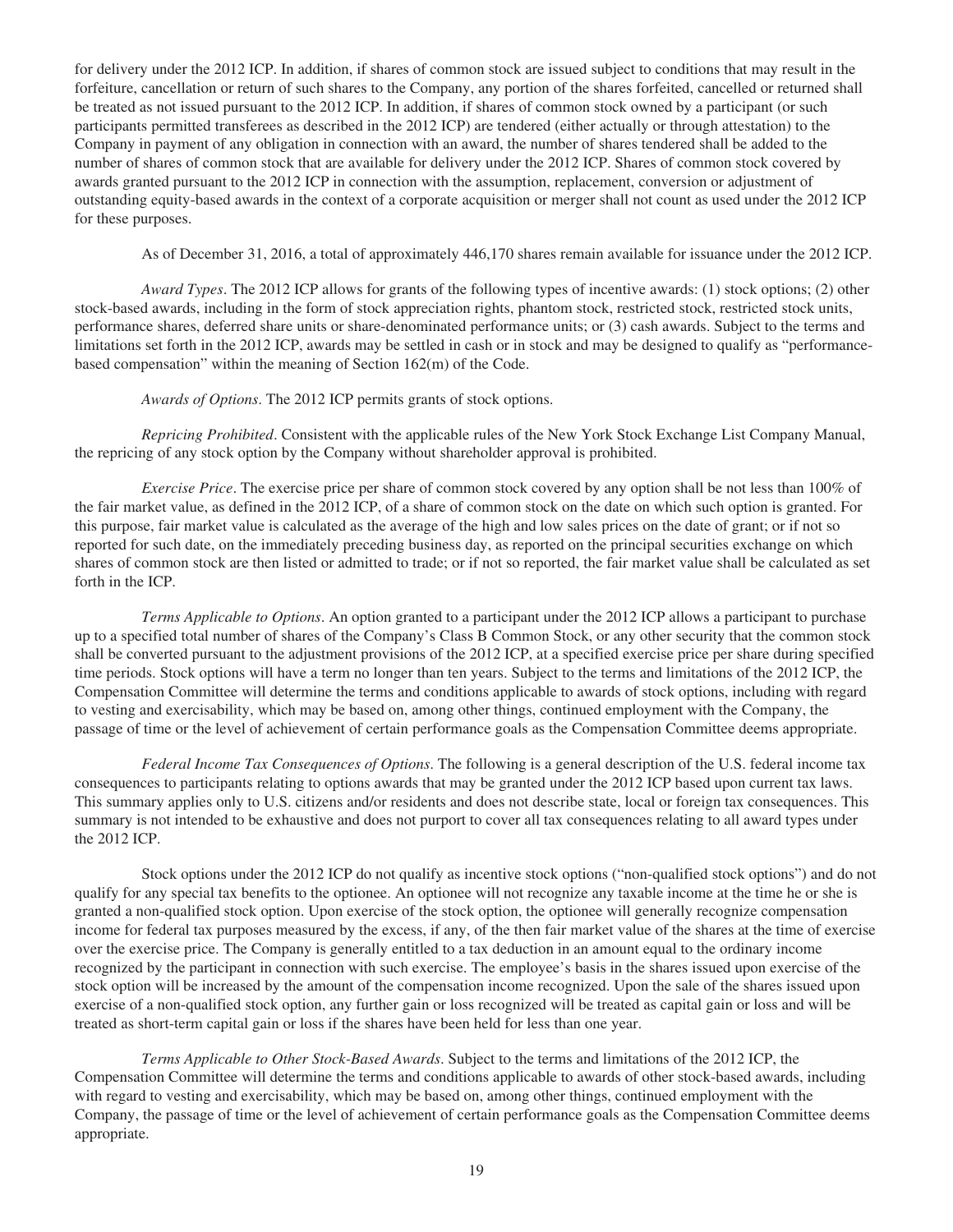*Adjustments*. In the event of any change affecting the shares of common stock as a result of any stock dividend or split, recapitalization, merger, consolidation, combination or exchange of shares or similar corporate change, the Compensation Committee will adjust the type and maximum aggregate number of shares of common stock that (i) may be distributed under the 2012 ICP and (ii) with respect to which amount annual awards may be granted to a participant. In addition, in the event of any increase or decrease in the type or number of issued shares of common stock of the Company without receipt of payment or consideration by the Company, the Compensation Committee may adjust the type or number of shares of common stock subject to awards granted under the 2012 ICP and the exercise price options granted under the 2012 ICP.

*Other Transactions*. In the event of certain transactions, as described below, the Compensation Committee may (i) cancel all awards granted under the 2012 ICP and pay in cash the value of each such award, as determined by the Compensation Committee (which, in the case of any option granted under the 2012 ICP, will equal the excess of (A) the value of the property received by a holder of common stock in connection with such transaction, as determined by the Compensation Committee over (B) the exercise price of such option) or (ii) provide for the exchange of awards granted under the 2012 ICP for some or all of the property received by a holder of shares of common stock in connection with such transaction and make any equitable adjustments in the exercise price or the number of shares subject to such award.

For purposes of the 2012 ICP, such other transactions include (i) a dissolution or liquidation of the Company; (ii) a sale of all or substantially all of the Company's assets; or (iii) a merger, consolidation or similar transaction involving the Company in which holders of shares of common stock receive consideration other than shares of the surviving corporation in the transaction.

*Duration and Amendment*. The Board of Directors may at any time suspend or discontinue the 2012 ICP or revise or amend it in any respect whatsoever, subject to any requirement for shareholder approval imposed by any applicable law, tax requirement or rule of a stock exchange. No such amendment to the 2012 ICP shall be given effect to the extent that such provision would cause any tax to become due under Section 409A of the Code. No grants of awards may be under the 2012 ICP after February 23, 2022.

# **2012 ICP Benefits**

It is not presently possible to determine the dollar amounts that will be granted under the 2012 ICP for fiscal 2017 or in future years, and all awards under the 2012 ICP will be made in the Compensation Committees discretion, and therefore a new plan benefits table for the 2012 ICP is not provided.

#### **Additional Information Regarding the 2012 ICP**

The following table indicates, as of December 31, 2016, the aggregate number of options under the 2012 ICP to each of the following since the inception of the 2012 ICP: each person named in the Summary Compensation Table, all current executive officers as a group, all current employees of the Company (other than executive officers) as a group, all current nonemployee Directors as a group, each associate of current named executive officers and non-employee Directors and each other person who received at least 5% of the options under the 2012 ICP. The fair market value per share of the shares of Class B Common Stock on March 3, 2017 was \$569.10.

| <b>Name and Position</b>                                                               | Aggregate number of<br>options granted |
|----------------------------------------------------------------------------------------|----------------------------------------|
| Timothy J. O'Shaughnessy President and Chief Executive Officer                         | 100,000 <sup>1</sup>                   |
| Hal S. Jones Senior Vice President–Finance and Chief Financial Officer                 |                                        |
| Andrew S. Rosen Chairman Kaplan Inc. and Executive Vice President-Graham Holdings, Co. |                                        |
| Wallace R. Cooney Vice President–Finance and Chief Accounting Officer                  |                                        |
| Nicole M. Maddrey Senior Vice President, General Counsel and Secretary                 |                                        |
| Gerald Rosberg Senior Vice President Planning and Development (Retired)                |                                        |
| All current executive officers as a group                                              | 102,0001                               |
| All current employees (other than executive officers) as a group                       | 3,453 <sup>1</sup>                     |
| All current non-employee Directors                                                     |                                        |
| Associates of current named executive officers and non-employee Directors              |                                        |
| 5% option holders                                                                      |                                        |

1. Includes post Cable ONE spin-off adjusted options.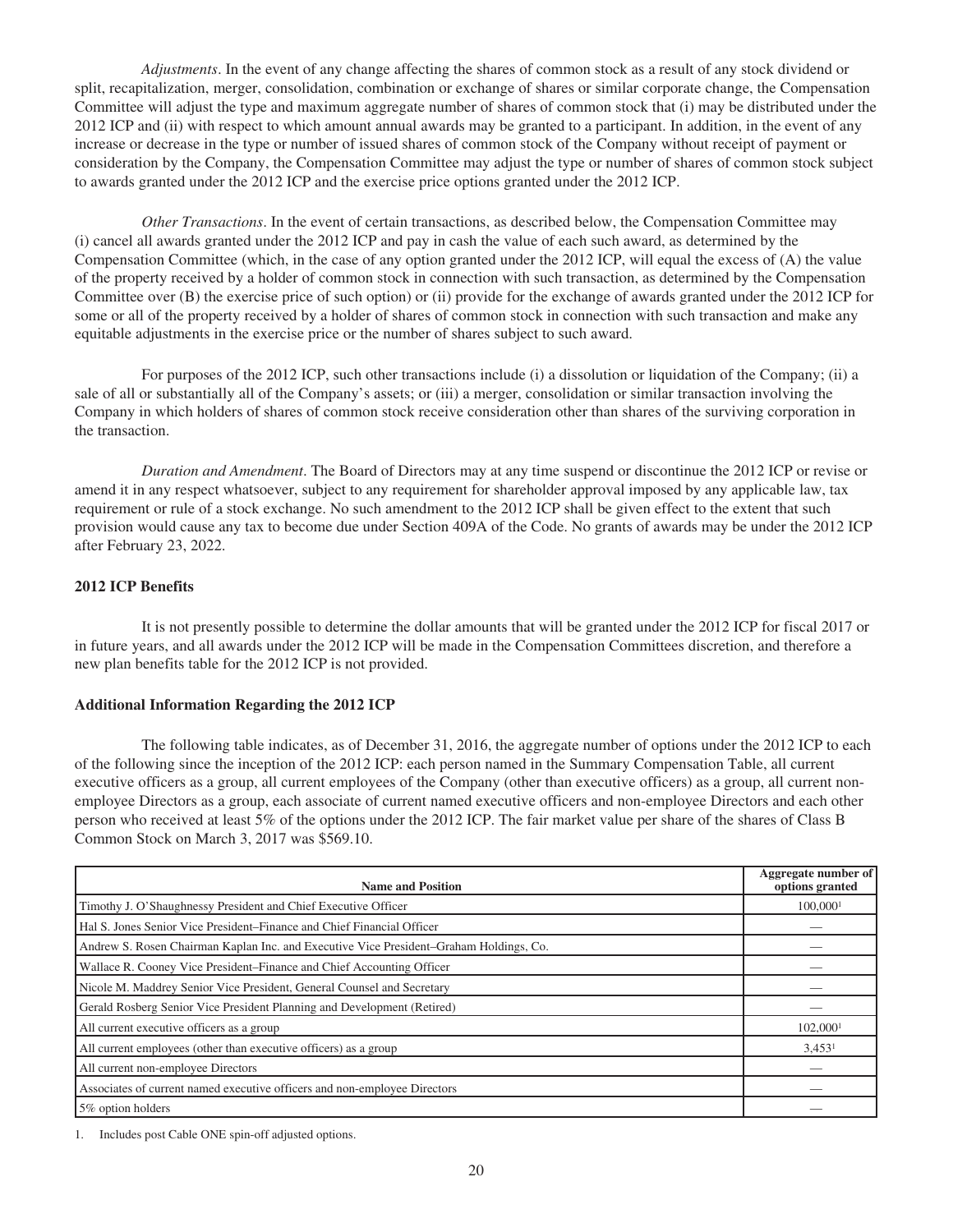#### **Vote Required and Board Recommendation**

The effectiveness of this proposal requires the favorable vote of a majority of the holders of Class A Common Stock present or represented at the Meeting. Each Class A Common Stock Proxy executed and returned by a Class A Shareholder will be voted for Proposal 4, unless otherwise indicated on such Proxy. For this purpose, abstentions have the effect of a negative vote.

# **THE BOARD OF DIRECTORS RECOMMENDS A VOTE "FOR" THE RE-APPROVAL OF THE MATERIAL TERMS OF THE PERFORMANCE GOALS UNDER THE COMPANY'S 2012 INCENTIVE COMPENSATION PLAN PURSUANT TO SECTION 162(M) OF THE INTERNAL REVENUE CODE.**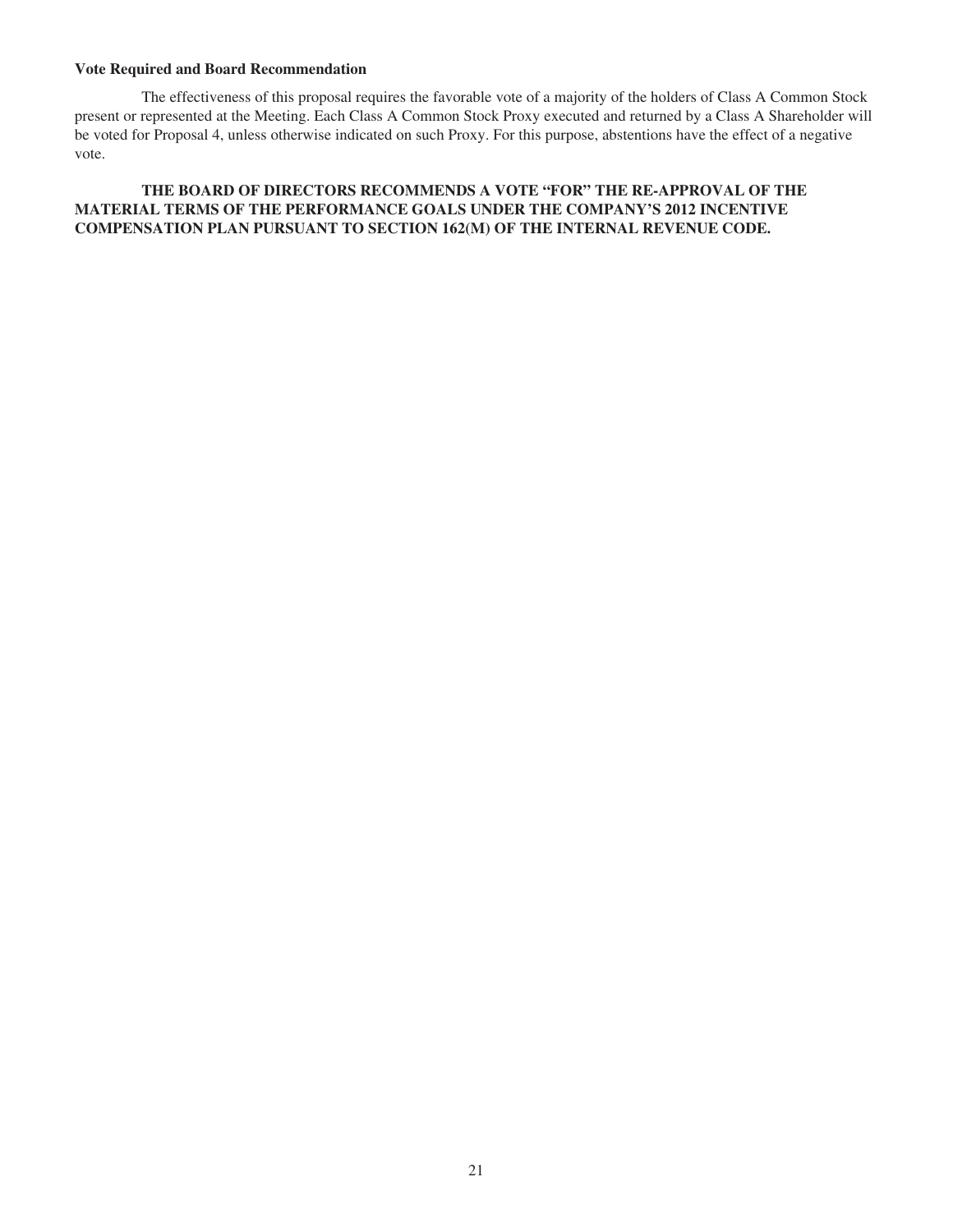# **EXECUTIVE COMPENSATION Compensation Discussion and Analysis**

This Compensation Discussion and Analysis describes the Company's executive compensation principles and programs, with a focus on the decisions of the Compensation Committee of the Board of Directors (the "Committee") regarding 2016 compensation for the Company's named executive officers. The named executive officers for 2016 were as follows:

| Name                     | Position with the Company                                                   |
|--------------------------|-----------------------------------------------------------------------------|
| Timothy J. O'Shaughnessy | President and Chief Executive Officer                                       |
| Hal S. Jones             | Senior Vice President–Finance and Chief Financial Officer                   |
| Andrew S. Rosen          | Chairman Kaplan Inc. and Executive Vice President–Graham Holdings Co.       |
| Wallace R. Cooney        | Vice President–Finance and Chief Accounting Officer                         |
| Nicole M. Maddrey        | Senior Vice President, General Counsel and Secretary                        |
| Gerald M. Rosberg        | Senior Vice President–Planning and Development (retired as of May 31, 2016) |

#### **Key Leadership Changes**

On December 22, 2016, the Company announced the retirement of Hal S. Jones, Senior Vice President–Finance and Chief Financial Officer, effective March 31, 2017. Wallace R. Cooney, Vice President–Finance and Chief Accounting Officer, will succeed Mr. Jones effective April 1, 2017.

#### **Overview of Compensation Program**

The Committee has responsibility for establishing and continually monitoring adherence to the Company's compensation philosophy–a philosophy designed to attract, retain and motivate qualified and talented employees who are enthusiastic about the Company's mission and culture. The Committee, which is composed entirely of independent directors, is chaired by Anne M. Mulcahy and includes Lee C. Bollinger, Barry Diller (through his resignation on January 11, 2017) and Larry D. Thompson, seeks to establish total compensation packages that are attractive to employees and comparable to, but not dramatically different from, those offered by peer companies with comparable revenue in similar industries. Through regular meetings and discussions with management, the Committee ensures that the total compensation paid to all executives, including named executive officers of the Company, is fair, reasonable and based on performance goals established to increase value for shareholders by facilitating the long-term growth of the Company. The Committee considers both the Company's short-term and long-term plans in determining compensation. Annual plans are used to motivate and reward management for achieving specific yearly goals. Long-term plans, typically three or four years in duration, are designed to reward cumulative long-term goals. All performance criteria, however, including those in annual or relatively short-term plans, are designed to reward executives for making decisions that will enhance the long-term value of the Company. Compensation paid pursuant to these plans may be cash or stock-based compensation. The Company has historically favored cash compensation over non-cash compensation, as management and the Committee believe that cash incentives provide more targeted rewards for specific performance. However, the Company does not apply a specific formula for allocating between cash and non-cash compensation or short- and long-term compensation. Instead, management and the Committee select the method of compensation thought most likely to lead to achievement of the particular goal.

The named executive officers receive an annual salary and participate in performance-based annual bonus plans and four-year cash-based Performance Unit Plans and, in certain circumstances, have received restricted stock or stock options, as determined by the Committee on an individual basis. Messrs. Jones, Rosen and Rosberg also receive benefits pursuant to the Supplemental Executive Retirement Plan (the "SERP"), which was closed to new participants in December 2015.

#### **Compensation Committee Role and Responsibility**

The Board has delegated to the Committee the responsibility of overseeing the administration of the Company's compensation plans and the preparation of all reports and documents required by the rules and regulations of the SEC. The Committee annually reviews and approves the corporate goals and objectives upon which the compensation of the President and Chief Executive Officer and senior management, including the named executive officers, is based. The Committee evaluates the President and Chief Executive Officer's performance in light of these goals and objectives. Furthermore, the Committee reviews and makes recommendations to the Board with respect to any incentive compensation plans, including equity-based plans, to be adopted or submitted to the Company's shareholders for approval. The Committee reviews the Company's succession plans, including (i) the President and Chief Executive Officer's recommendations as to a successor, should he become disabled or unable to perform his duties for an extended period of time, and, annually, (ii) the Company's efforts at management development.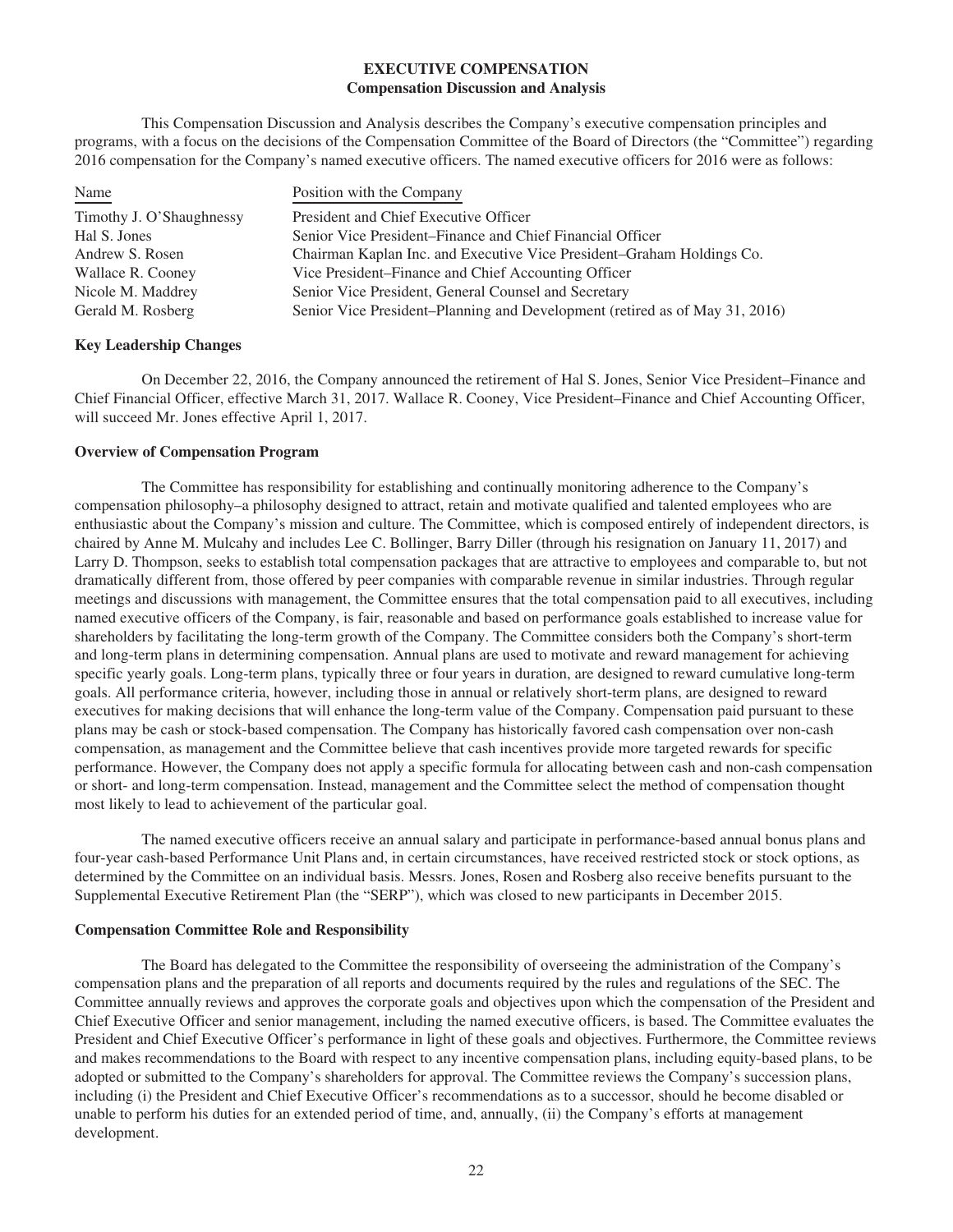The Committee may request that any officer or employee of the Company, or any of its affiliates, or the Company's outside counsel or an independent auditor, attend meetings of the Committee or meet with any members of, or consultants to, the Committee. The Committee has authority to retain or terminate any compensation consultant used to assist in the evaluation of Director, President and Chief Executive Officer or senior management compensation and has sole authority to approve the consultant's fees and other retention terms. The Committee also has authority to obtain advice and assistance from internal or external legal, accounting or other advisors. In 2016, the Committee retained Semler Brossy to review the compensation package of Mr. O'Shaughnessy and Laura O'Shaughnessy. The Committee reviews the performance, independence and conflict of interests of its compensation consultant in accordance with applicable standards, and no independence or conflict of interest issues were identified with Semler Brossy. Additionally, Ann L. McDaniel has provided consulting services to the Committee and the Company since her retirement as Senior Vice President on April 3, 2015, and was engaged directly by the Committee to provide ongoing advice with respect to the compensation of the named executive officers. Ms. McDaniel received \$127,499 in fees for her services as a compensation consultant to the Committee in 2016. Pursuant to the consulting agreement between Ms. McDaniel and the Company, dated as of July 16, 2014, Ms. McDaniel also provided consulting services to the Company, including consultation with officers of the Company on general compensation, benefits and other human resources related issues, as well as on the Company's public relations and media communications. Ms. McDaniel received \$84,999 in fees for such additional services to the Company in 2016.

During 2016, the Committee met six times. A copy of the Company's Compensation Committee Charter is available under the "Investor Relations" tab at www.ghco.com.

#### **Role of Executive Officers in Compensation Decisions**

Mr. O'Shaughnessy, President and Chief Executive Officer; Ms. Denise Demeter, Vice President and Chief Human Resources Officer and secretary of the Committee; and Ms. McDaniel, consultant to the Committee in 2016, attended all six Committee meetings during 2016.

Mr. O'Shaughnessy and Ms. Demeter recommend to the Committee the size of each component of compensation for each of the named executive officers (other than their own) and for all employees earning annual salaries of \$400,000 or more and bonuses of \$250,000 or more. Recommendations are based on a discussion with the head of the division where the employee works, a review of his or her performance and a comparison of available compensation survey data for that job and geographic area. The Committee examines each of the suggested compensation actions and, in its sole discretion, modifies the awards when appropriate to better reflect the goals of the Company. The Committee makes all compensation decisions for the named executive officers of the Company and relevant employees, except with respect to any perquisites under \$200,000 per named executive officer that may be approved by Mr. O'Shaughnessy.

Mr. O'Shaughnessy was not present at Committee meetings when his compensation or that of his wife (Laura O'Shaughnessy, President and Chief Executive Officer of Social Code LLC, a subsidiary of the Company) was discussed by the Committee.

#### **Setting Executive Compensation**

To meet the Committee's objectives, at its request, the President and Chief Executive Officer and the secretary of the Committee draft annual and long-term incentive-based cash and non-cash executive compensation plans. The Committee discusses, reviews and, in its sole discretion, modifies the formula and goals established for various awards under the plans before the plans take effect, which is typically no later than the end of the first quarter of the first year covered by the plan.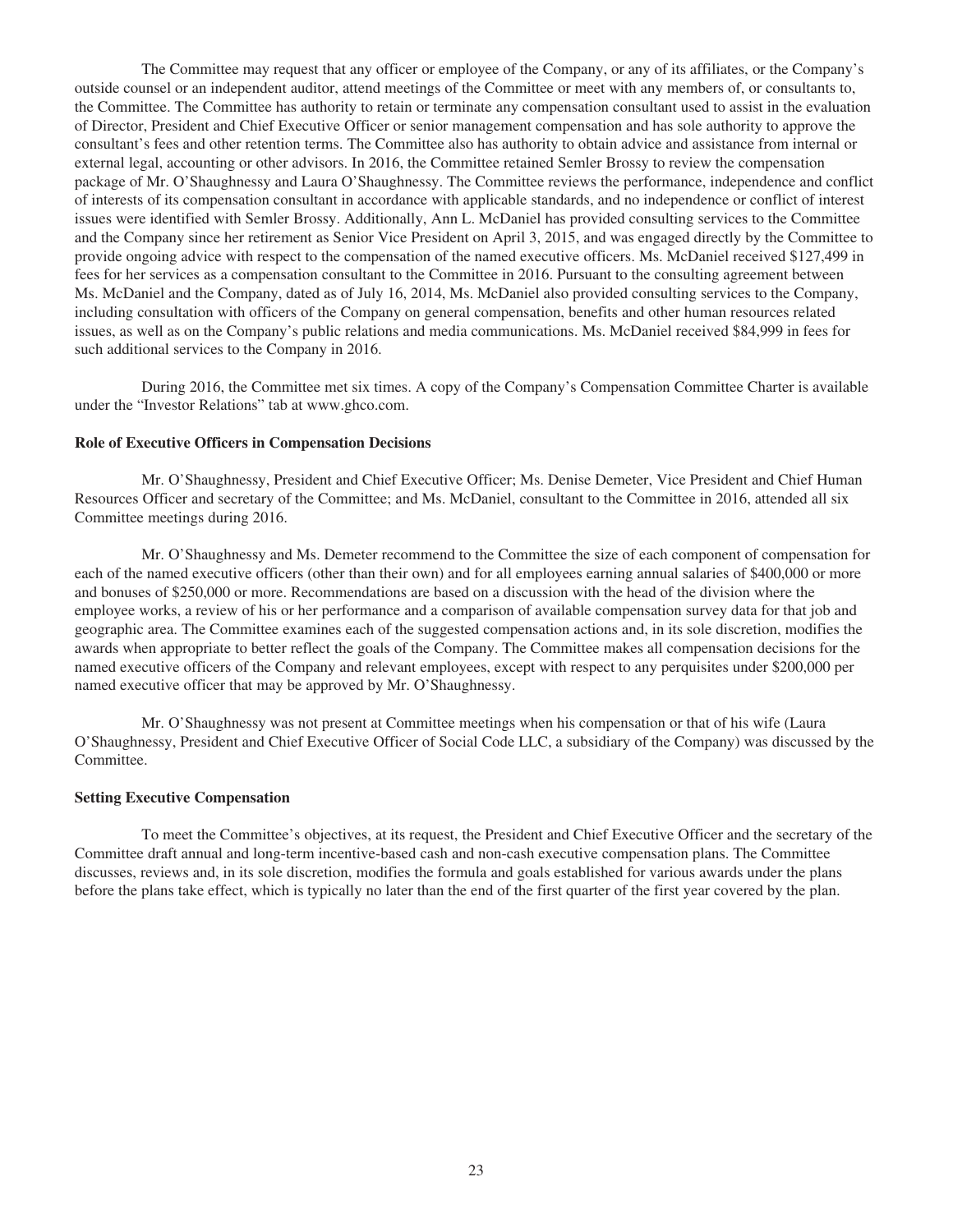The Company adopts a holistic view on executive compensation. The Company compares its executive salaries, annual bonuses and long-term incentives to those of companies in similar industries and with comparable revenues and generally considers the compensation structures maintained by similarly situated companies, but does not target its executive compensation at a certain level or percentage based upon other companies' arrangements. At least once a year, the Committee evaluates the individual compensation of the Company's senior executives (including the named executive officers) against market data provided by outside surveys or public information (such as the proxy filings of peer companies). The Committee defines its peer group as companies operating in the same industries (Conglomerates, Education and Media) with one-half to two times the Company's prior fiscal year revenue. In 2016, the Committee reviewed data from the Equilar Executive Compensation Survey and the U.S. Mercer Benchmark Database ("MBD"): Executive Survey. Where public data for comparable roles were available, the Committee also considered the compensation of its senior executives (including the named executive officers) in relation to the following peer companies:

| Aerojet Rocketdyne Holdings             | Houghton Mifflin Harcourt Co.      |  |  |  |  |
|-----------------------------------------|------------------------------------|--|--|--|--|
| ALLETE, Inc.                            | <b>ITT</b> Corporation             |  |  |  |  |
| American Public Education, Inc.         | ITT Education Services, Inc.       |  |  |  |  |
| Apollo Education Group, Inc.            | John Wiley & Sons Inc.             |  |  |  |  |
| Career Education Corp.                  | LeapFrog Enterprises Inc.          |  |  |  |  |
| Carlisle Companies Incorporated         | MAXIMUS, Inc.                      |  |  |  |  |
| Clear Channel Outdoor Holdings Inc.     | Meredith Corporation               |  |  |  |  |
| Cogeco Cable Inc.                       | <b>MSG NETWORKS</b>                |  |  |  |  |
| Cogeco Inc.                             | Pearson                            |  |  |  |  |
| Corinthian Colleges Inc.                | Scholastic Corporation             |  |  |  |  |
| Crane Co.                               | E. W. Scripps Company              |  |  |  |  |
| DeVry Education Group Inc.              | Scripps Networks Interactive, Inc. |  |  |  |  |
| Dex Media, Inc.                         | Strayer Education Inc.             |  |  |  |  |
| <b>Education Management Corporation</b> | Tegna Inc.                         |  |  |  |  |
| Franklin Covey, Co.                     | Teleflex Incorporated              |  |  |  |  |
| Gannett Co., Inc.                       | The New York Times Company         |  |  |  |  |
| Grand Canyon Education, Inc.            | Transcontinental Inc.              |  |  |  |  |
| Harsco Corporation                      | Tribune Media                      |  |  |  |  |

As described below, a significant portion of the Company's executive compensation is linked directly to business unit and corporate performance and stock price appreciation. The Committee intends to continue the policy of linking executive compensation to corporate performance and returns to shareholders. The Committee intends to provide that such compensation be paid under the 2012 ICP, which provides for the payment of compensation in accordance with the requirements of Section 162(m) of the Code, concerning the deductibility of executive compensation. The Committee may, however, establish compensation programs or grant compensation that do not meet the requirements under Section 162(m) of the Code and which, therefore, may not be deductible to the Company, if the Committee determines that such programs or the payment of such compensation are otherwise in the best interests of the Company and its shareholders.

#### **Risk Assessment of Compensation Program**

During 2016, the Compensation Committee met with Mr. O'Shaughnessy and Ms. Demeter to review and discuss the impact of executive compensation programs on organizational risk. The Compensation Committee determined that compensation programs have sufficient risk mitigation features in each of the plans and do not encourage or reward employees for taking excessive or unnecessary risk. The Compensation Committee believes that the Company's compensation programs constitute an appropriate mix of short- and long-term incentive compensation that rewards employees, while balancing risks through the delayed payment of long-term awards. As a result of the compensation risk review, the Compensation Committee determined that the overall risk of compensation programs exposing the organization to unnecessary or excessive risks that threaten the value of the Company is low.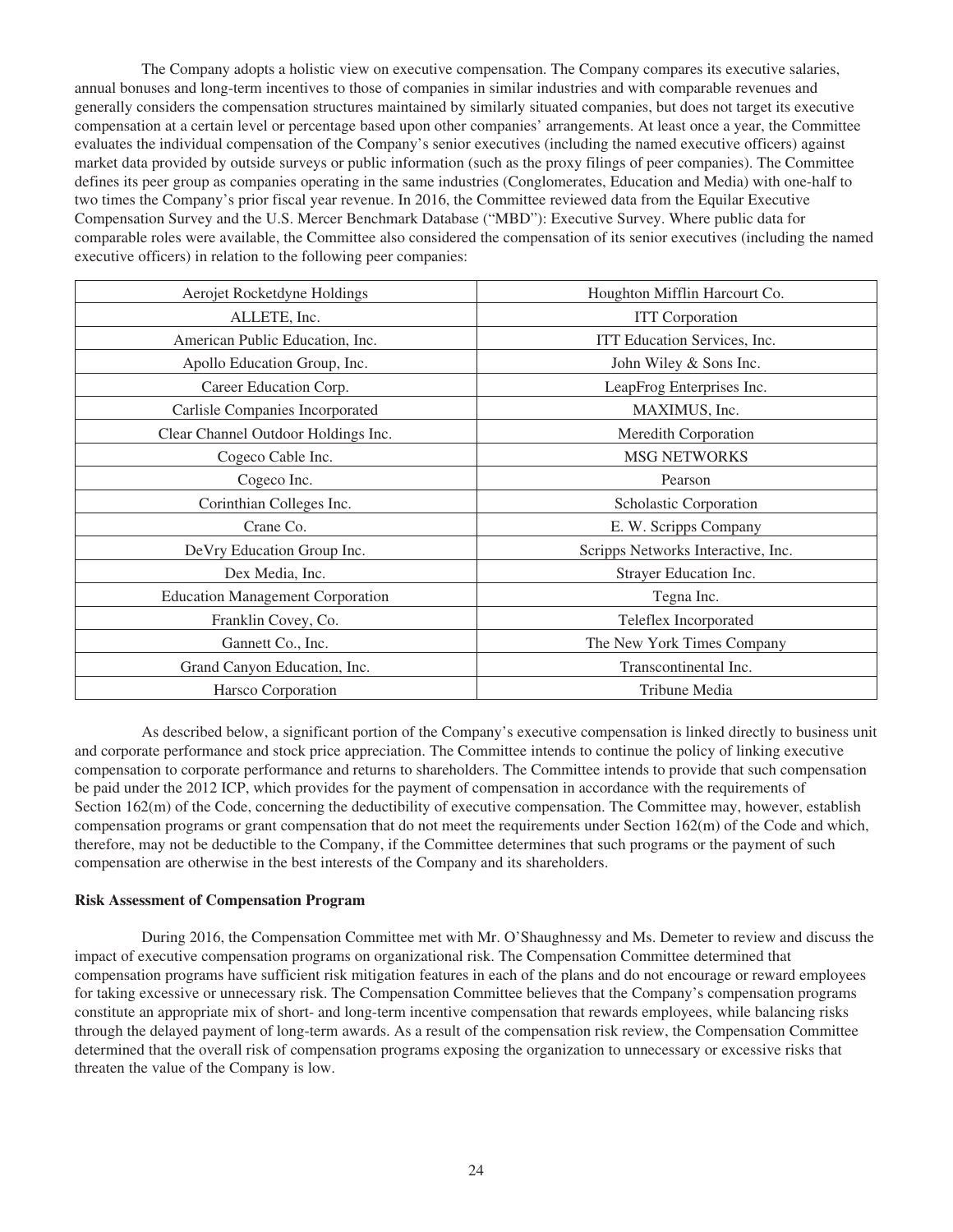#### **Elements of Compensation**

The compensation package offered by the Company to its executive officers comprises the following components:

- Competitive base salary;
- Short-term incentive compensation in the form of performance-based annual bonuses;
- Long-term incentive compensation, typically based on performance over three to four years;
- Long-term equity-based incentive compensation in the form of restricted stock and stock options;
- Perquisites; and
- Retirement benefits.

#### **Base Salary**

The Company pays named executive officers base salaries to compensate them for services rendered during the fiscal year. Salaries for named executive officers are based on their responsibilities, their prior experience and their recent performance and are evaluated against market data provided by outside surveys. Salaries are typically reviewed on a 12-month or longer cycle, except when there is a significant change in an executive's responsibilities during such cycle. Such adjustments are determined by evaluating (i) the scope of the new responsibilities, (ii) the competitive market value of that role, (iii) the performance of the individual and (iv) the performance of the Company.

With respect to the base salary paid to Mr. O'Shaughnessy in 2016, the Committee considered the base salaries paid to president and chief executive officers of peer companies and the Company's results in 2015.

# **Performance-Based Incentive Compensation**

To supplement base salaries and to reward management (including named executive officers and other employees key to the long-term success of the Company) for meeting specific individual and financial goals, the Class A and Class B Shareholders of the Company adopted the 2012 ICP in May 2012. Prior to the adoption of the 2012 ICP, performance-based incentive compensation was awarded under the Incentive Compensation Plan (adopted in 2001) or the Stock Option Plan (reauthorized in 2003).

The purpose of these plans was and is to provide greater incentives to those employees who have been or will be responsible for the Company's future growth, profitability and continued success and to strengthen the ability of the Company to attract, motivate and retain such employees. There are at present approximately 142 employees of the Company who are participants in the 2012 ICP and receive annual bonus awards and/or hold restricted stock, stock options or performance units granted under the 2012 ICP. Each named executive officer participates in these programs.

#### *Annual Bonuses*

The 2012 ICP provides for annual incentive compensation awards based on the Company and its business units' financial performance compared to goals set immediately prior to or at the beginning of the year in which the award is to be earned. The payout upon the achievement of such goals is equal to a percentage of base salary, which is also set at the beginning of the year. Those percentages are determined on an individual basis, taking into account the responsibilities, prior experience and recent performance of the relevant employee. The 2016 target annual bonus award for each of the named executive officers, as a percentage of base salary, was as follows: Mr. O'Shaughnessy, 100%; Mr. Rosen, 100%; Mr. Jones, 50%; Mr. Cooney, 40%; Ms. Maddrey, 40%; and Mr. Rosberg, 40%.

In 2016, the annual bonus formula for the named executive officers was based on a diluted earnings per share target for the Company because the Committee believed that such a goal would align the interests of shareholders and the named executive officers in growing the value of the Company. The potential payouts for the annual bonus range from 0% to 200% of target, based on actual Company or business unit financial performance, with a threshold achievement of 80% of the diluted earnings per share target for the Company necessary for any amounts to be paid with respect to the 2016 annual bonus for the named executive officers, and the maximum potential payout available in the event 140% of the diluted earnings per share target for the Company is attained. Management and the Committee believe that they have designed the targets to be challenging, but achievable. The Company has achieved its financial goals and paid out at or above target in the annual bonus portion of the 2012 ICP in all of the past five years.

In addition, for Mr. Rosen, 25% of his bonus was based on Mr. Rosen's performance of his responsibilities relating to Graham Holdings Company, and the remaining 75% was tied to Kaplan's enterprise operating income target of \$156.2 million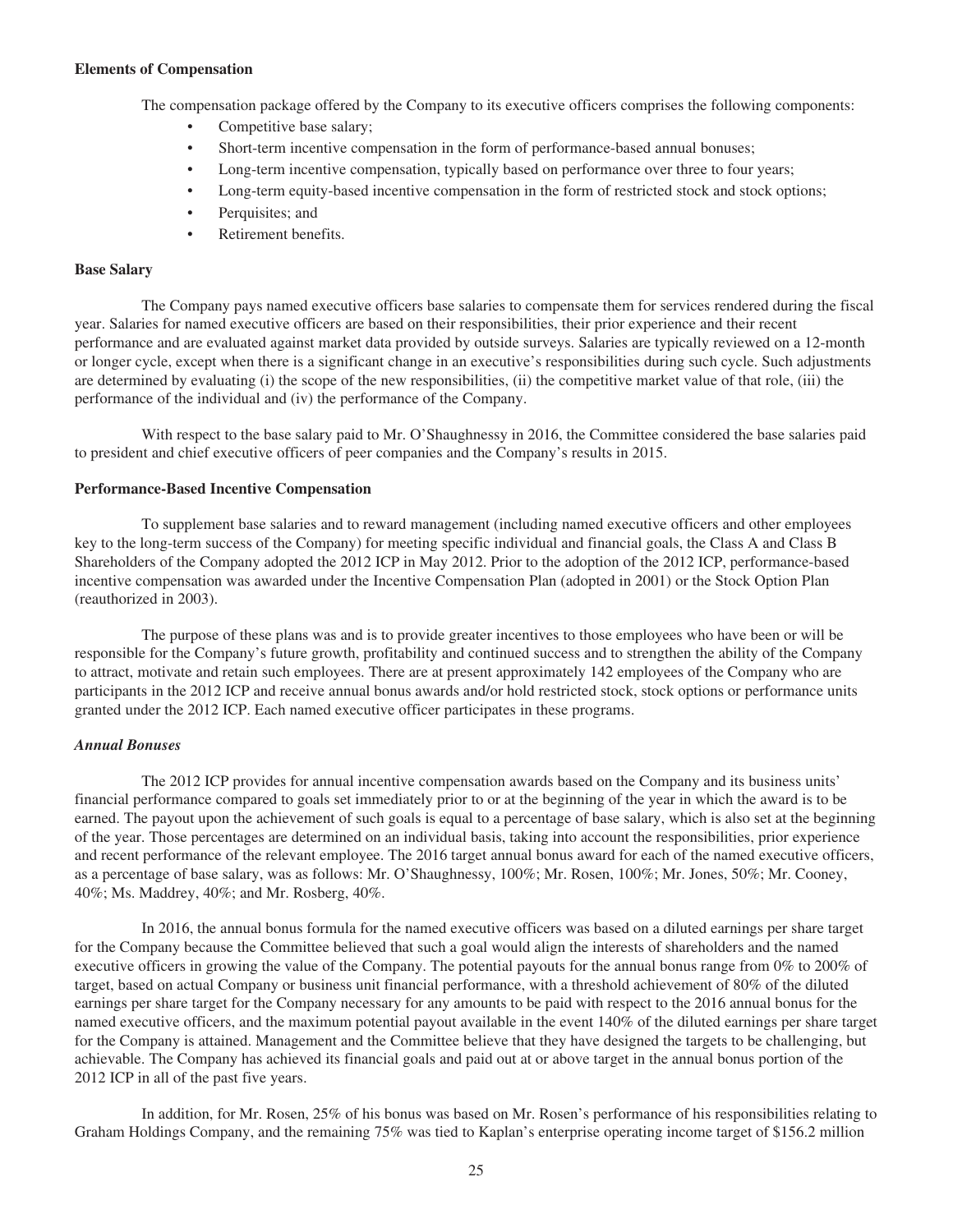(this target excludes budgeted restructuring costs, and other operating losses related to business sales and closures) weighted at 80% and Kaplan's enterprise revenue target of \$1,731.6 million weighted at 20%. The potential payouts for the Kaplan component of Mr. Rosen's bonus amount range from 0% to 200% of target, with the maximum potential payout available in the event 150% of the operating income target is attained and the revenue target is met. Due to continued operating environment challenges in the U.S. higher education industry, Kaplan completed a number of unplanned restructuring activities in 2016 with the objective and result of significantly reducing its expenses to be more in line with current revenue levels. Given the impact and importance of these restructuring charges and discontinued operations, in calculating the 75% of Mr. Rosen's bonus based on Kaplan's enterprise operating income and enterprise revenue, the Committee excluded these restructuring charges and discontinued operations as they are not tied to Kaplan's continuing operations. In addition, in calculating the 75% of Mr. Rosen's bonus based on Kaplan's enterprise operating income and enterprise value, the Committee included a net \$16 million pre-tax gain on the sale of a historically loss-making business. On this basis, Kaplan achieved adjusted enterprise operating income of \$131.8 million versus a target of \$156.2 million, or 84% achievement, which resulted in payout of the portion of Mr. Rosen's bonus attributable to Kaplan's enterprise operating income of 68% of target. Kaplan enterprise revenue totaled \$1,637.4 million versus a target of \$1,731.6 million, or 95% achievement, which resulted in payout of the portion of Mr. Rosen's bonus attributable to Kaplan's enterprise revenue of 73% of target. Thus, the total percentage achievement of the Kaplan portion of Mr. Rosen's bonus totaled 69% of target, or \$836,030.

The original diluted earnings per share goal for 2016 was \$32.21. In setting the original goal, the Committee established a formula for bonus purposes that included adjustments for certain items, to the extent that actual amounts varied from those in the 2016 annual budget. Specifically, these adjustments included additions for foreign exchange losses and a Kaplan stock compensation expense variance; these were offset by credits for a pension budget variance, gains from business dispositions and net earnings from an unbudgeted acquisition.

In calculating the Company's achievement of 2016 diluted earnings per share for purposes of making its final bonus determinations for the named executive officers, the Committee also exercised its discretion to exclude certain unusual and unbudgeted items, in addition to the adjustments included in the diluted earnings per share formula. Specifically, the adjustments included additions for write-downs on cost and equity method investments, a portion of the gain on sale of a business, Long Term Incentive Plan ("LTIP") expense variance from budget at SocialCode and Panoply, unbudgeted restructuring charges at Kaplan, unbudgeted transaction-related costs at the broadcasting division and Graham Healthcare Group, unbudgeted interest expense and unbudgeted intangible and long-lived asset impairment charges. These additions were offset by deductions for net gains on the sale of land and marketable equity securities and a portion of favorable income tax adjustments. The Committee adjusted for these items as they do not relate to the regular operating results that are customarily considered by the Committee in determining bonus amounts, however in the case of the gain on sale of a business, the Committee did not adjust for the favorable outcome of the transaction for the Company. The exhibit to the Company's Form 8-K filed on February 24, 2017, detailed most of these items, as does page 42 of the Company's Annual Report on Form 10-K, filed on February 24, 2017. These items collectively amounted to \$1.28 in diluted earnings per share net deductions.

Taking into account these adjustments, the Company's 2016 diluted earnings per share, as adjusted for purposes of the bonus determination, was \$34.18 (compared to reported diluted earnings per share of \$29.80), resulting in the Company's achievement of 106.1% of its earnings per share goal for 2016. As a result, the annual bonus payout was approximately 115% of target, based on the established annual formula.

#### *Restricted Stock*

To align the interests of the Company's shareholders and management and to ensure that the full potential of an executive's compensation package cannot be realized unless stock appreciation occurs over a number of years, the 2012 ICP also provides for grants of restricted stock of the Company. To determine the number of shares to be granted, the Committee considers on an individual basis the estimated value of shares already held, the level of contribution the employee has previously made and the potential of the employee to bring additional value to the Company. The shares generally cliff vest at the conclusion of a four-year vesting period and accelerate vesting only at the discretion of the Committee. The named executive officers generally receive grants of restricted stock every other year. The grants made in January 2015 will vest in January 2019. In addition, in connection with the Cable ONE spin-off in 2015, a distribution of Cable ONE, Inc. shares was made with respect to outstanding shares of restricted stock, subject to the same vesting terms and conditions as such shares of Company restricted stock. For additional information regarding such distributions, see the Outstanding Equity Awards at Fiscal Year-End table.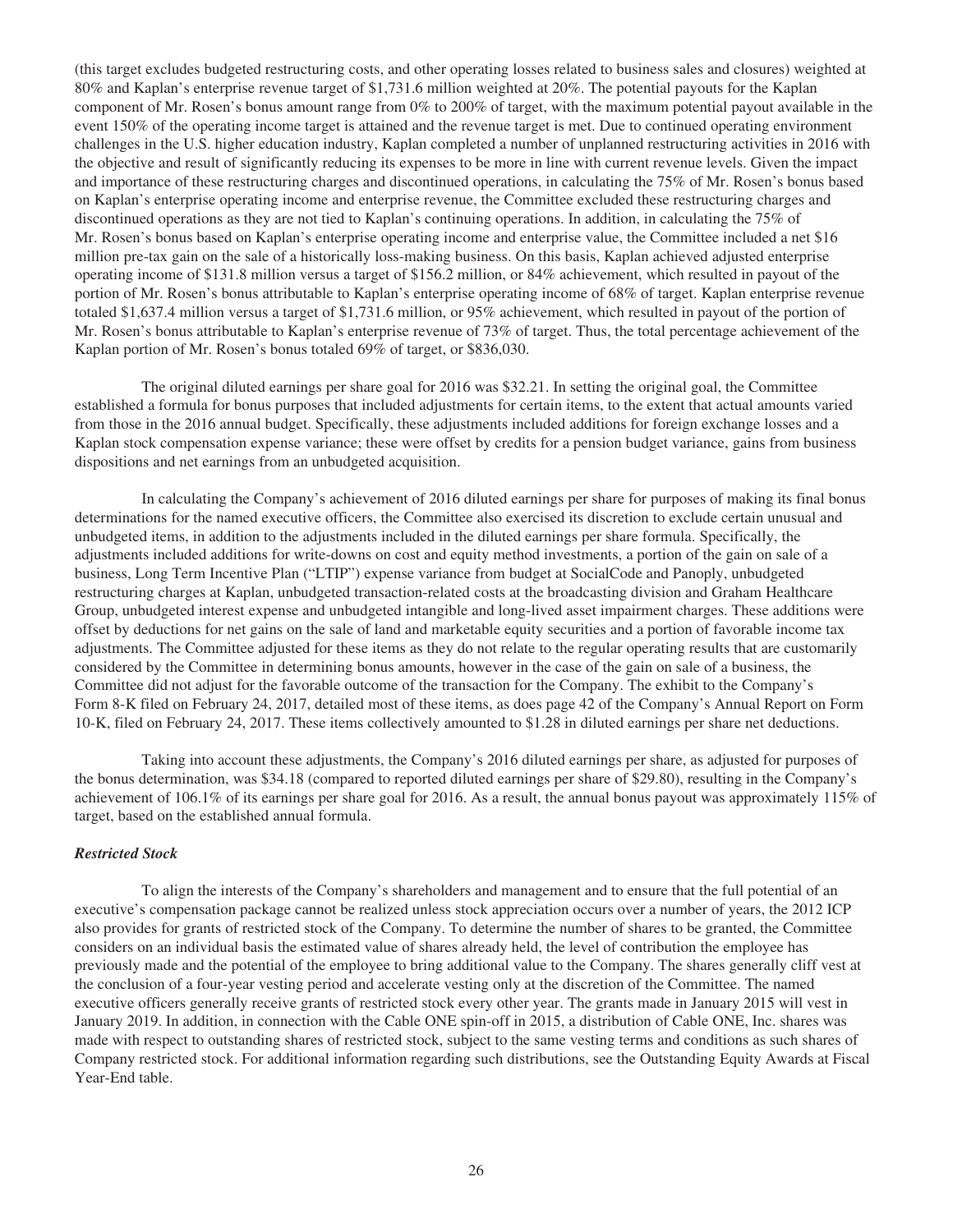# *Performance Units*

To highlight specific long-term financial goals, the 2012 ICP provides for the grant of performance-based compensation, which the Company grants pursuant to its Performance Unit Plans. The named executive officers participate in these plans, in which performance-based goals are determined at the beginning of each four-year award cycle. The goals consider operating income, peer company performance, cash flow, earnings per share, measures of economic value added, and/ or quantitative revenue growth or profitability measurements of the Company as a whole or of individual business units. Management and the Committee believe that they have designed the performance-based goals to be challenging, but achievable. In the past four award cycles, the Company achieved or exceeded its goals and paid out at or above target. Each Performance Unit has a nominal value of \$100 and a maximum potential payout of \$200. The payment of a total award to any individual at the end of an award cycle may not exceed \$5 million.

For each cycle under a Performance Unit Plan, the Committee establishes a valuation formula within 90 days of the beginning of the cycle and no later than prior to the completion of the first quarter of the cycle. At the end of the cycle, the unit value is calculated, based on application of the formula, and payments are made to named executive officers in the year following the end of the cycle. The formula used to calculate the payouts is determined by (i) a weighted combination of factors that relate to individual business unit performance of the Company's operating divisions and (ii) the discretion of the Committee. A new four-year cycle commences every two years, with the result that there are always two overlapping cycles in progress.

In connection with the sale of Washington Post Media ("WPM") to Nash Holdings LLC ("Nash"), completed in October 2013 (the "WPM Transaction"), the Committee, in January 2014, revised the valuation formulas with respect to the 2013–2016 cycle.

Awards under the 2013–2016 cycle were initially based on a two-pronged formula. The 2013–2016 cycle formula consisted of an average of the value of the performance units allocable to (1) the 2013–2016 performance of Cable ONE and Graham Media Group ("GMG") (65%); plus (2) an amount based on Kaplan's achievement of cumulative operating income goals during the four-year period, excluding Kaplan stock compensation expense and restructuring charges (35%). In light of the Cable ONE spin-off, the Committee in January 2015 revised the valuation formula of the 2013–2016 cycle to take effect on the closing date of the transaction, which was July 1, 2015. Specifically, the Committee determined that if Cable ONE were no longer held by the Company for the final year and one-half of the performance period, then the weighting of performance units attributable to an average of Cable ONE and GMG should be reduced, and the weighting of performance units attributable solely to GMG should make up for the reduction. Accordingly, as of July 1, 2015, awards under the 2013–2016 cycle are based on a three-pronged formula consisting of the average of the value of the performance units allocable to (1) the performance of Cable ONE through June 30, 2015 and the 2013–2016 performance of GMG (49%); plus (2) the value of the performance units allocable to the 2013–2016 performance of GMG (16%); plus (3) an amount based on Kaplan's achievement of cumulative operating income goals during the four-year period, excluding Kaplan stock compensation expense and restructuring charges (35%).

Awards under the 2015–2018 cycle are based on a three-pronged formula consisting of the average of (1) the value (up to \$200) of a Kaplan Performance Unit paid to Kaplan in accordance with the final unit valuation of the 2014–2017 Kaplan Long-Term Incentive Plan (35%); plus (2) the value of a Performance Unit under the GMG valuation (35%); plus (3) an amount based on cumulative operating income goals during the four-year period for SocialCode, Slate, Graham Healthcare Group (formerly Celtic Healthcare and Residential Healthcare Group), Forney Corporation and Joyce/Dayton Corporation (30%). In December 2016, the Committee approved an amendment to the 2015–2018 Corporate Performance Unit Plan to include cumulative operating income goals for Group Dekko (acquired by the Company in the fourth quarter of 2015) in category (3) above.

The Committee selected these targets because they reflected the key priorities for the Company on the grant date (or the amendment date, as applicable) for the applicable time periods. The values of performance units in the 2013–2016 and 2015–2018 cycles are determined at the conclusion of those cycles, based on the performance criteria described below.

The performance measure used in the formula for the 2013–2016 cycle prior to the Cable ONE spin-off is cumulative free cash flow of Cable ONE over the applicable three-year period and the cash flow margin of GMG described below. Free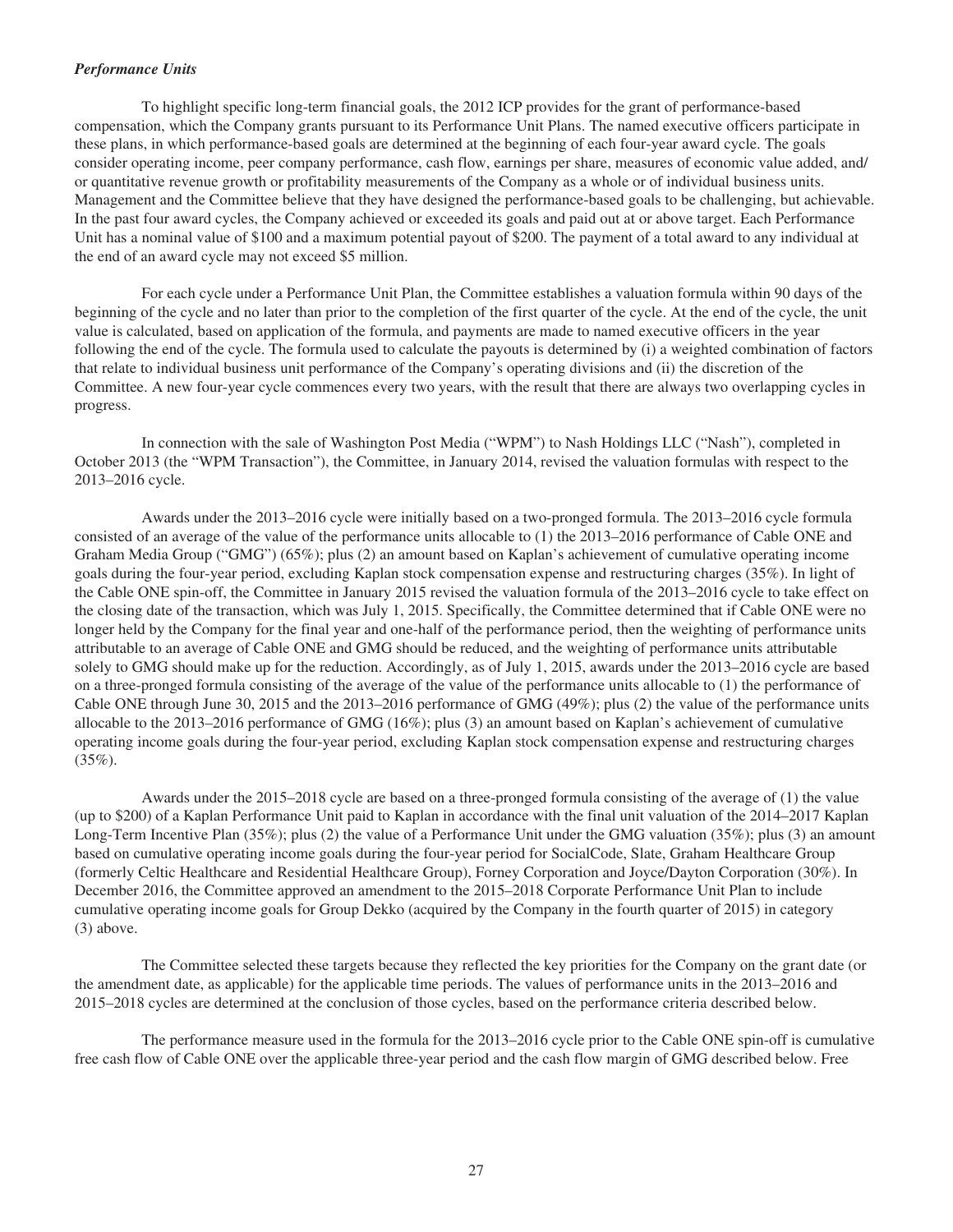cash flow is defined as operating income, plus depreciation and amortization, less capital expenditures. Valuations of performance units, based on this measure are as follows:

| <b>Performance</b> | <b>Unit Value</b> |
|--------------------|-------------------|
|                    |                   |
| $105\%$ \$ 175     |                   |
|                    |                   |
|                    | - 15              |
|                    |                   |

As a result of the Cable ONE spin-off, awards under the Cable ONE 2013–2016 cycle were valued in June 2015, based on 2013-2015 performance. For Cable ONE's 2013–2016 cycle, the Committee determined a payout value of \$200 per unit with respect to the portion of performance attributable to Cable ONE.

The performance measure used for GMG for both the 2013–2016 and the 2015–2018 cycles is GMG's cumulative cash flow margin ranking over the applicable four-year period compared to the cash flow margins of selected peer companies at the end of the award cycle. Cash flow margin is computed based on operating income plus depreciation and amortization, as a percentage of revenue. As soon as practical after the award cycle, the Committee determines GMG's cash flow margin rank among the cash flow margins of the peer companies and determines the payout value of each performance unit. The value of each performance unit is determined as set forth in the following table:

| <b>GMG Cash Flow Margin Rank</b>                                                                   | <b>Unit Value</b> |
|----------------------------------------------------------------------------------------------------|-------------------|
|                                                                                                    |                   |
|                                                                                                    |                   |
|                                                                                                    |                   |
| Below #3 $\ldots$ $\ldots$ $\ldots$ $\ldots$ $\ldots$ $\ldots$ $\ldots$ $\ldots$ $\ldots$ $\ldots$ |                   |

The GMG formula for both the 2013–2016 and the 2015–2018 cycles provides that the payout value will be increased by \$12.50 for each of the four years during the award cycle in which GMG's actual cash flow margin is not only number one among peer companies, but is also 2% higher than that of the nearest competitor among the peer companies. The formula also provides that the payout value will be reduced by 50% if GMG does not produce operating income in one of the four years during the award cycle. If GMG does not produce operating income for at least two years in the cycle, then there will be no payout with respect to the portion of performance attributable to GMG.

For the 2013–2016 cycle, GMG's cash flow ranked number one overall for the four-year period; in addition, in each of the four years during the cycle, GMG's cash flow was 2% higher than that of the nearest competitor among the peer companies, resulting in a payout of \$200 per unit with respect to the portion of the performance attributable to GMG.

For the 2013–2016 cycle, the Kaplan performance measure is based on Kaplan's cumulative operating income for 2013–2016. For the 2015–2018 cycle, the performance measure used for Kaplan for the 2014–2017 Kaplan Long-Term Incentive Plan is Kaplan enterprise operating income growth. A baseline Kaplan enterprise operating income of \$75 million was established in 2014 and increases year over year by 10%. Provided Kaplan achieves incremental operating income growth above the baseline, the aggregate amount of awards available is calculated as 12% of such growth.

For the 2013–2016 cycle, Kaplan's cumulative operating income over the four-year period, adjusted to exclude restructuring costs, and other operating losses related to business sales and closures, was \$458 million, resulting in a payout of \$70 per unit with respect to the portion of performance attributable to Kaplan.

Performance Units for 2013–2016 cycle were valued at \$200 per unit based on achievement of the established performance measures. Performance Unit payouts for the named executive officers for the 2013–2016 cycle are included in the Summary Compensation Table.

For the 2015–2018 cycle, the performance measure during the four-year period for SocialCode, Slate, Graham Healthcare Group (formerly Celtic Healthcare and Residential Healthcare Group), Forney Corporation, Joyce/Dayton Corporation and Dekko is based on cumulative operating income.

Because the performance measures that compose the valuation formula for performance units in the 2015–2018 cycle are cumulative for the measures applicable to Kaplan, GMG and the other applicable business units, it is not possible to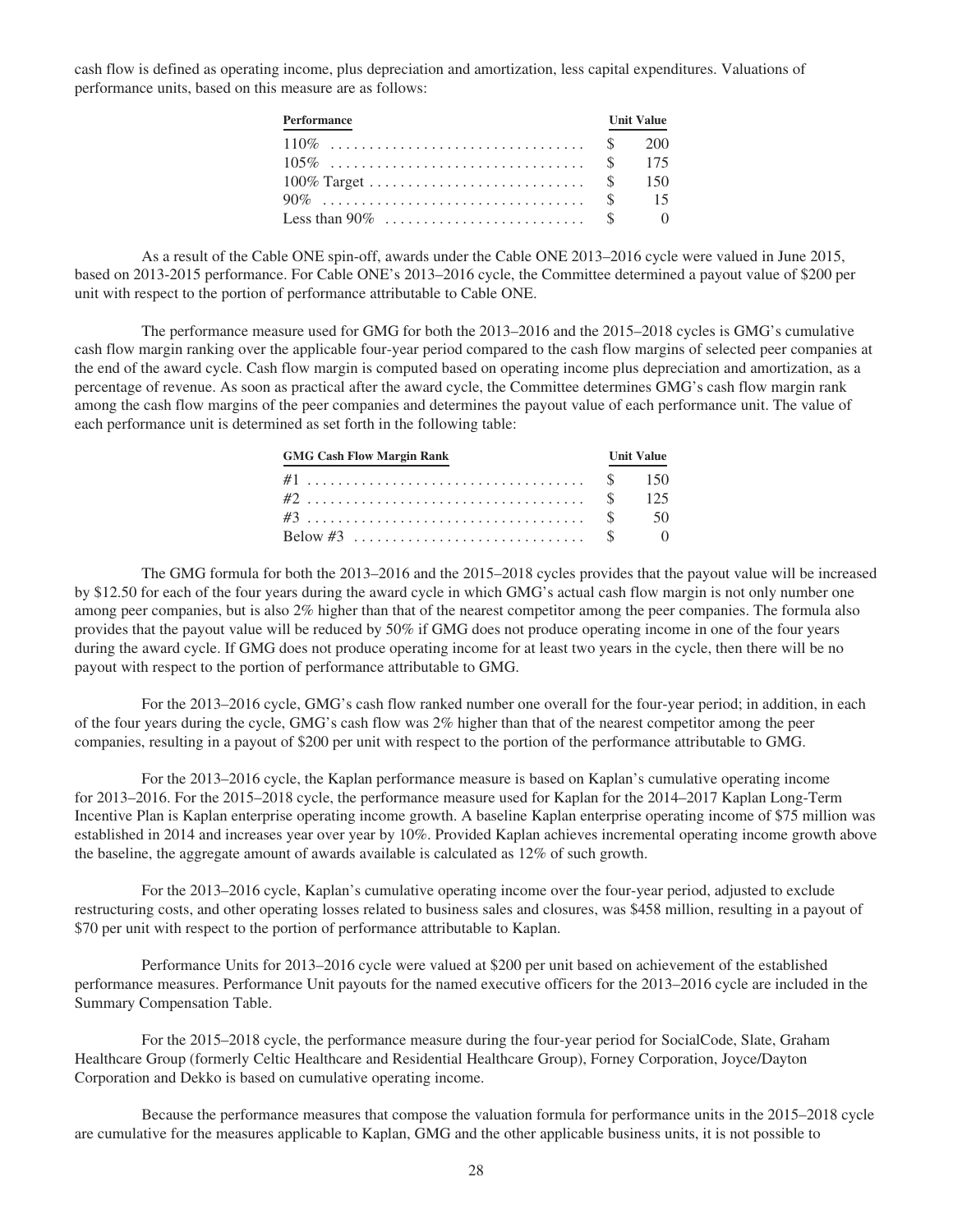calculate with certainty any interim performance unit values mid-cycle, and no named executive officer is entitled to any payout until the Performance Units vest and the Committee approves the valuation at the conclusion of the cycle. Mr. O'Shaughnessy holds 7,500 units in the 2015–2018 cycle, Mr. Jones holds 4,500 units in the 2015–2018 cycle, Mr. Rosen holds 7,000 units in the 2015–2018 cycle, Mr. Cooney holds 5,000 units in the 2015–2018 cycle and Ms. Maddrey holds 5,000 units in the 2015– 2018 cycle.

# *Stock Options*

Pursuant to the terms of the 2012 ICP, shares of Class B Stock may be issued upon the exercise of stock options granted to key employees of the Company. The Committee, however, does not grant stock options on a consistent basis and grants stock options only when a key employee has made a significant contribution to the Company and demonstrates the ability to make additional contributions. The options generally vest 25% per year, over four years, and expire ten years from the grant date. In November 2015, in connection with his assumption of the role of Chief Executive Officer in addition to his role as President of the Company, Mr. O'Shaughnessy received an additional grant of options to acquire 22,742 shares of Class B Stock so that as of December 31, 2016, he held 100,000 Company options. This award will vest over a six-year period and was granted at an option price that was calculated by increasing the closing price on the grant date by a 4.5% compound annual growth rate over the ten-year term of the award.

In addition, in connection with the Cable ONE spin-off, the Company adjusted both the number of shares underlying, and the exercise price of, outstanding stock options held by employees who remained employed by the Company following the Cable ONE spin-off, including stock options held by each of Messrs. O'Shaughnessy, Jones, Rosen and Rosberg. Such adjustments resulted in incremental stock compensation expense for 2015 with respect to certain stock options, including those held by Messrs. Jones, Rosen and Rosberg. For additional details regarding the amounts of such incremental stock compensation expense and such adjustments, see the Summary Compensation Table.

#### **Retirement Benefits**

#### *Qualified Defined Contribution and Defined Benefit Plan*

Most employees of the Company, including certain named executive officers, are eligible to participate in the Company's qualified defined contribution 401(k) savings plan that provides matching Company contributions and a defined benefit retirement plan. Benefits under these plans are determined on the basis of base salary only, exclusive of all bonuses, deferred compensation and other forms of remuneration.

Eligible Corporate employees hired or rehired by the Company on or after September 1, 2009, participate in the Cash Balance Retirement Program ("CBRP"). Eligible Corporate employees who were actively employed on or after August 1, 2012, also participate in the Secure Retirement Account ("SRA"). Both the CBRP and the SRA are non-contributory defined benefit programs expressed in the form of hypothetical account balances and that grow through quarterly pay-based credits and quarterly interest credits. Corporate employees hired prior to September 1, 2009, including certain named executive officers who are vested and who begin to take their pension benefit at age 65 or whose age and years of service when added together equal 90 (the "Rule of 90"), receive an annual pension equal to 1.75% of their highest average 60-month base salary annualized up to the limits permitted by the Code, minus Social Security-covered compensation multiplied by the appropriate Social Security offset percentage and early retirement factor, multiplied by the number of years of credited service under the Graham Holdings Retirement Benefits Schedule ("Graham Schedule"). An annual cash pension supplement is also provided to assist in payment of retiree medical coverage equal to \$200 multiplied by the number of years of credited service under the Graham Schedule. An additional cash pension supplement of \$3,000 per year is provided to participants who retire and commence benefit payment at or after age 55, but prior to age 65, and who had ten years of vesting service at retirement. The pre-age 65 supplement is discontinued when the retiree qualifies for Medicare (the month prior to the 65th birthday).

#### *Non-Qualified Supplemental Executive Retirement Plans*

The Company maintains an unfunded SERP that was designed to retain and recruit key executives. Participants in the SERP, including certain named executive officers, were selected by management as employees whom management most wanted to retain because of their superior performance and were approved for participation by the Committee. The Company closed the plan to new participants as of December 2015.

To offset limitations placed on the income that can be considered in the formulas of retirement plans and benefits that can be payable from the plans, the SERP provides a "supplemental retirement benefit." This benefit is calculated under the rules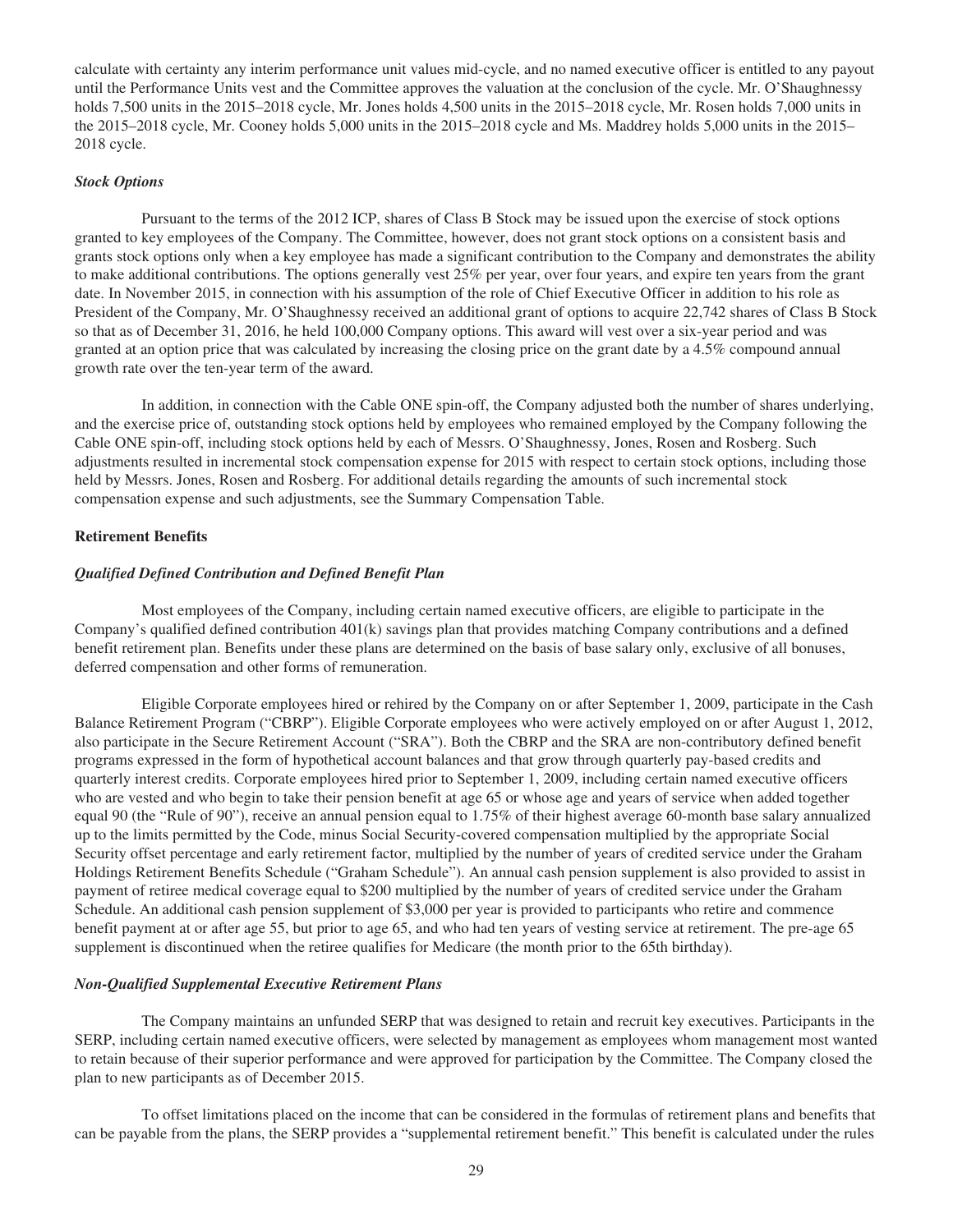of the qualified defined benefit retirement plan, but without reference to such income and benefit limitations, and includes in the calculation compensation from annual bonuses in the case of certain key executives (including the participating named executive officers). In any instance in which a retiring executive's supplemental retirement benefit exceeds the benefit payable by the qualified defined benefit plan or plans, the Company will pay the excess to him or her as a supplemental retirement benefit. Benefits provided under the SRA of the qualified retirement plan are not covered by the SERP.

The SERP also provides key executives, including certain named executive officers, with tax-deferred accruals of amounts proportionate to the benefits available to non-highly compensated participants in the Company's 401(k) savings plan, to the extent that benefits exceed those under the Company's basic plans because of the tax law limitations (currently \$54,000). The executive is required to defer compensation to the SERP savings plan in order to receive the applicable matching company credit each year.

#### *Non-Qualified Deferred Compensation Plan*

The Company also maintains a Deferred Compensation Plan. The Deferred Compensation Plan is an unfunded plan that allowed a select group of senior executives and non-employee Directors the opportunity to voluntarily defer, on a nonqualified basis, the receipt of certain compensation payments or fees. For employee participants, including certain named executive officers, eligible compensation for deferral was limited to annual bonus and certain long-term cash awards (including Performance Unit grants) under the 2012 ICP. The Company closed the plan to new participants as of December 2015. The Company did not accept any new deferrals in the 2016 calendar year.

#### **Employment Agreements and Severance Packages**

#### *Mr. O'Shaughnessy's Agreement*

The Company entered into a letter agreement with Mr. O'Shaughnessy in October 2014 to incentivize him to accept the position of President of the Company. Pursuant to his employment agreement, Mr. O'Shaughnessy was entitled to a grant of 5,000 Performance Units in the 2013–2016 performance cycle and a grant of 7,500 Performance Units in the 2015–2018 cycle and was granted a new-hire option award of 77,258 (post Cable ONE spin-off) stock options. In addition, pursuant to Mr. O'Shaughnessy's employment agreement, if he is terminated for any reason other than cause while his new-hire option award remains outstanding, subject to the execution of a separation and release agreement within 30 days following his termination, he will vest in the next tranche of options that is scheduled to vest after his termination, and he will have up to three months (or shorter if through the expiration date of the award) following termination to exercise any vested options.

Under the terms of Mr. O'Shaughnessy's letter agreement, and as consideration for the benefits provided in the agreement, Mr. O'Shaughnessy agreed to non-competition, non-solicitation of customers and employees and no-hire restrictions for a one-year period following termination, as well as to maintain the confidentiality of certain information related to the Company and its businesses at all times following termination.

#### *Mr. Rosen's Agreement*

The Company entered into a letter agreement with Mr. Rosen in April 2014 to incentivize him to accept the position of Chairman of Kaplan and Executive Vice President of the Company. Mr. Rosen's employment agreement includes clauses that provide for an enhanced retirement benefit and cash payments upon termination from the Company. In addition, pursuant to his employment agreement, he was entitled to a grant of 3,000 Performance Units in the 2013–2016 performance cycle and 7,000 Performance Units in the 2015–2018 performance cycle.

If Mr. Rosen is terminated for any reason prior to September 1, 2018, the defined benefit portion of his SERP benefit will be calculated as if he satisfied the Rule of 90, provided however that all components of the unrestricted benefit other than the early retirement factor shall be computed using his actual age and years of service (such enhanced benefit, the "Rosen Individual Pension Arrangement"). The Rosen Individual Pension Arrangement would be payable in the same form and at the same time as his benefit under the SERP would otherwise be paid, provided that if his employment with the Company terminates for any reason prior to September 1, 2018, the enhanced benefit will not begin earlier than September 1, 2018.

If Mr. Rosen is terminated by the Company without cause, he will receive a one-time lump-sum cash payment of \$3,500,000, payable on the 65th day following termination of employment, and prorated vesting of outstanding restricted stock and stock options held at the time of termination, provided that he signs an irrevocable separation and release agreement no later than 60 days following the date of his termination (the "Rosen Individual Deferred Compensation Arrangement").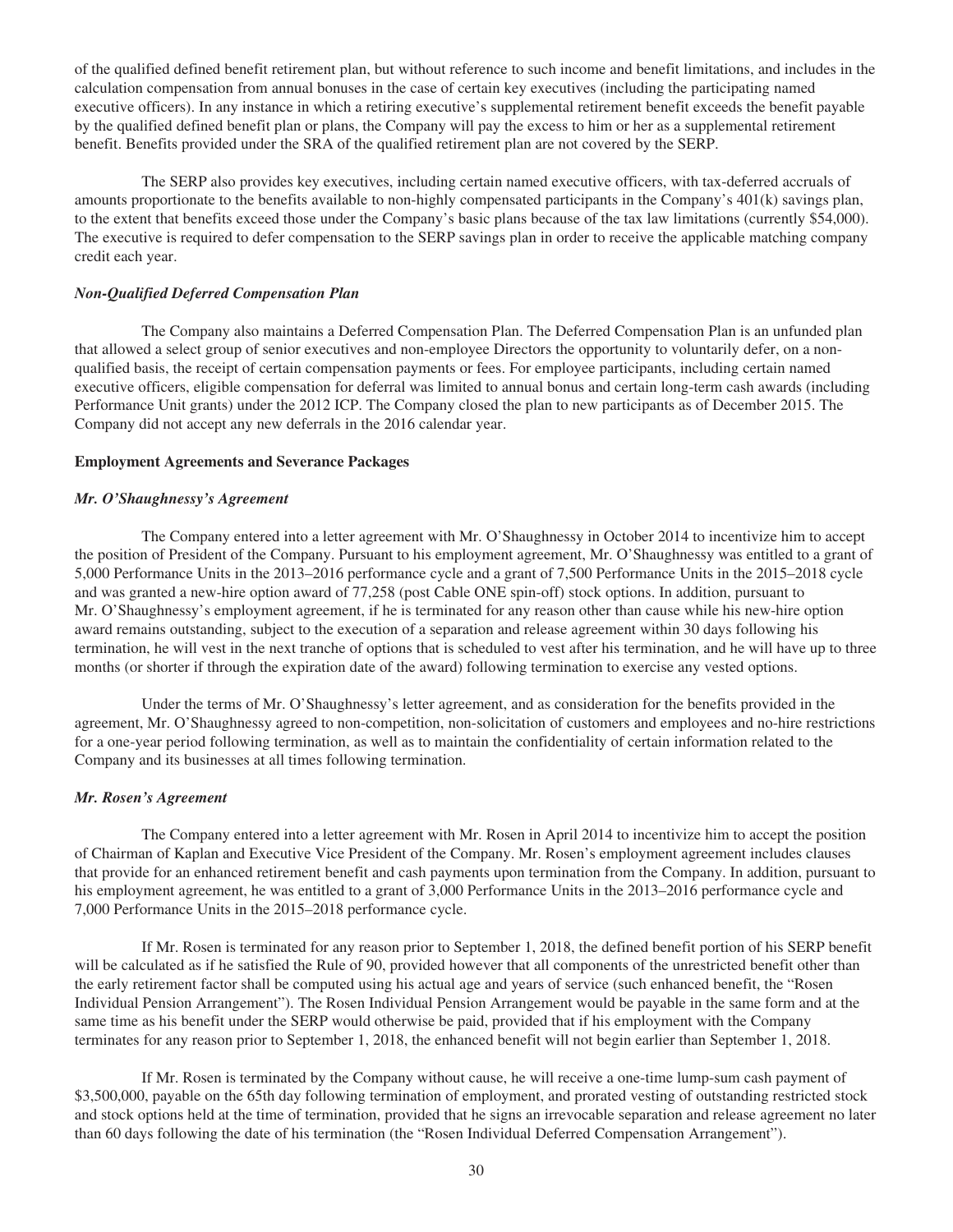Under the terms of Mr. Rosen's letter agreement, and as consideration for the benefits provided in the agreement, Mr. Rosen agreed to non-competition, non-solicitation of customers and employees and no-hire restrictions for a one-year period following termination, as well as to maintain the confidentiality of certain information related to the Company and its businesses at all times following termination.

# *Mr. Jones' Agreement*

The Company entered into a letter agreement with Mr. Jones in July 2014 to retain him as Chief Financial Officer of the Company. Mr. Jones' agreement guarantees, subject to his signing an irrevocable separation and release agreement no later than 60 days following the date of termination, a cash payment upon termination from the Company for any reason other than cause and an enhancement to his qualified and non-qualified retirement benefits. The value of the benefit will be equal to the sum of \$1,400,000 (the "Jones Individual Deferred Compensation Arrangement") plus the actuarial present value of 10% of the benefits payable to him under The Retirement Plan and the SERP (the "Jones Individual Pension Arrangement"). In connection with Mr. Jones' retirement as of March 31, 2017, these benefits will be payable no earlier than October 1, 2017. In addition, the Company approved the pro-ration of Mr. Jones' 2015-2018 restricted stock awards through his separation date of March 31, 2017, consisting of an equity grant of 393 shares of Company restricted stock and 393 shares of the Cable ONE common stock (received in connection with the Cable ONE spin-off); and the pro-ration of his 2015-2018 Performance Units in the amount of 4,500 Performance Units, which is the pro-rata portion through March 31, 2017.

Under the terms of Mr. Jones' letter agreement, and as consideration for the benefits provided in the agreement, Mr. Jones agreed to non-competition, non-solicitation of customers and employees and no-hire restrictions for a one-year period following termination, as well as to maintain the confidentiality of certain information related to the Company and its businesses at all times following termination.

# *Mr. Rosberg's Agreement*

The Company entered into a letter agreement with Mr. Rosberg in July 2014 to retain him as Senior Vice President – Planning and Development of the Company. Mr. Rosberg's agreement guaranteed, subject to his signing an irrevocable separation and release agreement no later than 60 days following the date of termination, a cash payment upon termination from the Company for any reason other than cause. The value of the benefit equaled the sum of \$1,000,000 (the "Rosberg Individual Deferred Compensation Arrangement") plus the actuarial present value of 10% of the benefits payable to him under The Retirement Plan and the SERP (the "Rosberg Individual Pension Arrangement"). Mr. Rosberg retired on May 31, 2016, and signed the separation and release agreement within 60 days, and received these cash payments pursuant to the terms of his letter agreement. In addition, in connection with his separation, Mr. Rosberg received the other retirement benefits described in Pension Benefits on page 38 and payout of his account balance under the SERP (as described in Non-Qualified Deferred Compensation on page 39), and the Company accelerated the vesting of his 800 Company restricted shares and 800 Cable ONE restricted shares which represented a total value of \$797,634.

Under the terms of Mr. Rosberg's letter agreement, and as consideration for the benefits provided in the agreement, Mr. Rosberg agreed to non-competition, non-solicitation of customers and employees and no-hire restrictions for a one-year period following termination, as well as to maintain the confidentiality of certain information related to the Company and its businesses at all times following termination.

#### **Results of Shareholder Advisory Votes on Executive Compensation**

At the 2016 Annual Meeting of Shareholders, the Company's Class A Shareholders unanimously approved the overall 2015 compensation for its named executive officers, including the policies and practices related thereto. The Company believes this vote reflected Class A Shareholder approval of its pay-for-performance philosophy and the absence of pay practices that shareholders consider problematic. Accordingly, the Committee generally continued to apply the same principles in determining the amounts and types of executive compensation for 2016, as outlined in its compensation philosophy and framework. The Committee values the shareholder feedback provided through the vote and will consider the results of the vote, as well as future votes, in refining the development of our compensation program and goal setting in the future.

#### **COMPENSATION COMMITTEE REPORT**

The Committee has reviewed and discussed the Compensation Discussion and Analysis required by Item 402(b) of Regulation S-K with management, and, based on such review and discussions, the Committee recommended to the Board that the Compensation Discussion and Analysis be included in this Proxy Statement.

> Anne M. Mulcahy, Chairman Lee C. Bollinger Larry D. Thompson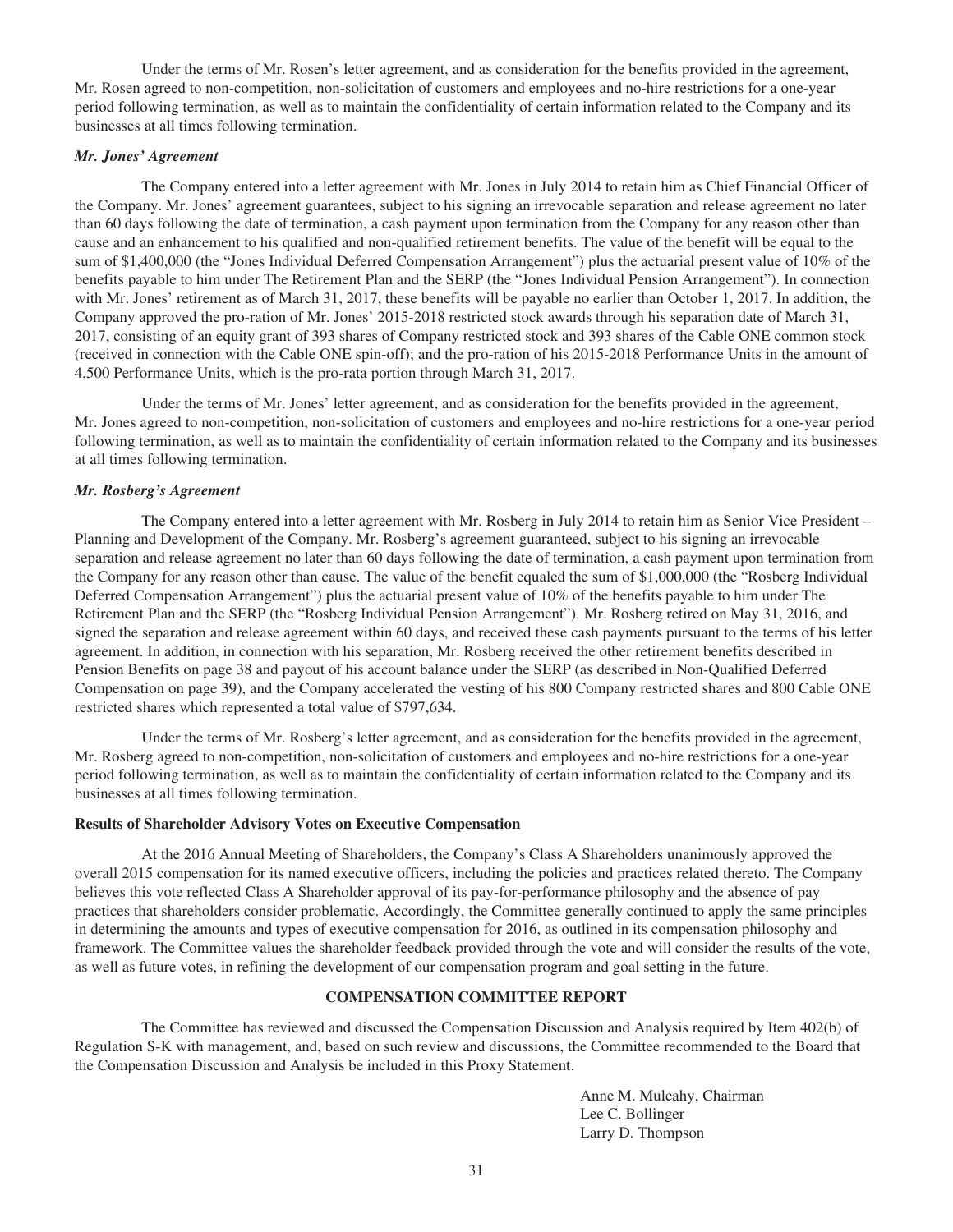The following table shows the compensation paid by the Company during the most recent three years to our named executive officers. No disclosure is provided for fiscal years for which those persons were not named executive officers.

# **SUMMARY COMPENSATION TABLE**

| <b>Name and Principal Position</b><br>(a)                                                   | Year<br>(b)          | Salary $(\$)$<br>$(c)$ <sup>1</sup> | <b>Bonus</b> $(\$)$<br>(d) <sup>2</sup>                   | <b>Stock</b><br>Awards $(\$)$<br>(e) <sup>3</sup> | Option<br>Awards (\$)<br>(f) <sup>3</sup> | Non-<br><b>Equity</b><br><b>Incentive</b><br>Plan<br>Compen-<br>sation (\$)<br>$(g)^4$ | Change in<br><b>Pension Value</b><br>and Non-<br><b>Oualified</b><br><b>Deferred</b><br>Compen-<br>sation<br>Earnings (\$)<br>$(h)$ <sup>5</sup> | All<br>Other<br>Compen-<br>sation (\$)<br>$(i)$ <sup>6</sup> | Total $(\$)$<br>(i)                  |
|---------------------------------------------------------------------------------------------|----------------------|-------------------------------------|-----------------------------------------------------------|---------------------------------------------------|-------------------------------------------|----------------------------------------------------------------------------------------|--------------------------------------------------------------------------------------------------------------------------------------------------|--------------------------------------------------------------|--------------------------------------|
| Timothy J. O'Shaughnessy<br>President and Chief Executive Officer                           | 2016<br>2015<br>2014 | 750,000<br>750,000<br>125,000       | $\overline{\phantom{0}}$<br>$\overbrace{\phantom{12333}}$ | $\hspace{0.1mm}-\hspace{0.1mm}$                   | 2,951,507<br>8,800,000                    | 1.860.025<br>906,000<br>130,600                                                        | 6,417<br>4,972                                                                                                                                   | 2,500<br>$\overbrace{\phantom{12333}}$                       | 2,618,942<br>4,612,479<br>9,055,600  |
| Hal S. Jones<br>Senior Vice President–Finance and Chief<br><b>Financial Officer</b>         | 2016<br>2015<br>2014 | 810,000<br>785,000<br>755,000       | $\overline{\phantom{0}}$<br>200,000                       | 610,299                                           | 398,287                                   | 1,764,414<br>474,140<br>1,174,200                                                      | 649.952<br>469,837<br>2,280,070                                                                                                                  | 47,250<br>45,590<br>1,444,660                                | 3,271,616<br>2,983,153<br>5,653,930  |
| Andrew S. Rosen<br>Chairman Kaplan Inc. and Executive<br>Vice President-Graham Holdings Co. | 2016<br>2015<br>2014 | 1,625,000<br>1,625,000<br>1,625,000 | $\overline{\phantom{0}}$                                  | 871,855                                           | 15,528,977                                | 1,901,877<br>1,151,079<br>1,129,486                                                    | 1.988.664<br>550,490<br>3,965,652                                                                                                                | 81,311<br>112,350<br>2,099,550                               | 5,596,852<br>19,839,751<br>8,819,688 |
| Wallace R. Cooney<br>Vice President-Finance and Chief<br>Accounting Officer                 | 2016                 | 480,000                             | –                                                         |                                                   |                                           | 920,166                                                                                | 95,188                                                                                                                                           | 11,243                                                       | 1,506,597                            |
| Nicole M. Maddrey<br>Senior Vice President, General Counsel<br>and Secretary                | 2016<br>2015         | 525,000<br>500,000                  | $\overline{\phantom{0}}$<br>400,000                       | 435,928                                           | _                                         | 590,807<br>241,600                                                                     | 73,519<br>37,118                                                                                                                                 | 17,284<br>42,840                                             | 1,206,610<br>1,657,486               |
| Gerald M. Rosberg<br>Senior Vice President-Planning and<br>Development                      | 2016<br>2015<br>2014 | 289,678<br>665,000<br>642,000       |                                                           | 453,976<br>610,299                                | 347,519                                   | 1,237,493<br>321,328<br>1,048,200                                                      | 172,399<br>632,301                                                                                                                               | 11.408<br>39,350<br>1,036,184                                | 2,164,954<br>1,983,496<br>3,358,685  |

1. Amounts in this column represent base salary earned for each of the named executive officers in 2016. Mr. O'Shaughnessy joined the Company as President on November 3, 2014, and became President and Chief Executive Officer on November 12, 2015. Mr. Rosberg retired from the Company on May 31, 2016.

2. Amounts in this column represent special payments made in recognition of extraordinary efforts in connection with the Cable ONE spin-off in 2015.

- 3. The amounts shown in this column represent the grant date fair value of stock and option awards computed in accordance with FASB ASC TOPIC 718 and reflect an estimate of the grant date fair value of stock and option grants made through the close of the 2016 fiscal year, rather than amounts paid to or realized by the named executive officers. There can be no assurance that the amounts calculated will be realized, and amounts realized could ultimately exceed the amounts calculated. In May 2015, the Compensation Committee approved adding an anti-dilution provision to the outstanding stock options in connection with the spin-off of Cable ONE. In accordance with ASC 718, the Company calculated the incremental fair value of the modified award over the fair value of the original award. In July 2015, the Company recorded \$398,287, \$15,528,977 and \$347,519 in additional compensation expense resulting from the modification of Mr. Jones, Mr. Rosen and Mr. Rosberg's outstanding stock options, respectively, covering 2,000, 50,000 and 1,000 stock options, respectively, with an exercise price of \$651.91, \$502.58 and \$368.56, respectively, and an expiration date of May 12, 2018, February 22, 2021 and December 15, 2018, respectively. In addition, in May 2016, the Company recorded \$453,976 in additional compensation expense resulting from the modification due to the accelerated vesting of Mr. Rosberg's restricted stock award (800 Company shares and 800 CABO shares) upon his retirement. See Note 13 of Notes to the Consolidated Financial Statements contained in the Company's Annual Report on Form 10-K, filed on February 24, 2017, for a discussion of the assumptions used in valuation of the stock and option awards.
- 4. Amounts in this column for 2016 represent payments under the 2016 annual bonus plan and the 2013–2016 Performance Unit Plan as follows: Mr. O'Shaughnessy, \$860,025 in annual bonus, \$1,000,000 in Performance Units; Mr. Jones, \$464,414 in annual bonus, \$1,300,000 in Performance Units; Mr. Rosen, \$1,301,877 in annual bonus, \$600,000 in Performance Units; Mr. Cooney, \$220,166 in annual bonus, \$700,000 in Performance Units, Ms. Maddrey, \$240,807 in annual bonus, \$350,000 in Performance Units; Mr. Rosberg, \$127,093 in annual bonus, \$1,110,400 in Performance Units. Amounts in this column for 2015 represent payments under the 2015 annual bonus plan. Amounts in this column for 2014 represent payments under the 2014 annual bonus plan and the 2011–2014 Performance Unit Plan as follows: Mr. O'Shaughnessy, \$130,600 in annual bonus; Mr. Jones, \$394,200 in annual bonus, \$780,000 in Performance Units; Mr. Rosen, \$1,129,486 in annual bonus; Mr. Rosberg, \$268,200 in annual bonus, \$780,000 in Performance Units.
- 5. There were no above-market or preferential earnings on compensation deferred on a non-tax-qualified basis, and, therefore, no such earnings are reflected in the amounts shown in this column.

Benefits were assumed to commence at the age when benefits under the SERP are first unreduced, or the age when benefits under The Retirement Plan are first unreduced if the named executive officer does not have a SERP benefit, and were discounted to the date as of which they were determined (either 12/31/2016 or 12/31/2015). Assumed benefit commencement ages are shown below, rounded to the nearest age:

| O'Shaughnessy: | age 65 (12/31/2016 and 12/31/2015)       |
|----------------|------------------------------------------|
| Jones:         | age 64 (12/31/2016); age 63 (12/31/2015) |
| Rosen:         | age 58 (12/31/2016 and 12/31/2015)       |
| Cooney:        | age 64 (12/31/2016 and 12/31/2015)       |
| Maddrey:       | age 65 (12/31/2016 and 12/31/2015)       |
| Rosberg:       | age 69 (12/31/2016 and 12/31/2015)       |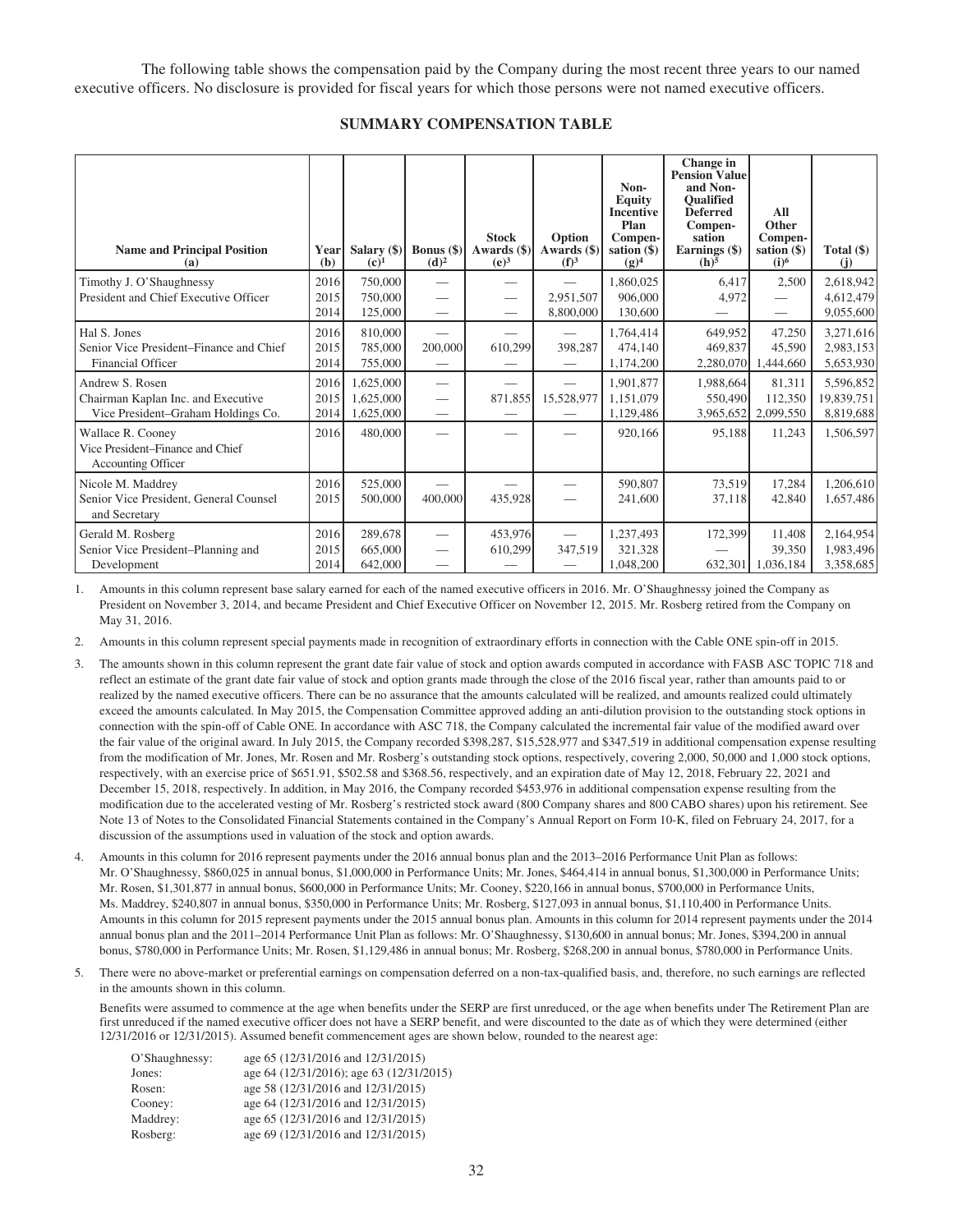Mr. Jones and Mr. Rosen have met the eligibility requirements for Early Retirement (age 55, with 10 years of company service).

Mr. O'Shaughnessy, Mr. Cooney and Ms. Maddrey have not yet reached age 55.

Mr. Rosberg retired on May 31, 2016.

Changes in the present value of benefits in 2016 are attributable to The Retirement Plan for Graham Holdings Company ("Retirement Plan") and the corresponding benefit under the SERP as follows: Mr. O'Shaughnessy–\$6,417 Retirement Plan; Mr. Jones–\$64,474 Retirement Plan, \$541,750 the SERP and \$43,728 under his Individual Pension Arrangement; Mr. Rosen–\$39,609 Retirement Plan, \$1,949,055 the SERP and \$0 under his Individual Pension Arrangement; Mr. Cooney–\$95,188 Retirement Plan; Ms. Maddrey–\$73,519 Retirement Plan; Mr. Rosberg–\$51,853 Retirement Plan, \$125,979 the SERP and (\$5,433) under his Individual Pension Arrangement.

The values of accumulated plan benefits were determined using a discount rate of 4.10% at 12/31/2016 and 4.30% at 12/31/2015 and using RP-2016 Fully Generational Mortality Table for males and females using Scale MP-2016 at 12/31/2016 and RP-2015 Fully Generational Mortality Table for males and females using Scale MP-2015 mortality improvement at 12/31/2015.

6. For 2016, the amounts shown include the information detailed in the following table:

# **ALL OTHER COMPENSATION**

| <b>Name</b><br>(a)       | Perquisites (\$)<br>(b) | $401(k)$ Company<br>Contributions $(\hat{\mathbf{S}})$<br>(c) | <b>SERP Company</b><br>Contributions (\$)<br>(d) | <b>Restricted</b><br><b>Stock</b><br>Dividends (\$)<br>$(e)^1$ | <b>Individual</b><br><b>Deferred</b><br><b>Compensation</b><br><b>Arrangement</b><br>$\bf (I)$ | Total $(\$)$<br>(g) |
|--------------------------|-------------------------|---------------------------------------------------------------|--------------------------------------------------|----------------------------------------------------------------|------------------------------------------------------------------------------------------------|---------------------|
| Timothy J. O'Shaughnessy |                         | 2,500                                                         |                                                  |                                                                |                                                                                                | 2,500               |
| Hal S. Jones             |                         | 2.650                                                         | 28,340                                           | 16,260                                                         |                                                                                                | 47,250              |
| Andrew S. Rosen          |                         | 2,571                                                         | 40,800                                           | 37,940                                                         |                                                                                                | 81,311              |
| Wallace R. Cooney        |                         | 2,571                                                         |                                                  | 8,672                                                          |                                                                                                | 11,243              |
| Nicole M. Maddrey        |                         | 2,650                                                         |                                                  | 14,634                                                         |                                                                                                | 17.284              |
| Gerald M. Rosberg        |                         | 2,650                                                         | 628                                              | 8,130                                                          |                                                                                                | 11,408              |

1. The amounts represent dividends attributable to Graham Holdings Company and Cable ONE restricted stock granted under the Company's Incentive Compensation Plan and the 2012 ICP that are not included in the grant date fair value of such restricted stock awards reported in column (e) of the Summary Compensation Table.

The following table provides information on awards made under the 2012 ICP to each of the named executive officers in 2016. In 2016, only annual incentive awards were granted to the named executive officers under the 2012 ICP.

|                               |                      |                                                                                                                                                   |                                  | <b>Estimated Future Payouts</b><br><b>Under Non-Equity Incentive</b><br><b>Plan Awards</b> |                                                | <b>Estimated Future</b><br><b>Payouts Under Equity</b><br><b>Incentive Plan Awards</b> |                                   |              |                                                                                             |                                                                                                                               |                                                                                   |                                                                                                                              |                                                                                            |
|-------------------------------|----------------------|---------------------------------------------------------------------------------------------------------------------------------------------------|----------------------------------|--------------------------------------------------------------------------------------------|------------------------------------------------|----------------------------------------------------------------------------------------|-----------------------------------|--------------|---------------------------------------------------------------------------------------------|-------------------------------------------------------------------------------------------------------------------------------|-----------------------------------------------------------------------------------|------------------------------------------------------------------------------------------------------------------------------|--------------------------------------------------------------------------------------------|
| <b>Name</b><br>(a)            | Grant<br>Date<br>(b) | <b>Non-Equity</b><br><b>Incentive</b><br>Plan<br>Awards:<br>Number of<br><b>Units or</b><br>Other<br>Rights $(\#)$<br>$\left( \mathbf{c} \right)$ | <b>Threshold</b><br>$($)$<br>(d) | <b>Target</b><br>$\left( \mathbf{\$}\right)$<br>(e)                                        | <b>Max</b><br>$\left( \text{\$}\right)$<br>(f) | Threshold Target Max or Units<br>$($ \$)<br>(g)                                        | $\left( \mathbb{S}\right)$<br>(h) | $($)$<br>(i) | All Other<br><b>Stock</b><br>Awards:<br><b>Number</b><br>of Shares<br>of Stock<br>#)<br>(i) | <b>All Other</b><br>Option<br>Awards:<br>Number of<br><b>Securities</b><br><b>Underlying</b><br>Options (#) (\$/share)<br>(k) | <b>Exercise</b><br>or Base<br>Price of<br>Option<br><b>Awards</b><br>$\mathbf{I}$ | <b>Closing</b><br>Price on<br>Date of<br><b>Grant</b> for<br>Option<br><b>Awards</b> if<br><b>Different</b><br>$(\$)$<br>(m) | Grant<br><b>Date</b><br>Fair<br>Value of<br><b>Stock</b><br>and<br>Option<br>Awards<br>(n) |
| Timothy J.                    |                      |                                                                                                                                                   |                                  |                                                                                            |                                                |                                                                                        |                                   |              |                                                                                             |                                                                                                                               |                                                                                   |                                                                                                                              |                                                                                            |
| O'Shaughnessy                 |                      |                                                                                                                                                   |                                  |                                                                                            |                                                |                                                                                        |                                   |              |                                                                                             |                                                                                                                               |                                                                                   |                                                                                                                              |                                                                                            |
| Annual Incentive <sup>1</sup> |                      |                                                                                                                                                   | 375,000                          |                                                                                            | 750,000 1.500,000                              |                                                                                        |                                   |              |                                                                                             |                                                                                                                               |                                                                                   |                                                                                                                              |                                                                                            |
| Hal S. Jones                  |                      |                                                                                                                                                   |                                  |                                                                                            |                                                |                                                                                        |                                   |              |                                                                                             |                                                                                                                               |                                                                                   |                                                                                                                              |                                                                                            |
| Annual Incentive <sup>1</sup> |                      |                                                                                                                                                   | 202,500                          | 405,000                                                                                    | 810,000                                        |                                                                                        |                                   |              |                                                                                             |                                                                                                                               |                                                                                   |                                                                                                                              |                                                                                            |
| Andrew S. Rosen               |                      |                                                                                                                                                   |                                  |                                                                                            |                                                |                                                                                        |                                   |              |                                                                                             |                                                                                                                               |                                                                                   |                                                                                                                              |                                                                                            |
| Annual Incentive <sup>1</sup> |                      |                                                                                                                                                   | 812,500                          |                                                                                            | 1,625,000 3,250,000                            |                                                                                        |                                   |              |                                                                                             |                                                                                                                               |                                                                                   |                                                                                                                              |                                                                                            |
| Wallace R. Cooney             |                      |                                                                                                                                                   |                                  |                                                                                            |                                                |                                                                                        |                                   |              |                                                                                             |                                                                                                                               |                                                                                   |                                                                                                                              |                                                                                            |
| Annual Incentive <sup>1</sup> |                      |                                                                                                                                                   | 96,000                           | 192,000                                                                                    | 384,000                                        |                                                                                        |                                   |              |                                                                                             |                                                                                                                               |                                                                                   |                                                                                                                              |                                                                                            |
| Nicole M. Maddrey             |                      |                                                                                                                                                   |                                  |                                                                                            |                                                |                                                                                        |                                   |              |                                                                                             |                                                                                                                               |                                                                                   |                                                                                                                              |                                                                                            |
| Annual Incentive <sup>1</sup> |                      |                                                                                                                                                   | 105,000                          | 210,000                                                                                    | 420,000                                        |                                                                                        |                                   |              |                                                                                             |                                                                                                                               |                                                                                   |                                                                                                                              |                                                                                            |
| Gerald M. Rosberg             |                      |                                                                                                                                                   |                                  |                                                                                            |                                                |                                                                                        |                                   |              |                                                                                             |                                                                                                                               |                                                                                   |                                                                                                                              |                                                                                            |
| Annual Incentive <sup>1</sup> |                      |                                                                                                                                                   | 133,000                          |                                                                                            | 266,000   532,000                              |                                                                                        |                                   |              |                                                                                             |                                                                                                                               |                                                                                   |                                                                                                                              |                                                                                            |

#### **GRANTS OF PLAN-BASED AWARDS**

1. Amounts shown are the threshold, target and maximum payouts under the annual bonus component of the 2012 ICP. The Committee sets the performancebased goals for purposes of the annual incentive awards to be paid for fiscal year 2016. The amount in column (d) represents the minimum payment level, which is 50% of the target. The amount shown in column (f) represents the maximum payout level, which is 200% of the target. In the event that the threshold performance level with respect to the performance goals set by the Committee (i.e., 80% of the target performance goal) is not attained, no amount would be paid.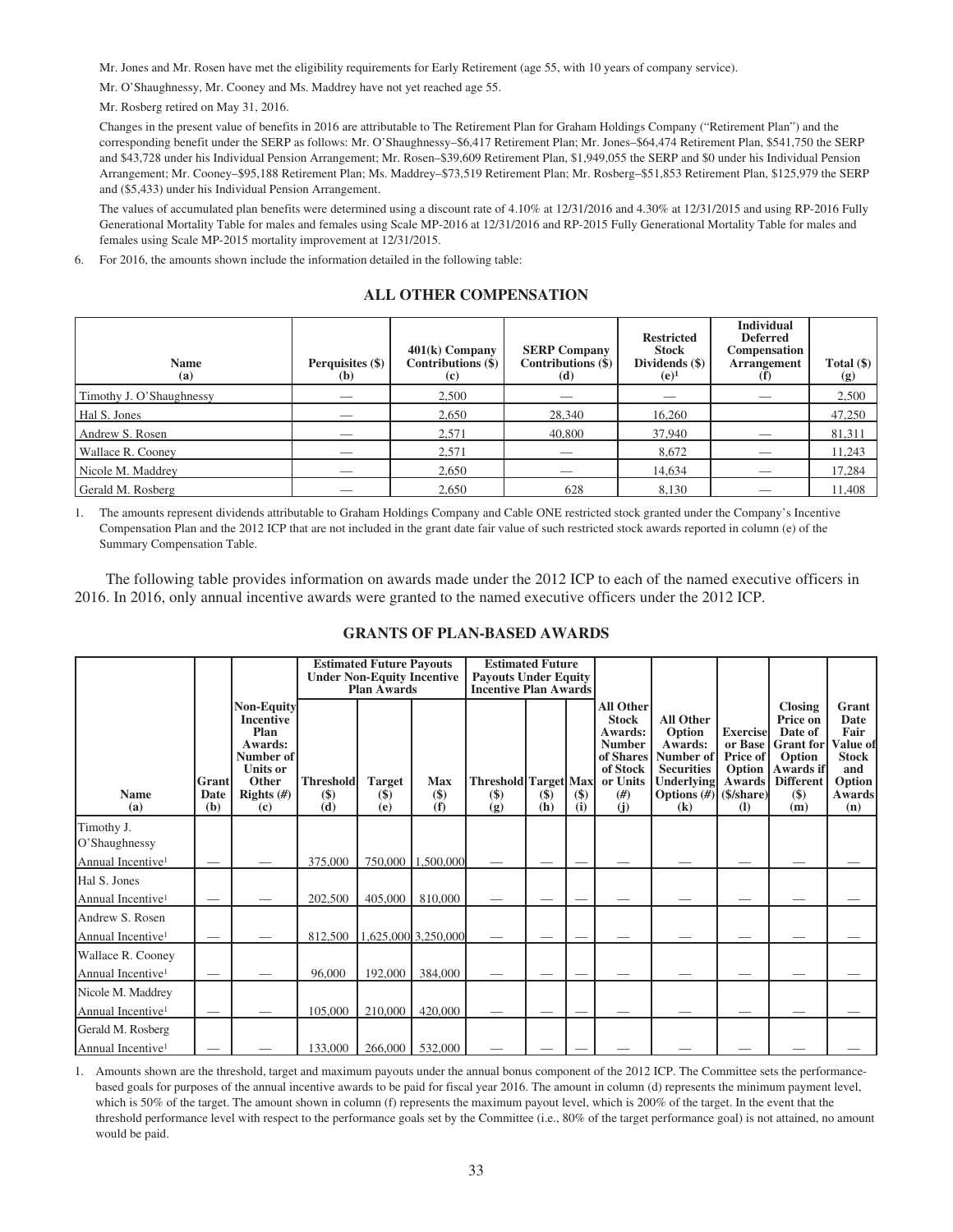# **NARRATIVE DISCLOSURE TO SUMMARY COMPENSATION TABLE AND GRANTS OF PLAN-BASED AWARDS TABLE**

The following describes material features of the compensation disclosed in the Summary Compensation Table and the Grants of Plan-Based Awards table.

**Employment Agreements.** As described in "Compensation Discussion and Analysis: Employment Agreements and Severance Packages," each of Messrs. O'Shaughnessy and Rosen entered into employment agreements with the Company in 2014 that provide for annual base salaries of \$750,000 and \$1,625,000, respectively, and a discretionary annual cash incentive bonus target of 100% of base salary. Mr. Rosen is additionally entitled to guaranteed enhanced retirement benefits under the terms of his employment agreement.

**Letter Agreements.** As described in "Compensation Discussion and Analysis: Employment Agreements and Severance Packages," each of Messrs. Jones and Rosberg entered into a letter agreement with the Company in 2014 providing for enhanced retirement benefits upon the termination of their employment with the Company for any reason.

**Annual Bonus/Incentive Awards.** The Summary Compensation Table and Grants of Plan-Based Awards table provide information regarding the annual bonus or incentive awards granted to the named executive officers in 2016. See "Compensation Discussion and Analysis: Performance-Based Incentive Compensation–Annual Bonuses" for additional information regarding the terms of these awards.

**Restricted Stock.** The Summary Compensation Table reflects the fair value of the restricted stock awards made in 2015 on the date of grant, and in the case of Mr. Rosberg, the incremental value resulting from the modification due to accelerated vesting in May 2016. Restricted stock generally vests four years from the date of grant, subject to continued employment.

**Performance Units.** The Summary Compensation Table includes amounts earned for Performance Units granted under the 2011–2014 and 2013–2016 award cycles. The Committee sets the performance-based goals for the grants at the beginning of each four-year award cycle. For additional information regarding the performance units, see "Compensation Discussion and Analysis: Performance Based Incentive Compensation–Performance Units."

**Stock Options.** Generally, the value of stock option awards shown in the Summary Compensation Table represents options granted under the 2012 ICP. The options generally vest 25% per year over a four-year period from the date of grant and are exercisable for ten years from the date of grant.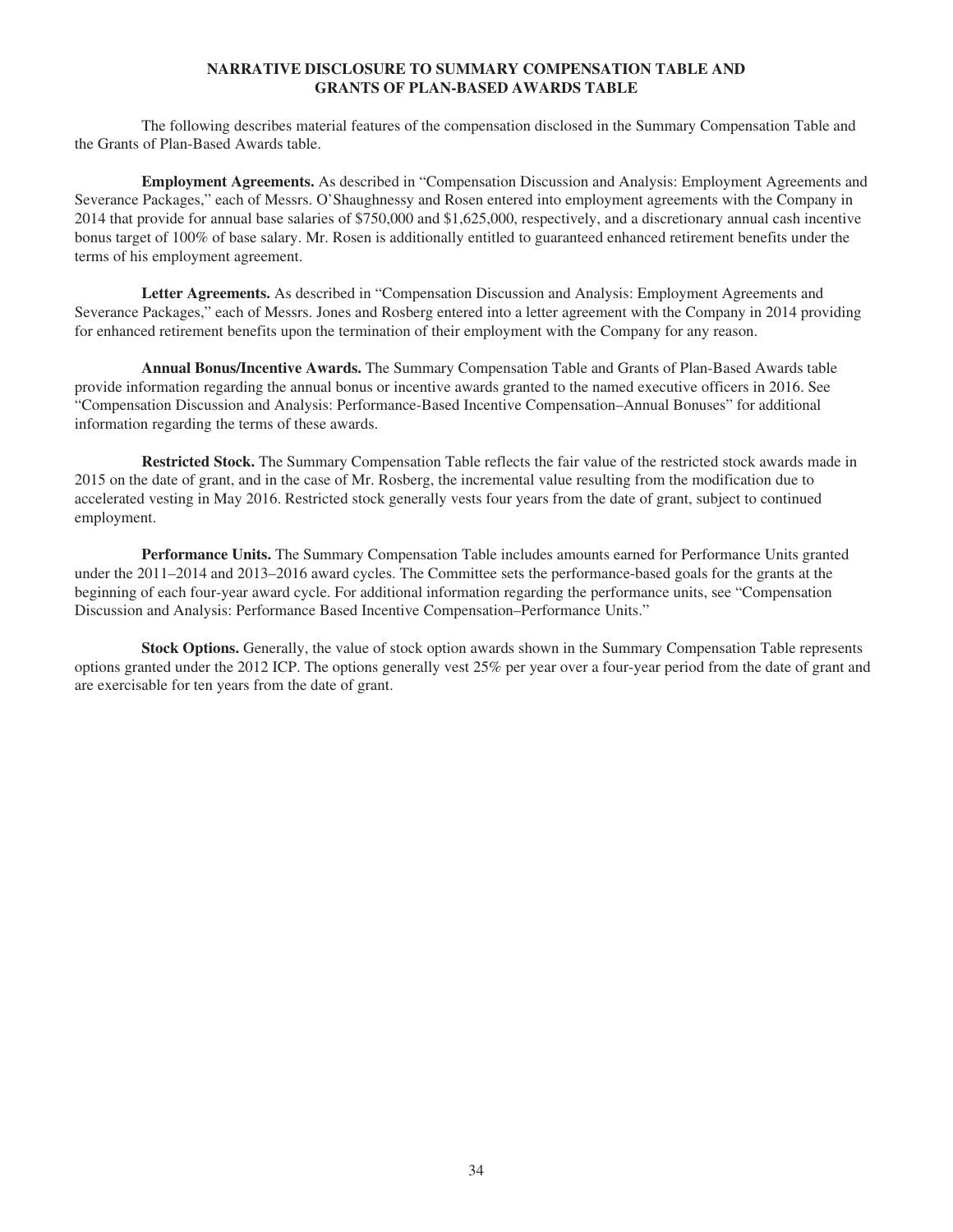The following table shows the number of shares covered by exercisable and unexercisable options and unvested restricted stock held by the Company's named executive officers on December 31, 2016.

| <b>Option Awards</b> <sup>1</sup> |                                                                                                                         |                                                                                                                                             |                                                                                                                                                                | <b>Stock Awards 2</b>                              |                                            |                                                                                                                     |                                                                                                                                               |                                                                                                                                                                                          |                                                                                                                                                                                                                           |
|-----------------------------------|-------------------------------------------------------------------------------------------------------------------------|---------------------------------------------------------------------------------------------------------------------------------------------|----------------------------------------------------------------------------------------------------------------------------------------------------------------|----------------------------------------------------|--------------------------------------------|---------------------------------------------------------------------------------------------------------------------|-----------------------------------------------------------------------------------------------------------------------------------------------|------------------------------------------------------------------------------------------------------------------------------------------------------------------------------------------|---------------------------------------------------------------------------------------------------------------------------------------------------------------------------------------------------------------------------|
| <b>Name</b><br>(a)                | Number of<br><b>Securities</b><br>Underlying<br><b>Unexercised</b><br><b>Options:</b><br><b>Exercisable</b><br>#<br>(b) | Number of<br><b>Securities</b><br>Underlying<br><b>Unexercised</b><br>Options:<br><b>Unexercisable</b><br>#)<br>$\left( \mathbf{c} \right)$ | Equity<br><b>Incentive</b><br>Plan<br>Awards:<br>Number of<br><b>Securities</b><br>Underlying<br><b>Unexercised</b><br><b>Unearned</b><br>Options $(H)$<br>(d) | Option<br><b>Exercise</b><br>Price<br>$($)$<br>(e) | Option<br><b>Expiration</b><br>Date<br>(f) | Number of<br><b>Shares</b> of<br><b>Units of</b><br><b>Stock That</b><br><b>Have Not</b><br>Vested $(H)$<br>$(g)^2$ | <b>Market</b><br>Value of<br><b>Shares</b> or<br><b>Units of</b><br><b>Stock That</b><br><b>Have Not</b><br>Vested $(\$)$<br>(h) <sup>3</sup> | <b>Equity</b><br><b>Incentive</b><br>Plan<br>Awards:<br>Number of<br><b>Unearned</b><br>Shares.<br><b>Units or</b><br>Other Rights<br><b>That Have</b><br><b>Not Vested</b><br>#)<br>(i) | <b>Equity</b><br><b>Incentive</b><br>Plan<br>Awards:<br>Market or<br>Payout<br>Value of<br><b>Unearned</b><br>Shares,<br><b>Units or</b><br><b>Other</b><br><b>Rights That</b><br><b>Have Not</b><br>Vested $(\$)$<br>(i) |
| Timothy J. O'Shaughnessy          | 25,752<br>3,790                                                                                                         | 51,506<br>18,952                                                                                                                            |                                                                                                                                                                | 719.15<br>872.01                                   | 11/3/2024<br>11/12/2025                    |                                                                                                                     |                                                                                                                                               |                                                                                                                                                                                          |                                                                                                                                                                                                                           |
| Hal S. Jones <sup>4</sup>         | 3,090                                                                                                                   |                                                                                                                                             |                                                                                                                                                                | 421.91                                             | 5/12/2018                                  | GHC 1,193<br>CABO 1,193                                                                                             | 616,519<br>739,875                                                                                                                            |                                                                                                                                                                                          |                                                                                                                                                                                                                           |
| Andrew S. Rosen                   | 77,258                                                                                                                  |                                                                                                                                             |                                                                                                                                                                | 325.26                                             | 2/22/2021                                  | GHC 3,500<br>CABO 3,500                                                                                             | 1,808,730<br>2,170,630                                                                                                                        |                                                                                                                                                                                          |                                                                                                                                                                                                                           |
| Wallace R. Cooney                 |                                                                                                                         |                                                                                                                                             |                                                                                                                                                                |                                                    |                                            | <b>GHC 800</b><br><b>CABO 800</b>                                                                                   | 413,424<br>496,144                                                                                                                            |                                                                                                                                                                                          |                                                                                                                                                                                                                           |
| Nicole M. Maddrey                 |                                                                                                                         |                                                                                                                                             |                                                                                                                                                                |                                                    |                                            | GHC 1,350<br>CABO 1,350                                                                                             | 697,653<br>837,243                                                                                                                            |                                                                                                                                                                                          |                                                                                                                                                                                                                           |
| Gerald Rosberg                    |                                                                                                                         |                                                                                                                                             |                                                                                                                                                                |                                                    |                                            |                                                                                                                     |                                                                                                                                               |                                                                                                                                                                                          |                                                                                                                                                                                                                           |

#### **OUTSTANDING EQUITY AWARDS AT FISCAL YEAR-END**

1. Stock Options granted under the Company's Stock Option Plan and the 2012 ICP generally vest 25% per year over a four-year period from the date of grant. Mr. O'Shaughnessy received a special new-hire option grant and an option grant in connection with his promotion to Chief Executive Officer that vest ratably over a six-year period. The number of securities underlying options and the exercise price of each option granted prior to the Cable ONE spinoff were adjusted in connection with the Cable ONE spin-off in order to preserve the intrinsic value of the award. The following are the vesting dates of outstanding options granted to the named executive officers:

|                          | Number of<br><b>Options</b> | Year 1<br><b>Vest Date</b> |    | Year 4<br><b>Vest Date</b> | Year 6<br><b>Vest Date</b> | Vested at<br>12/31/16 | Unvested |
|--------------------------|-----------------------------|----------------------------|----|----------------------------|----------------------------|-----------------------|----------|
| Timothy J. O'Shaughnessy | 77.258                      | 11/3/2015                  | tΩ |                            | 11/3/2020                  | 25,752                | 51,506   |
|                          | 22,742                      | 11/12/2016                 | tΩ |                            | 11/12/2021                 | 3.790                 | 18.952   |
| Hal S. Jones             | 3.090                       | 5/12/2009                  |    | to 5/12/2012               |                            | 3.090                 |          |
| Andrew S. Rosen          | 77.258                      | 2/22/2012                  |    | to $2/22/2015$             |                            | 77.258                |          |

2. Stock Awards have been granted in the form of Restricted Stock under the Company's 2012 ICP as of December 31, 2016. In connection with the Cable ONE spin-off, shares of Restricted Stock received a distribution of Cable ONE, Inc. ("CABO") shares subject to the same vesting terms and conditions as the underlying award. All of the awards listed below vest 100% at the end of the relevant award cycle. The following are the vesting dates of the grants to the named executive officers:

|                   | Stock<br><b>Ticker</b> | <b>Number</b><br>of Shares | <b>Vest Date</b> |
|-------------------|------------------------|----------------------------|------------------|
| Hal S. Jones      | <b>GHC</b>             | 393                        | 3/31/2017        |
|                   | CABO                   | 393                        | 3/31/2017        |
|                   | <b>GHC</b>             | 800                        | 1/4/2017         |
|                   | CABO                   | 800                        | 1/4/2017         |
| Andrew S. Rosen   | <b>GHC</b>             | 1,000                      | 1/1/2019         |
|                   | CABO                   | 1,000                      | 1/1/2019         |
|                   | <b>GHC</b>             | 2,500                      | 1/4/2017         |
|                   | CABO                   | 2,500                      | 1/4/2017         |
| Wallace R. Cooney | <b>GHC</b>             | 400                        | 1/1/2019         |
|                   | CABO                   | 400                        | 1/1/2019         |
|                   | <b>GHC</b>             | 400                        | 1/4/2017         |
|                   | CABO                   | 400                        | 1/4/2017         |
| Nicole M. Maddrey | <b>GHC</b>             | 500                        | 1/1/2019         |
|                   | CABO                   | 500                        | 1/1/2019         |
|                   | <b>GHC</b>             | 500                        | 2/20/2017        |
|                   | CABO                   | 500                        | 2/20/2017        |
|                   | <b>GHC</b>             | 350                        | 1/4/2017         |
|                   | CABO                   | 350                        | 1/4/2017         |

- 3. Calculated using the average of the high and low price of a share of the Company's Class B Common Stock as of December 31, 2016 (\$516.78). For the Cable ONE Restricted Stock, calculated using the average of the high and low price of a share of Cable ONE common stock as of December 31, 2016 (\$620.18).
- 4. In connection with Mr. Jones' retirement, 393 Company restricted shares and 393 Cable ONE restricted shares will vest on March 31, 2017, as described above in "Executive Compensation: Employment Agreements and Severance Packages."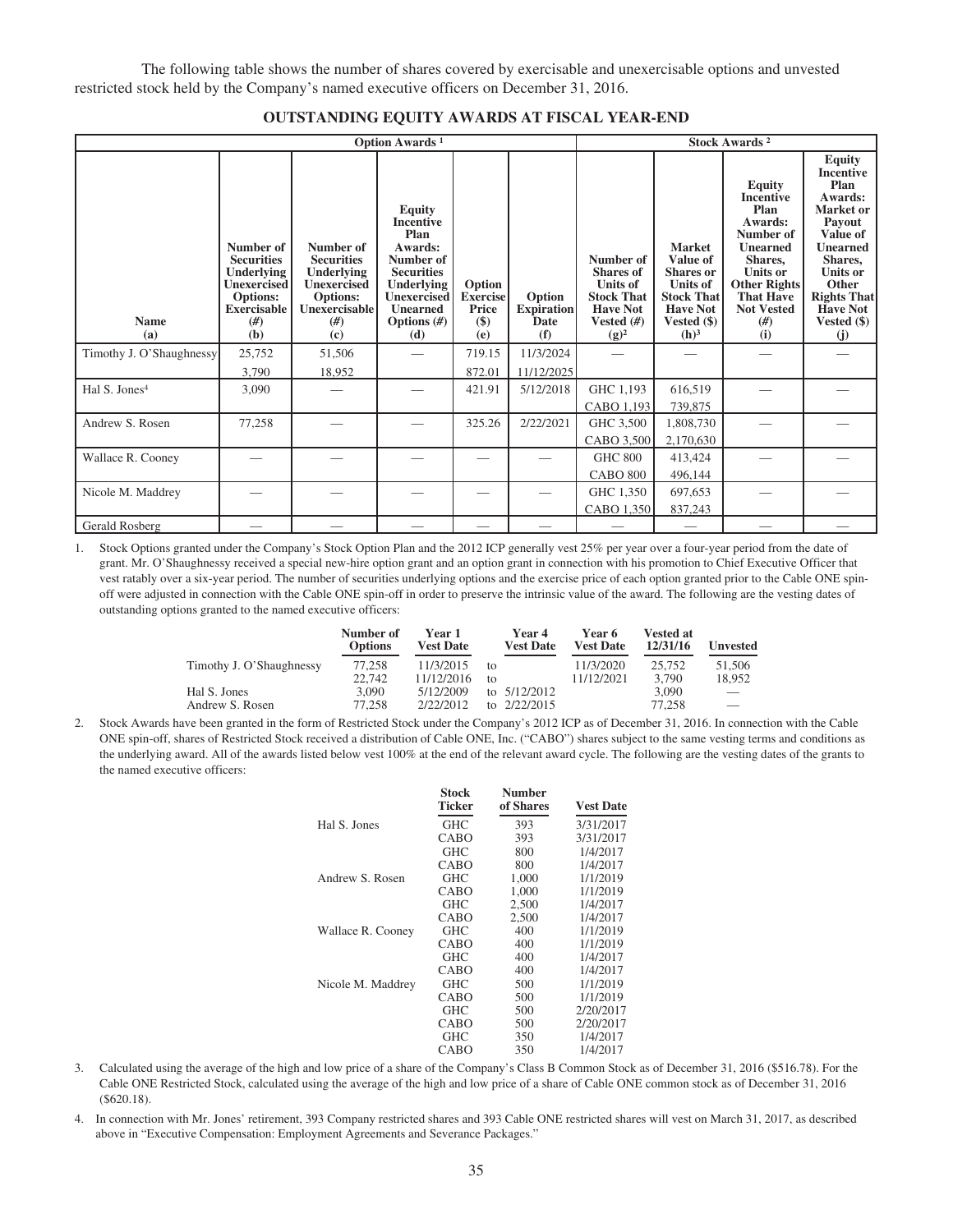The following table shows the number of Class B shares and Cable ONE shares acquired upon the exercise of stock options and the vesting of stock awards held by the named executive officers in fiscal year 2016 and the value realized upon such exercise or vesting.

# **OPTION EXERCISES AND STOCK VESTED**

|                          |                                                                 | <b>Option Awards</b>                                    | <b>Stock Awards</b>                                            |                                                   |  |
|--------------------------|-----------------------------------------------------------------|---------------------------------------------------------|----------------------------------------------------------------|---------------------------------------------------|--|
| Name $(a)$               | Number of<br><b>Shares Acquired</b><br>on Exercise $(H)$<br>(b) | <b>Value Realized on</b><br><b>Exercise</b> (\$)<br>(c) | Number of<br><b>Shares Acquired on</b><br>Vesting $(f)$<br>(d) | <b>Value Realized</b><br>on Vesting $(\$)$<br>(e) |  |
| Timothy J. O'Shaughnessy |                                                                 |                                                         |                                                                |                                                   |  |
| Hal S. Jones             |                                                                 |                                                         |                                                                |                                                   |  |
| Andrew S. Rosen          |                                                                 |                                                         | GHC 3,000                                                      | 1,429,155                                         |  |
|                          |                                                                 |                                                         | CABO 3.000                                                     | 1.286.790                                         |  |
| Wallace R. Cooney        |                                                                 |                                                         |                                                                |                                                   |  |
| Nicole M. Maddrey        |                                                                 |                                                         |                                                                |                                                   |  |
| Gerald M. Rosberg        | 1.545                                                           | 403.971                                                 | <b>GHC 800</b><br><b>CABO 800</b>                              | 407,356<br>390,278                                |  |

# **PENSION BENEFITS**

The Pension Benefits table includes information related to the Company's funded and tax-qualified defined benefit plan, The Retirement Plan, as well as the associated unfunded and non-qualified supplemental executive retirement plan, the SERP, the Jones Individual Pension Arrangement and the Rosberg Individual Pension Arrangement. The Retirement Plan covers most employees of the Company and provides benefits that are based on formulas that take into account base salary and qualifying service. Such formulas are contained in individual affiliate benefits schedules, including the Graham Schedule, the Newsweek Schedule, the Kaplan Schedule and the Cash Balance Retirement Program ("CBRP") and Secure Retirement Account ("SRA") schedules. Benefits under The Retirement Plan become vested after three or five years of service, depending on which schedules cover the individual employee. All of the named executive officers (except Mr. O'Shaughnessy) are fully vested in their benefits under The Retirement Plan. The SERP provides supplemental defined benefit retirement benefits that are calculated based on the formulas in The Retirement Plan, but include bonuses under the 2012 ICP, rather than just base salary, without regard to (i) the salary limitation applicable to tax-qualified plans (currently \$270,000) or (ii) the benefit limitation applicable to taxqualified plans (currently \$215,000 per year, commencing at age 65). The SERP provides benefits only to the extent that the benefit described above exceeds the benefit in The Retirement Plan. The SERP was modified in 2014 to provide that Mr. Rosen will be entitled to Rule of 90 benefits if his employment with the Company were to terminate for any reason prior to September 1, 2018.

#### **Retirement Plan Benefits Under the Graham Schedule**

Mr. Jones, Mr. Rosen, Mr. Cooney, Ms. Maddrey and Mr. Rosberg are participants in the Graham Schedule. Benefits payable under the Graham Schedule include the following, subject to the limitations on tax-qualified plans mentioned above:

- An annual pension (payable one-twelfth each month) equal to (a) 1.75% of the average annual salary for the 60-month period producing the highest average; multiplied by (b) years of credited service; reduced by (c) an offset to partially reflect Social Security benefits to the extent funded by the Company. The Social Security offset is calculated by multiplying "covered compensation" by the "offset percentage." Covered compensation in this context is the average Social Security Taxable Wage Base over the 35-year period prior to the year in which a participant reaches Social Security retirement age. The offset percentage is a percentage ranging from 0.54% to 0.60% (depending on the year of the participant's birth), multiplied by years of credited service (which was limited up to 30 years, until the plan was amended in 2011 to recognize credited service in excess of 30 years).
- An annual Cash Pension Supplement equal to \$200 multiplied by years of credited service.
- A temporary pre-age 65 supplement of \$250 per month payable until age 65 to employees retiring at or after age 55 with ten years of vesting service.

Vested benefits under The Retirement Plan are generally payable in the form of a single life annuity. In addition, several optional forms are available that continue benefits to the employee's spouse or beneficiary, with the monthly benefit amount reduced so that the resulting pension is actuarially equivalent to the single life annuity. The Retirement Plan's normal retirement age is 65. The Graham Schedule provides a reduced benefit beginning at age 55. The reduction is a percentage based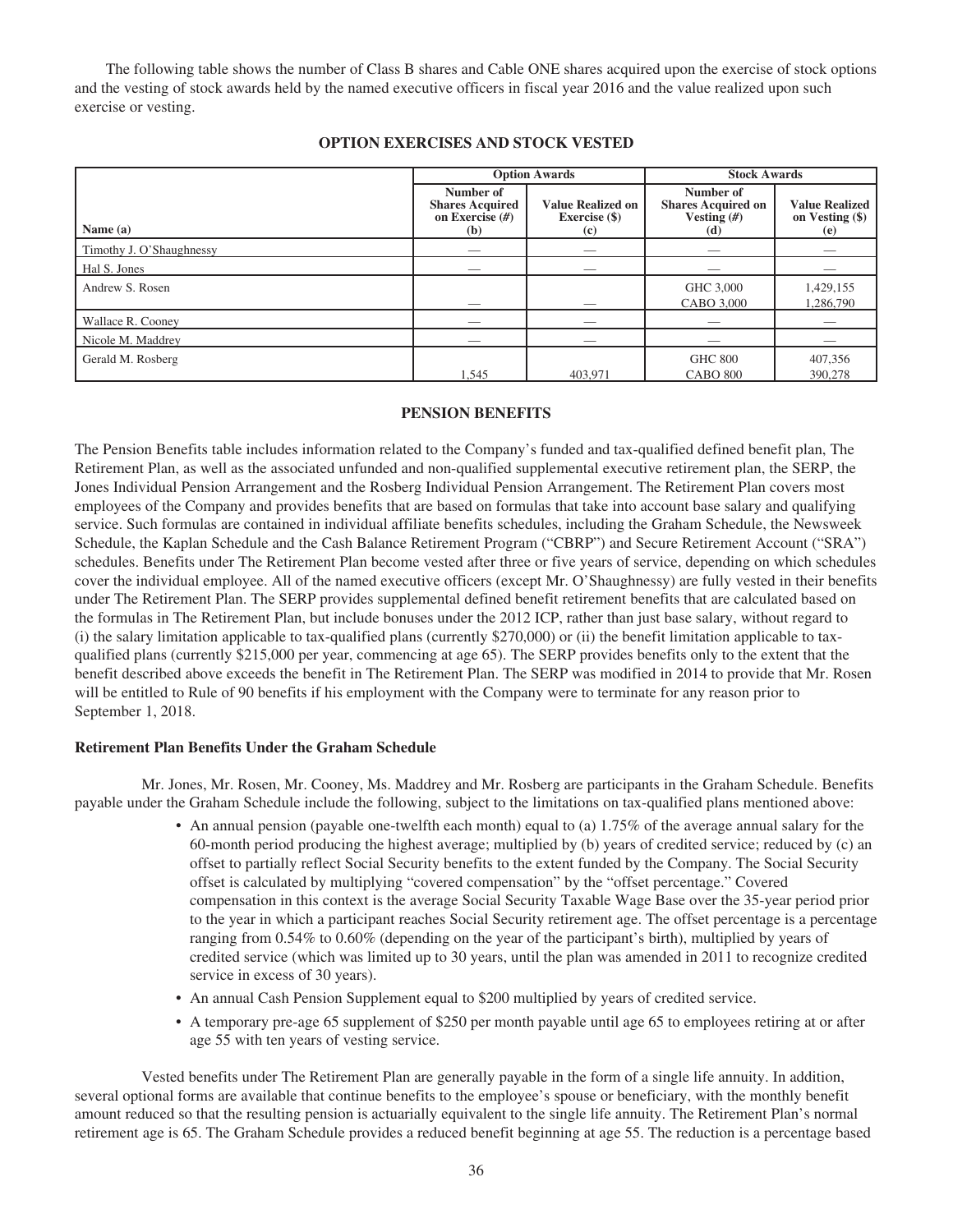on age at retirement. For example, at age 55 with ten years of service, the reduction is 60%; at age 58, the reduction is 26%. However, if the employee's age plus years of service at retirement is at least 90, then there is no reduction for early payment.

# **Retirement Plan Benefits Under the Newsweek Schedule**

A portion of Mr. Rosen's pension benefit was earned under the Newsweek Schedule. Vested benefits payable under this Schedule include the following, subject to the limitations on tax-qualified plans mentioned above:

- An annual pension (payable one-twelfth each month) equal to 1.0% of the highest average compensation multiplied by years of credited service with Newsweek after 1982 (with a slightly different formula for service before 1983).
- An annual Cash Pension Supplement equal to \$150, multiplied by years of credited service (up to 30 years).

The Newsweek Schedule permits early retirement with full benefits at various combinations of age and service. Mr. Rosen will be eligible for an unreduced early retirement benefit at age 60.

# **Retirement Plan Benefits Under the Kaplan Schedule**

A portion of Mr. Jones' pension benefit was earned under the Kaplan Schedule. A portion of Mr. Rosen's pension benefit is earned under the Kaplan Schedule. Under both Schedules, each employee has an account (expressed as a lump-sum amount, rather than as an annuity) that is credited with quarterly pay-based credits and interest credits. Pay-based credits vary from 2.25% of salary to 3.75% of salary, depending on years of service. Interest is credited on these accounts at the greater of 1.41% or 1% plus the average interest rate on one-year U.S. Treasury securities. Upon retirement, the employee may elect various forms of annuities that are actuarially equivalent to the accumulated account balance, or, alternatively, may elect a lump-sum payment. Vested benefits are payable upon termination of employment at any age.

#### **Retirement Plan Benefits Under the SRA**

A portion of Mr. O'Shaughnessy's, Mr. Jones', Mr. Rosen's, Mr. Cooney's, Ms. Maddrey's and Mr. Rosberg's pension benefit was earned under the SRA Schedule. Under this Schedule, each employee has an account (expressed as a lumpsum amount, rather than as an annuity) that is credited with quarterly pay-based credits and interest credits. Pay-based credits vary from 4.62% to 7.35% for Mr. Jones, Mr. Cooney, Ms. Maddrey and Mr. Rosberg and 2.20% to 3.50% for Mr. O'Shaughnessy and Mr. Rosen, depending on years of service. Interest is credited on these accounts at the greater of 1.41% or 1% plus the average interest rate on one-year U.S. Treasury securities. Upon retirement, the employee may elect various forms of annuities that are actuarially equivalent to the accumulated account balance, or, alternatively, may elect a lump-sum payment. Vested benefits are payable upon termination of employment at any age.

#### **Retirement Plan Benefits Under the CBRP**

A portion of Mr. O'Shaughnessy's pension benefit is earned under the CBRP Schedule. Under this Schedule, an employee has an account (expressed as a lump-sum amount, rather than as an annuity) that is credited with quarterly pay-based credits and interest credits. Pay-based credits vary from 2.25% to 3.75%, depending on years of service. Interest is credited on these accounts at the greater of 1.41% or 1% plus the average interest rate on one-year U.S. Treasury securities. Upon retirement, the employee may elect various forms of annuities that are actuarially equivalent to the accumulated account balance, or, alternatively, may elect a lump-sum payment. Vested benefits are payable upon termination of employment at any age.

#### **SERP Benefits**

As explained above, the SERP provides benefits to certain eligible named executive officers under the formulas outlined above, including bonuses in addition to salary, without regard to the limits on compensation and benefits, to the extent that the resulting total benefit exceeds the benefits payable under The Retirement Plan. Benefits under the SERP are paid at retirement or age 55, if later, and are payable either in the form of a life annuity or an actuarially equivalent optional form of benefit in The Retirement Plan, provided that any benefits otherwise payable before the first day of the seventh month following retirement will be withheld until such date. Benefits provided under the SRA Schedule of The Retirement Plan are not covered by the SERP.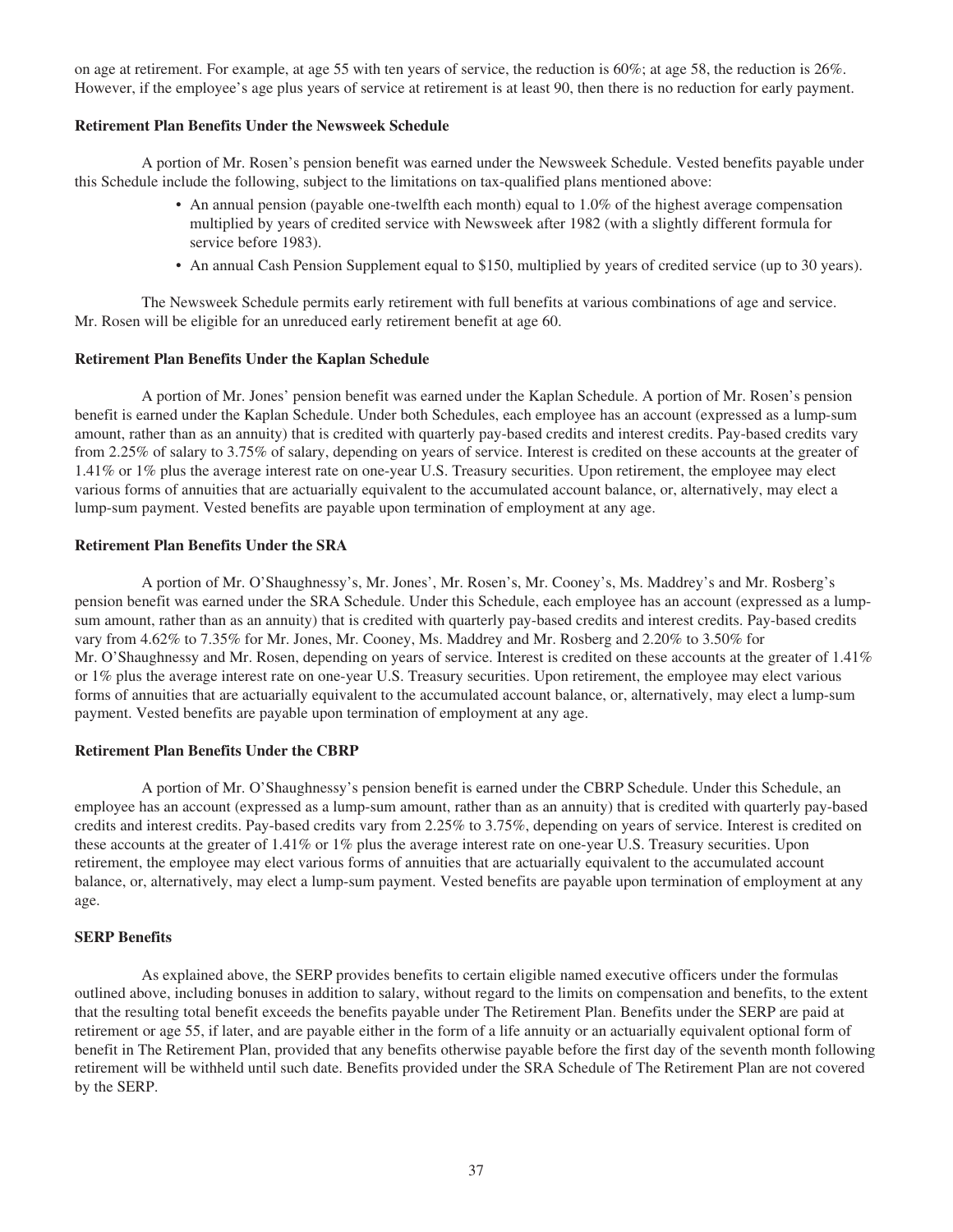# **Other Pension Benefits**

As described above, each of Messrs. Jones, Rosen and Rosberg is entitled to enhanced retirement benefits in connection with the terms of each executive officer's respective employment or letter agreement. For additional information regarding the terms of these benefits, see "Compensation Discussion and Analysis: Employment Agreements and Severance Packages" and "Compensation Discussion and Analysis: Retirement Benefits."

| <b>Name</b>              | <b>Plan Name</b>                                                                      | Number of<br><b>Years of</b><br><b>Credited</b><br><b>Service</b> | <b>Present</b><br>Value of<br><b>Accumulated</b><br><b>Benefit</b> (\$) | <b>Payments</b><br><b>During Last</b><br>FY(\$) |
|--------------------------|---------------------------------------------------------------------------------------|-------------------------------------------------------------------|-------------------------------------------------------------------------|-------------------------------------------------|
| (a)                      | (b)                                                                                   | $(c)^1$                                                           | $(d)^2$                                                                 | (e) <sup>3</sup>                                |
| Timothy J. O'Shaughnessy | The Retirement Plan for Graham Holdings Company<br><b>Total Pension Plan Benefits</b> |                                                                   | 11,389<br>11,389                                                        |                                                 |
| Hal S. Jones             | The Retirement Plan for Graham Holdings Company                                       | 27                                                                | 1,319,343                                                               |                                                 |
|                          | Graham Holdings Company Supplemental Executive Retirement Plan                        | 27                                                                | 6,618,099                                                               |                                                 |
|                          | Jones Individual Pension Arrangement                                                  | N/A                                                               | 793,538                                                                 |                                                 |
|                          | <b>Total Pension Plan Benefits</b>                                                    | 27                                                                | 8,730,980                                                               |                                                 |
| Andrew S. Rosen          | The Retirement Plan for Graham Holdings Company                                       | 30                                                                | 423,518                                                                 |                                                 |
|                          | Graham Holdings Company Supplemental Executive Retirement Plan                        | 30                                                                | 21,753,336                                                              |                                                 |
|                          | <b>Total Pension Plan Benefits</b>                                                    | 30                                                                | 22,176,854                                                              |                                                 |
| Wallace R. Cooney        | The Retirement Plan for Graham Holdings Company                                       | 15                                                                | 631,425                                                                 |                                                 |
|                          | <b>Total Pension Plan Benefits</b>                                                    | 15                                                                | 631,425                                                                 |                                                 |
| Nicole M. Maddrey        | The Retirement Plan for Graham Holdings Company                                       | 10                                                                | 378,378                                                                 |                                                 |
|                          | <b>Total Pension Plan Benefits</b>                                                    | 10                                                                | 378,378                                                                 |                                                 |
| Gerald M. Rosberg        | The Retirement Plan for Graham Holdings Company                                       | 21                                                                | 1,008,617                                                               | 95,093                                          |
|                          | Graham Holdings Company Supplemental Executive Retirement Plan                        | 21                                                                | 2,803,205                                                               | 127,122                                         |
|                          | Rosberg Individual Pension Arrangement                                                | N/A                                                               |                                                                         | 389,830                                         |
|                          | <b>Total Pension Plan Benefits</b>                                                    | 21                                                                | 3,811,822                                                               | 612,045                                         |

#### **Pension Benefits**

1. Data in this column represents the number of years of credited service earned by the named executive officer as of December 31, 2016. Mr. Jones has prior service with Kaplan, and Mr. Rosen has prior service with Kaplan, Newsweek and Graham Holdings Company. All are included in this column.

2. Amounts in this column represent the actuarial present value of the named executive officer's accumulated benefits under the plan as of December 31, 2016. The benefits valued for Mr. O'Shaughnessy include benefits under the SRA and CBRP. The benefits valued for Mr. Jones include the Graham Schedule, Kaplan Schedule, SRA and SERP amounts and his additional benefit under the Individual Pension Arrangement. The benefits valued for Mr. Rosen include the Graham Schedule, Newsweek Schedule, Kaplan Schedule, SRA and SERP amounts. Although the Rosen Individual Pension Arrangement permits Mr. Rosen to retire at any time and receive an unreduced benefit commencing at age 58 (when he would otherwise become eligible for an unreduced benefit under the SERP and the Company's qualified retirement plan), the value of Mr. Rosen's accumulated SERP benefit in this column is already based on the assumption that he remains employed until age 58. The benefits for Mr. Cooney and Ms. Maddrey include the Graham Schedule and SRA amounts. The benefits for Mr. Rosberg include the Graham Schedule, SRA and SERP amounts and his additional benefits under the Rosberg Individual Pension Arrangement.

The assumptions used in determining the present value of accumulated benefits are the RP-2015 Fully Generational Mortality Table for males and females and a 4.10% discount rate. The benefits valued reflect service and earnings through December 31, 2016, and are valued as payable on the earliest date at which the SERP benefits are unreduced, or the earliest date at which The Retirement Plan benefits are unreduced if the named executive officer does not have a SERP benefit. There can be no assurance that the amounts listed in this column will ever be fully paid out to the applicable named executive officer.

3. Mr. Rosberg retired on May 31, 2016 and received the amounts in this column during 2016 following his retirement.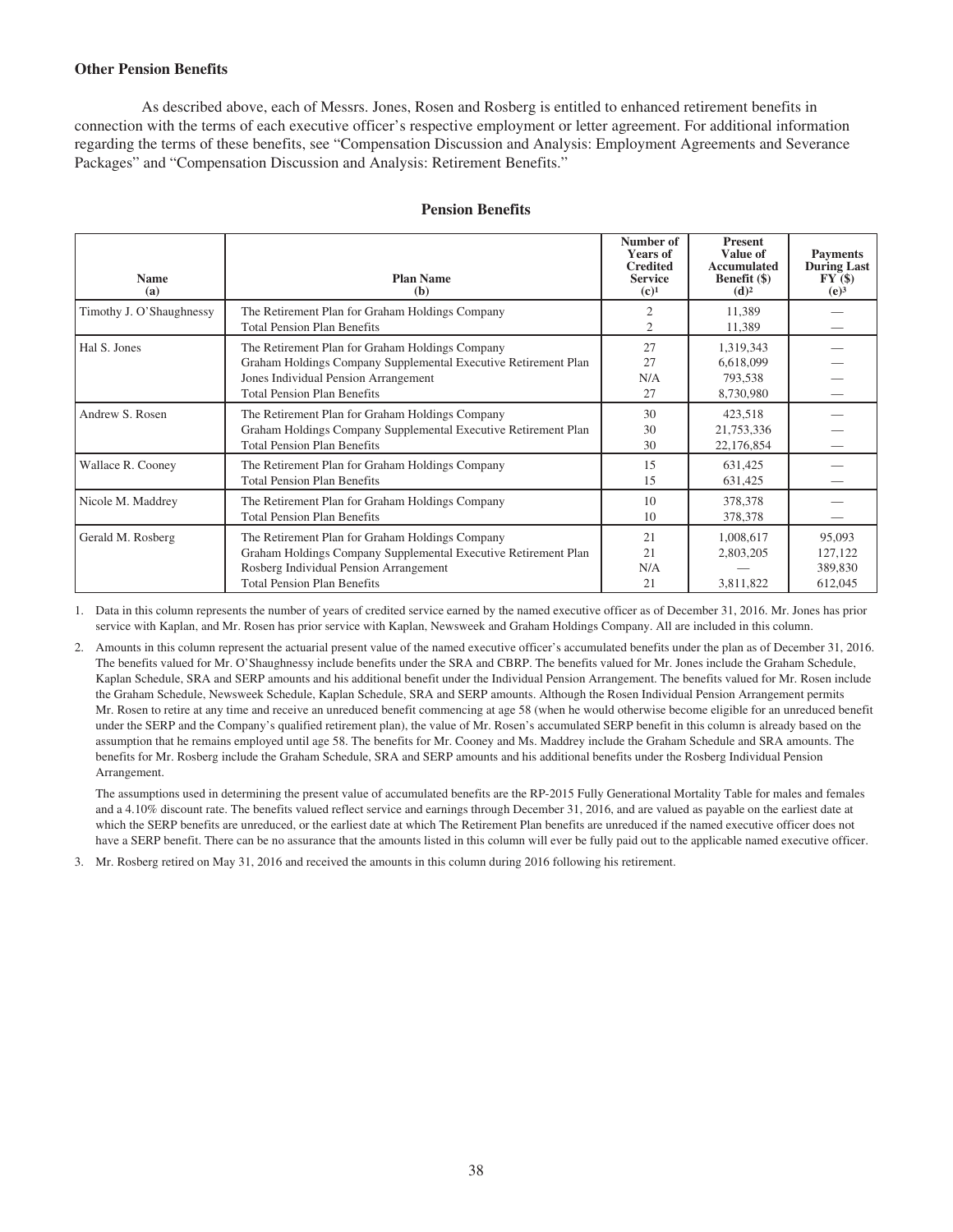#### **NON-QUALIFIED DEFERRED COMPENSATION**

The following table includes information related to the SERP and the Deferred Compensation Plan. Among the benefits provided under the SERP is a supplemental defined contribution plan benefit wherein the Company provides a matching contribution percentage up to 4% of the participating executive's base salary in excess of the annual covered compensation limit applied to qualified plan benefits. The executive is required to make contributions to the SERP in order to receive the applicable matching Company credit each year. The Deferred Compensation Plan provides an opportunity for participants to voluntarily defer the receipt of all or a portion of annual bonus and/or certain long-term cash awards made under the 2012 ICP. Elections to defer must be filed in advance of earning such awards. The Company closed the SERP and the Deferred Compensation Plan to new participants as of December 2015. Deferred amounts under both plans will earn investment credits in accordance with the participant's elections from a choice of investment indexes. Amounts deferred under the SERP are payable on the first day of the seventh month following termination of service. Amounts deferred under the Deferred Compensation Plan are payable on the first business day of the seventh month following the date of separation from service or such other future date as specified by the participant at the time of election. Effective for deferrals made on or after January 1, 2014, amounts deferred under the Deferred Compensation Plan are payable no later than the first business day of the seventh month following the date of separation of service. Each of Messrs. Jones, Rosen and Rosberg received individual deferred compensation arrangements pursuant to his respective letter agreement with the Company, as described above under "Compensation Discussion and Analysis: Employment Agreements and Severance Packages."

| <b>Name</b><br>(a)       | <b>Executive Contributions</b><br>in Last $FY($)$<br>$(b)^1$ | <b>Registrant Contributions</b><br>in Last $FY($ \$ $)$<br>$(c)^2$ | <b>Aggregate Earnings</b><br>in Last $FY($ \$)<br>(d) <sup>3</sup> | <b>Aggregate Withdrawals/</b><br>Distributions (\$)<br>$(e)^4$ | <b>Aggregate Balance</b><br>at Last $\text{FYE}$ (\$)<br>$(f)$ <sup>5</sup> |
|--------------------------|--------------------------------------------------------------|--------------------------------------------------------------------|--------------------------------------------------------------------|----------------------------------------------------------------|-----------------------------------------------------------------------------|
| Timothy J. O'Shaughnessy |                                                              |                                                                    |                                                                    |                                                                |                                                                             |
| Hal S. Jones             | 21,800                                                       | 28,340                                                             | 205,011                                                            |                                                                | 4,096,149                                                                   |
| Andrew S. Rosen          | 40,800                                                       | 40,800                                                             | 333,906                                                            |                                                                | 4,212,053                                                                   |
| Wallace R. Cooney        |                                                              |                                                                    |                                                                    |                                                                |                                                                             |
| Nicole M. Maddrey        |                                                              |                                                                    |                                                                    |                                                                |                                                                             |
| Gerald M. Rosberg        | 483                                                          | 628                                                                | 89.988                                                             | (1,725,351)                                                    |                                                                             |

- 1. Amounts in this column represent contributions by the named executive officer to the SERP as follows: Mr. Jones, \$21,800; Mr. Rosen, \$40,800; and Mr. Rosberg, \$483. Executive contributions to the SERP are included in the Salary, Bonus and Non-Equity Incentive Plan Compensation columns of the Summary Compensation Table.
- 2. Amounts in this column represent Company contributions to the SERP as follows: Mr. Jones, \$28,340; Mr. Rosen, \$40,800; and Mr. Rosberg, \$628.
- 3. Amounts in this column represent investment gains or losses to the SERP and to the Deferred Compensation Plan, based on the named executive officer's investment elections as follows: Mr. Jones, \$(11,540) to the SERP and \$216,551 to the Deferred Compensation Plan; Mr. Rosen, \$112,334 to the SERP and \$221,572 to the Deferred Compensation Plan; and Mr. Rosberg, \$89,988 to the SERP. These gains and losses are not included in the Summary Compensation Table; the gains and losses reflect market performance of investment indexes selected by the named executive officer.
- 4. The amount in this column represents the payments to Mr Rosberg in 2016 of \$725,351 from the SERP and \$1,000,000 from the Rosberg Individual Deferred Compensation Arrangement.
- 5. Amounts in this column represent balances at December 31, 2016, for the SERP and the Deferred Compensation Plan as follows: Mr. Jones, \$575,732 in the SERP, \$2,120,417 in the Deferred Compensation Plan and \$1,400,000 attributable to the Jones Individual Deferred Compensation Arrangement; and Mr. Rosen, \$1,450,201 in the SERP, \$2,761,852 in the Deferred Compensation Plan. The following amounts were reported as compensation to the named executives in the Summary Compensation Table for years beginning 2012 (excluding 2016): Mr. Jones, \$178,020 and Mr. Rosberg, \$136,551; and for years beginning 2014 (excluding 2016): Mr. Rosen, \$163,500.

#### **Potential Payments Upon Termination or Change in Control**

#### *General*

The Company does not have any agreements with any of the named executive officers that provide payments in conjunction with a change in control. A description and quantification of the estimated dollar value of potential severance payments and other benefits that would be provided to the named executive officers (or, in the case of death, to their respective estates or beneficiaries) under the named executive officer's respective letter or employment agreements, option award agreements and individual arrangements following a termination of their employment is described below, assuming, in accordance with the SEC regulations, all relevant events occurred on December 31, 2016. For purposes of the valuations below, the price of Class B Common Stock (to which all applicable equity awards relate) is assumed to be \$516.78, which was the average of the high and low share price on December 31, 2016.

Upon a termination of employment, each of Messrs. Jones, Rosen and Cooney and Ms. Maddrey would be entitled to pension and, if applicable, deferred compensation plan benefits in accordance with the terms of the pension and deferred compensation plans and arrangements in which they may participate, as described above in "Executive Compensation: Pension Benefits" and "Executive Compensation: Non-Qualified Deferred Compensation."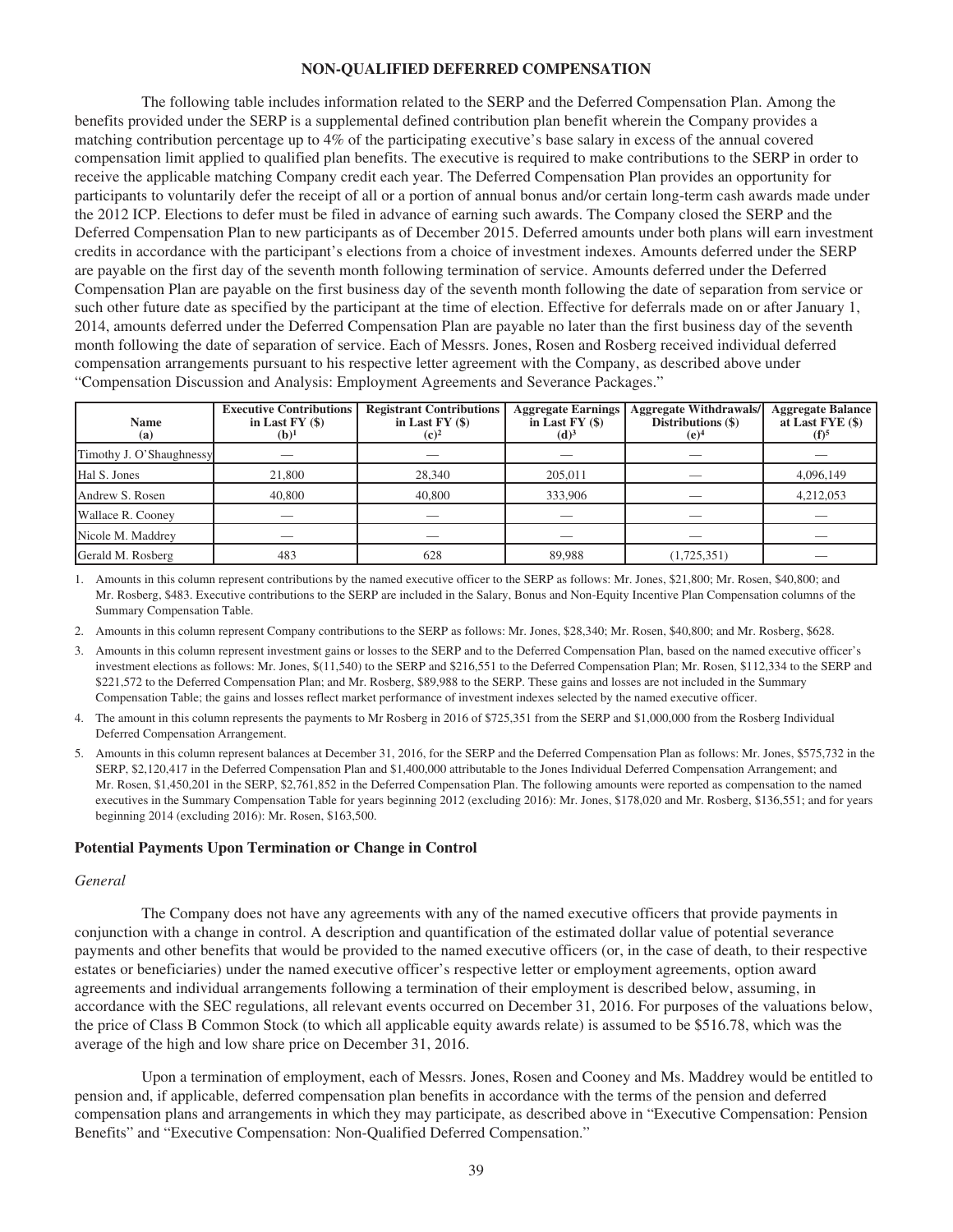In addition, in the case of a termination by the Company other than for cause, Mr. O'Shaughnessy would be entitled to accelerated vesting of the next tranche of options that is scheduled to vest following such termination, as described above in "Compensation Disclosure and Analysis: Employment Agreements and Severance Packages." Assuming a termination of employment as of December 31, 2016, Mr. O'Shaughnessy would be entitled to accelerated vesting of 12,876 stock options (representing a value of \$0, based on their exercise price of \$719.15 per share) and 3,790 stock options (representing a value of \$0, based on their exercise price of \$872.01 per share), subject to his signing of a release of claims in favor of the Company that has become irrevocable.

In the case of a termination by the Company other than for cause, Mr. Rosen would be entitled to (1) accelerated vesting of a pro rata portion of his outstanding and unvested stock options and restricted stock, which, assuming a termination of employment as of December 31, 2016, would result in accelerated vesting of 2,947 shares of Company restricted stock (representing a value of \$1,522,951) and 2,947 shares of Cable ONE restricted stock (representing a value of \$1,827,670) and (2) a severance payment of \$3,500,000, payable in a lump sum on the 65th day following such termination in accordance with the terms of his employment agreement, in each case, as described above in "Executive Compensation: Employment Agreements and Severance Packages," and subject to his signing a release of claims in favor of the Company that has become irrevocable.

Each of Messrs. Jones, O'Shaughnessy and Rosen are subject to restrictive covenants that apply following termination for any reason, as described above in "Executive Compensation: Employment Agreements and Severance Packages."

# *Mr. Rosberg*

In connection with Mr. Rosberg's retirement as of May 31, 2016, Mr. Rosberg received the amounts payable under the Rosberg Individual Deferred Compensation Arrangement, as described above in "Executive Compensation: Employment Agreements and Severance Packages." In addition, vesting of Mr. Rosberg's 800 Company restricted shares and 800 Cable ONE restricted shares was accelerated, representing a total value of \$797,634. In addition, Mr. Rosberg is subject to restrictive covenants following his retirement, as described above in "Executive Compensation: Employment Agreements and Severance Packages."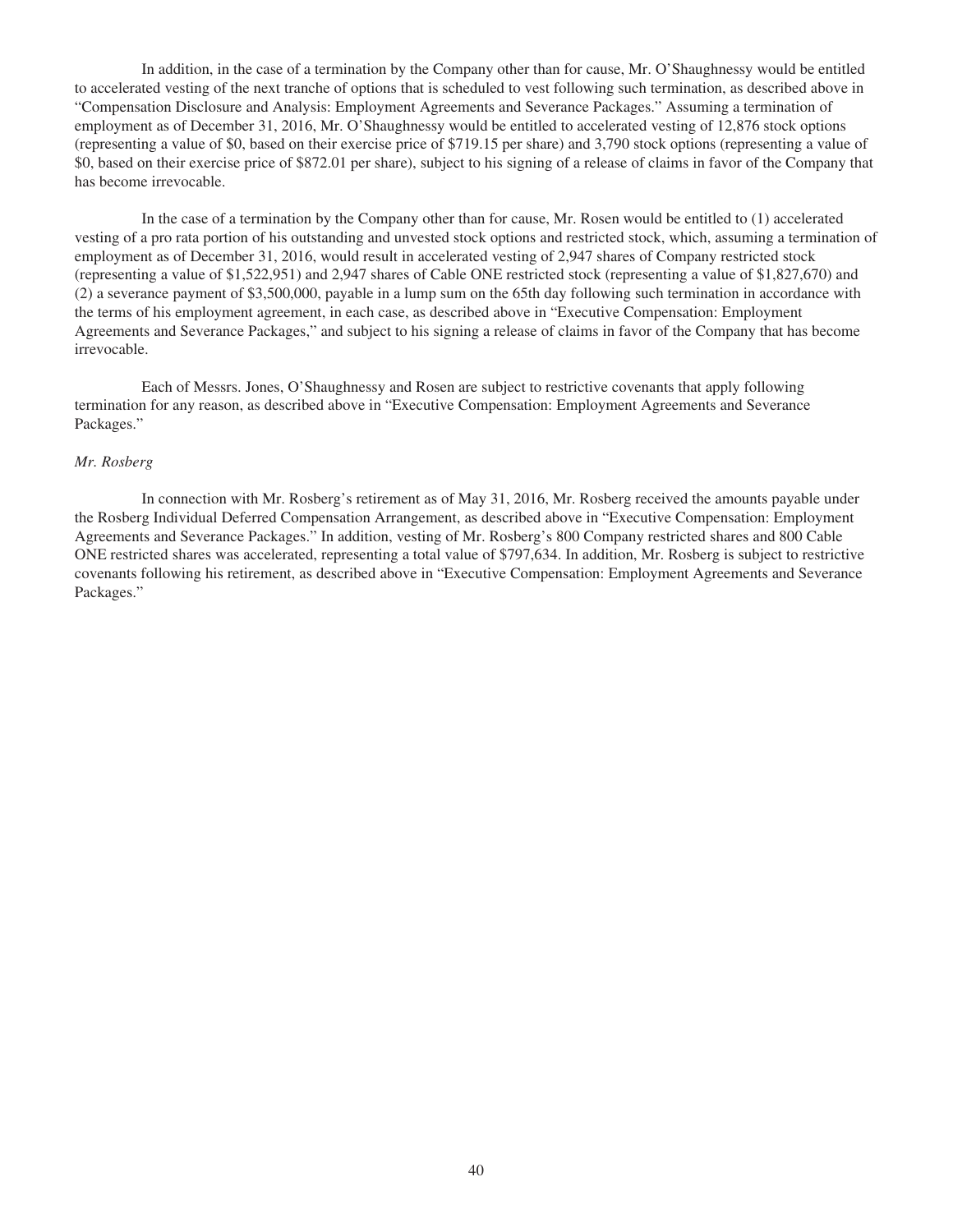# **AUDIT COMMITTEE REPORT**

One of the standing committees of the Board of Directors of the Company is the Audit Committee. Currently, there are three non-employee members of the Board on the Audit Committee: Christopher C. Davis; Thomas S. Gayner, who serves as Chairman of the Audit Committee; and G. Richard Wagoner, Jr. The Audit Committee operates under a delegation of authority from the Board of Directors, which has determined that each Committee member is "independent" under the listing standards of the New York Stock Exchange. Specifically, the Board determined that none of the members of the Audit Committee (or any immediate family member) (i) had been employed by or affiliated with the Company within the past three years, (ii) received any compensation from the Company other than Director and Committee fees, (iii) is an employee of a company that makes payments to or receives payments from the Company in an amount that exceeds the greater of \$1 million or 2% of such other company's consolidated gross revenues within the past three years or (iv) has a material relationship with the Company.

Management has the primary responsibility for the preparation of the Company's financial statements in accordance with generally accepted accounting principles and for the financial reporting process, including its system of internal control. The Company's independent auditor, PricewaterhouseCoopers LLP, is responsible for auditing those financial statements in accordance with auditing standards generally accepted in the United States of America and for issuing a report thereon. In this context, the Audit Committee's responsibility is to monitor and review these processes, as well as the independence and performance of the Company's auditor. In undertaking its monitoring and reviewing responsibilities, without independent verification, the Audit Committee has relied on (i) management's representation that the financial statements have been prepared with integrity and objectivity and in conformity with generally accepted accounting principles in the United States of America and (ii) the representations of PricewaterhouseCoopers LLP included in their report on the Company's financial statements.

The Audit Committee has reviewed and discussed the audited fiscal year 2016 financial statements with the Company's management. In addition, the Audit Committee has discussed with PricewaterhouseCoopers LLP the matters required to be discussed by PCAOB Auditing Standard No. 16. The Audit Committee has received the written disclosures and the letter from PricewaterhouseCoopers LLP required by applicable requirements of the Public Company Accounting Oversight Board regarding the independent accountant's communications with the Audit Committee concerning independence and has discussed with the independent accountant the independent accountant's independence. The Audit Committee has also considered whether PricewaterhouseCoopers LLP's provision of non-audit services to the Company is compatible with the independence of such firm.

The Audit Committee also reviewed matters relating to the Company's internal control over financial reporting.

# *Preapproval policy*

In 2016, the Audit Committee again reviewed and reauthorized its policies and procedures with regard to the preapproval of audit and non-audit services performed by the independent auditor in order to assure that the provision of such services does not impair the auditor's independence. Unless a type of service to be provided by the independent auditor has received preapproval, it will require specific preapproval by the Audit Committee. Any proposed services exceeding preapproved cost levels will require specific preapproval by the Audit Committee. The term of any preapproval is 12 months from the date of preapproval, unless the Audit Committee specifically provides for a different period. The Audit Committee will periodically review and preapprove the services that may be provided by the independent auditor without obtaining specific preapproval from the Chairman of the Audit Committee, as well as revise the list of preapproved services from time to time, based on subsequent determinations.

The Audit Committee will not delegate to management responsibilities to preapprove services performed by the independent auditor. The Audit Committee may delegate preapproval authority to one or more of its members. The annual audit services engagement terms and fees will be subject to the specific preapproval of the Audit Committee. The Audit Committee will approve, if necessary, any changes in terms, conditions and fees resulting from changes in audit scope, Company structure or other matters. In addition to the annual audit services engagement specifically approved by the Audit Committee, the Audit Committee may grant preapproval for other audit services, which are those services that only the independent auditor reasonably can provide.

Audit-related services are assurance and related services that are reasonably related to the performance of the audit or review of the Company's financial statements or that are traditionally performed by the independent auditor. The Audit Committee believes that the provision of audit-related services does not impair the independence of the independent auditor.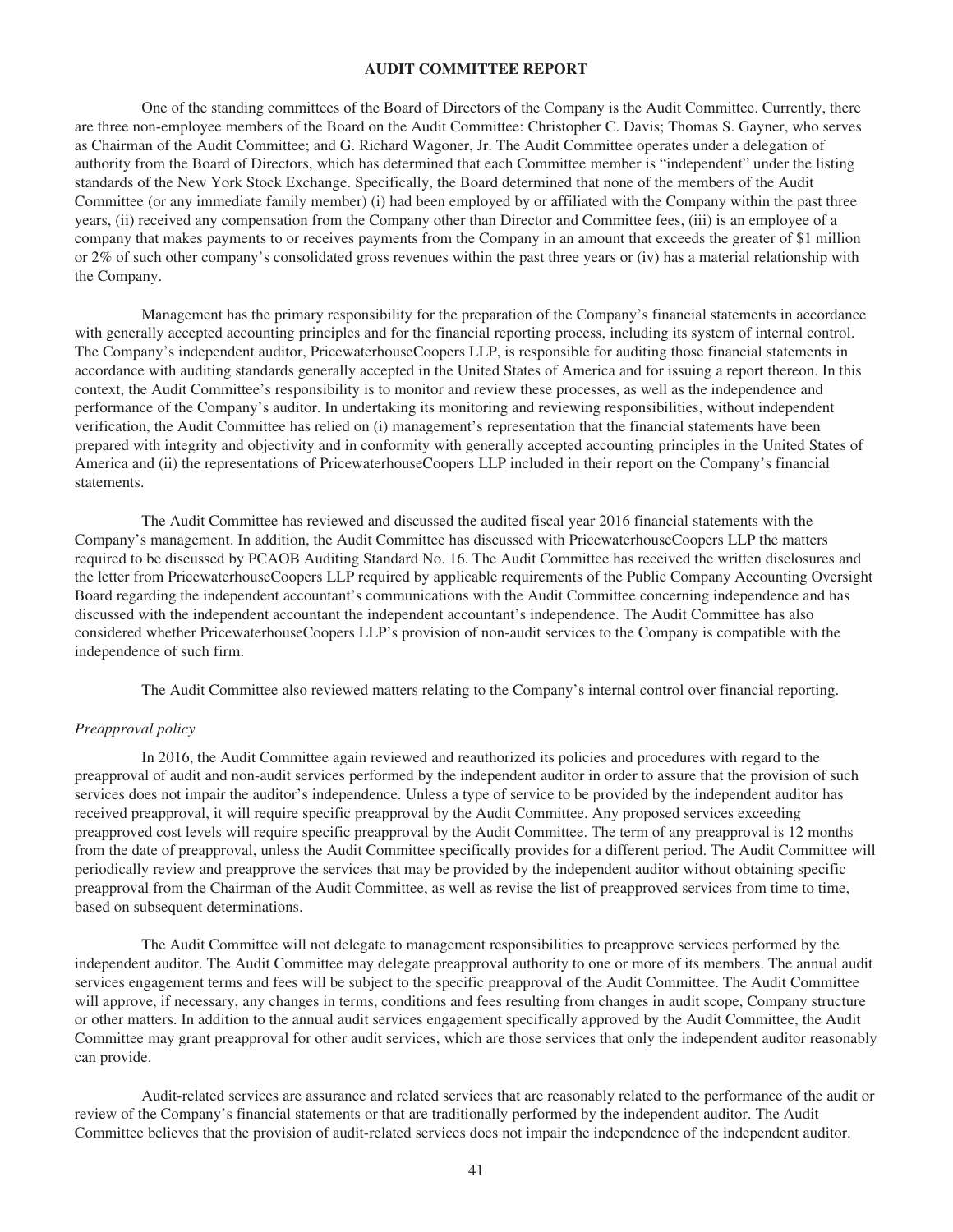The Audit Committee believes that the independent auditor can provide tax services to the Company, such as tax compliance, tax planning and tax advice, without impairing such auditor's independence. However, the Audit Committee will not permit the retention of the independent auditor in connection with a transaction initially recommended by the independent auditor, the purpose of which may be tax avoidance and the tax treatment of which may not be supported in the Code and related regulations.

The Audit Committee may grant preapproval of those permissible non-audit services classified as "All Other" services that it believes are routine and recurring services and would not impair the independence of the auditor. Preapproval fee levels for all such services to be provided by the independent auditor will be established annually by the Audit Committee. Any proposed services exceeding these levels will require specific preapproval by the Audit Committee.

Requests or applications to provide services that require specific approval by the Audit Committee will be submitted to the Audit Committee by the Chief Financial Officer or Chief Accounting Officer (or other designated officer) and must include a statement from that individual as to whether, in his or her view, the request or application is consistent with the Securities and Exchange Commission's rules on auditor independence.

In addition, the Audit Committee has established procedures for, and received periodic reports on, the receipt, retention and treatment of complaints received by the Company regarding accounting, internal accounting controls or auditing matters and the confidential, anonymous submission by employees of the Company of concerns regarding questionable accounting or auditing matters through the use of a third-party-managed telephone hotline.

#### *Audit Fees*

PricewaterhouseCoopers LLP's fees for the annual audit, statutory audits and reviews of financial statements included in the Company's quarterly filings, including reimbursable expenses, were \$4,667,873 in 2016 and \$4,585,000 in 2015, which fees were reviewed and approved by the Audit Committee.

# *Audit-Related Fees*

PricewaterhouseCoopers LLP's fees for assurance and related services reasonably related to the performance of the audit or reviews of financial statements and not included under "Audit Fees" above, including reimbursable expenses, were \$13,560 in 2016 and \$0 in 2015, which fees were reviewed and approved by the Audit Committee. These fees were for other audit-related reports.

#### *Tax Fees*

PricewaterhouseCoopers LLP's fees for tax compliance, tax advice and tax planning, including reimbursable expenses, were \$835,511 in 2016 and \$730,000 in 2015, which fees were reviewed and approved by the Audit Committee. These fees were primarily for tax due diligence and transaction analysis, as well as federal, multistate and international tax consulting.

#### *All Other Fees*

PricewaterhouseCoopers LLP's fees for other services, including a finance and accounting research tool provided by PricewaterhouseCoopers LLP, were \$33,154 in 2016 and \$108,000 in 2015, which fees were reviewed and approved by the Audit Committee.

Based on such review and discussion and in reliance thereon, the Audit Committee recommended to the Board of Directors, and the Board has approved, that the audited financial statements be included in the Company's Annual Report on Form 10-K for the year ended December 31, 2016, for filing with the Securities and Exchange Commission.

> Thomas S. Gayner, Chairman Christopher C. Davis G. Richard Wagoner, Jr.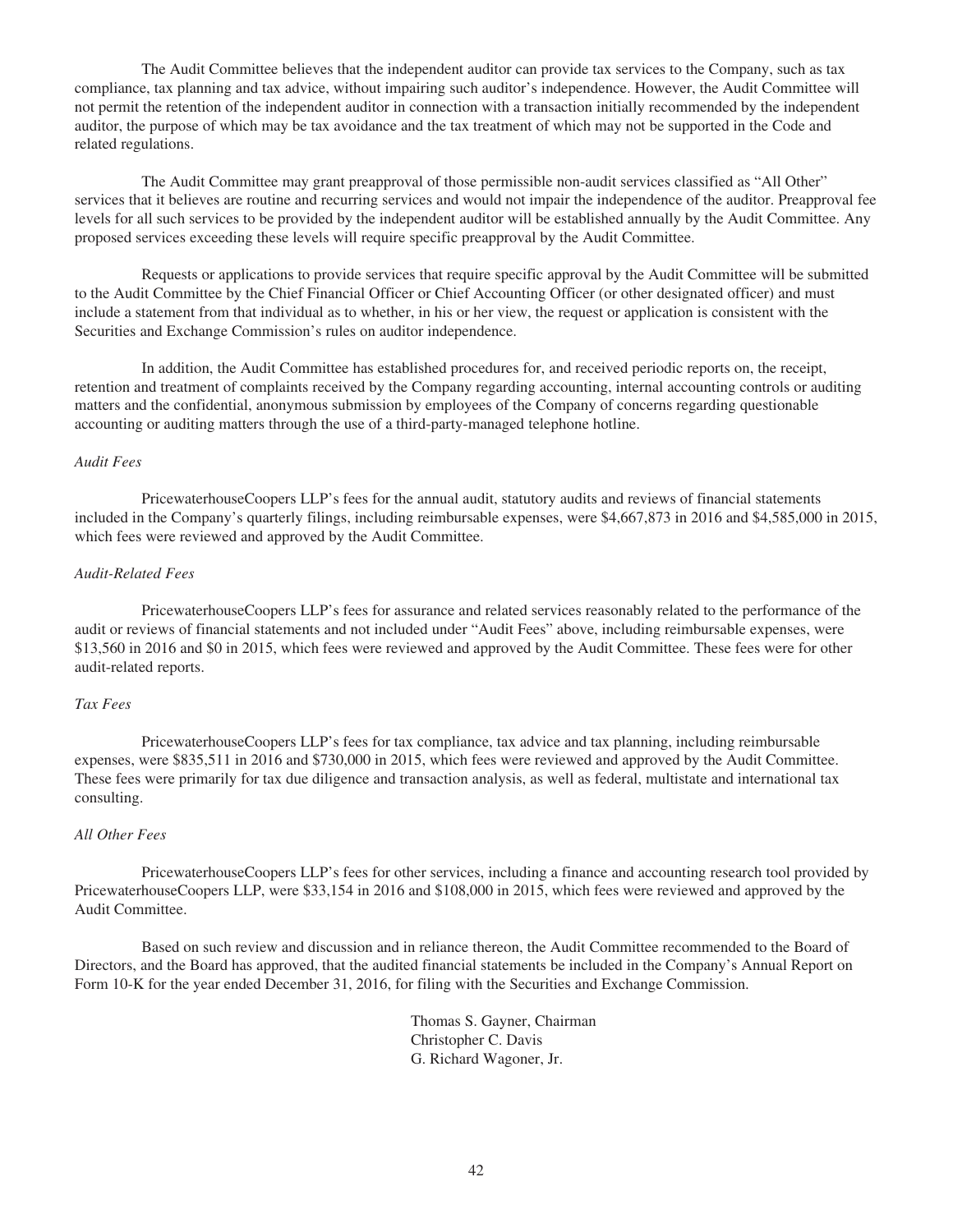# **Transactions With Related Persons, Promoters and Certain Control Persons**

Mrs. Elizabeth G. Weymouth, the daughter of the late Mrs. Katharine Graham and the sister of Mr. Donald E. Graham, is employed as an Editor-at-Large of the Company's publications and websites. In 2016, she received \$300,000 in compensation. Mrs. Weymouth's base salary for 2017 is \$300,000.

Laura O'Shaughnessy, a daughter of Mr. Donald E. Graham and the wife of Mr. Timothy J. O'Shaughnessy, is employed full time as the President and Chief Executive Officer of Social Code LLC, a subsidiary of the Company. In 2016, Mrs. O'Shaughnessy was paid \$400,000 in base salary and received a bonus of \$800,000 based on the achievement of preestablished 2016 performance goals. Mrs. O'Shaughnessy's base salary for 2017 is \$400,000. She held 1,500 shares of Restricted Stock of the Company and 1,500 shares of Restricted Stock in Cable ONE in the 2013–2016 cycle that vested in January 2017 (representing a total value of \$1,716,690), and holds 1,000 shares of Restricted Stock in the 2015–2018 cycle that will vest in January 2019. Mrs. O'Shaughnessy also participates in Social Code's long-term incentive plans under which she currently holds certain units with expected payments in the third quarter of 2017 and 2018 and other units that may pay out beginning in 2020. The value of the units in Social Code's long-term incentive plans is tied to an increase in the equity value of Social Code LLC.

# **OTHER MATTERS THAT MAY COME BEFORE THE MEETING**

As of the date of this Proxy Statement, the only matters that the Board of Directors expects to present to the Meeting are those discussed herein. If any other matter or matters are properly brought before the Meeting or any adjournment thereof, it is the intention of the persons named in the accompanying form of Proxy to vote on those matters in accordance with their best judgment.

Upon the recommendation of the Audit Committee, the Board of Directors has selected PricewaterhouseCoopers LLP as the Company's independent registered accountant to audit and report on its financial statements for the fiscal year 2017. The same firm has acted as the Company's independent accountant continuously since the Company was organized in 1946. As in previous years, a representative of PricewaterhouseCoopers LLP will be present at the Annual Meeting, will have the opportunity to make any statement that he or she may desire with respect to the Company's financial statements for 2016 and the firm's relationship with the Company and will be available to respond to appropriate questions from shareholders.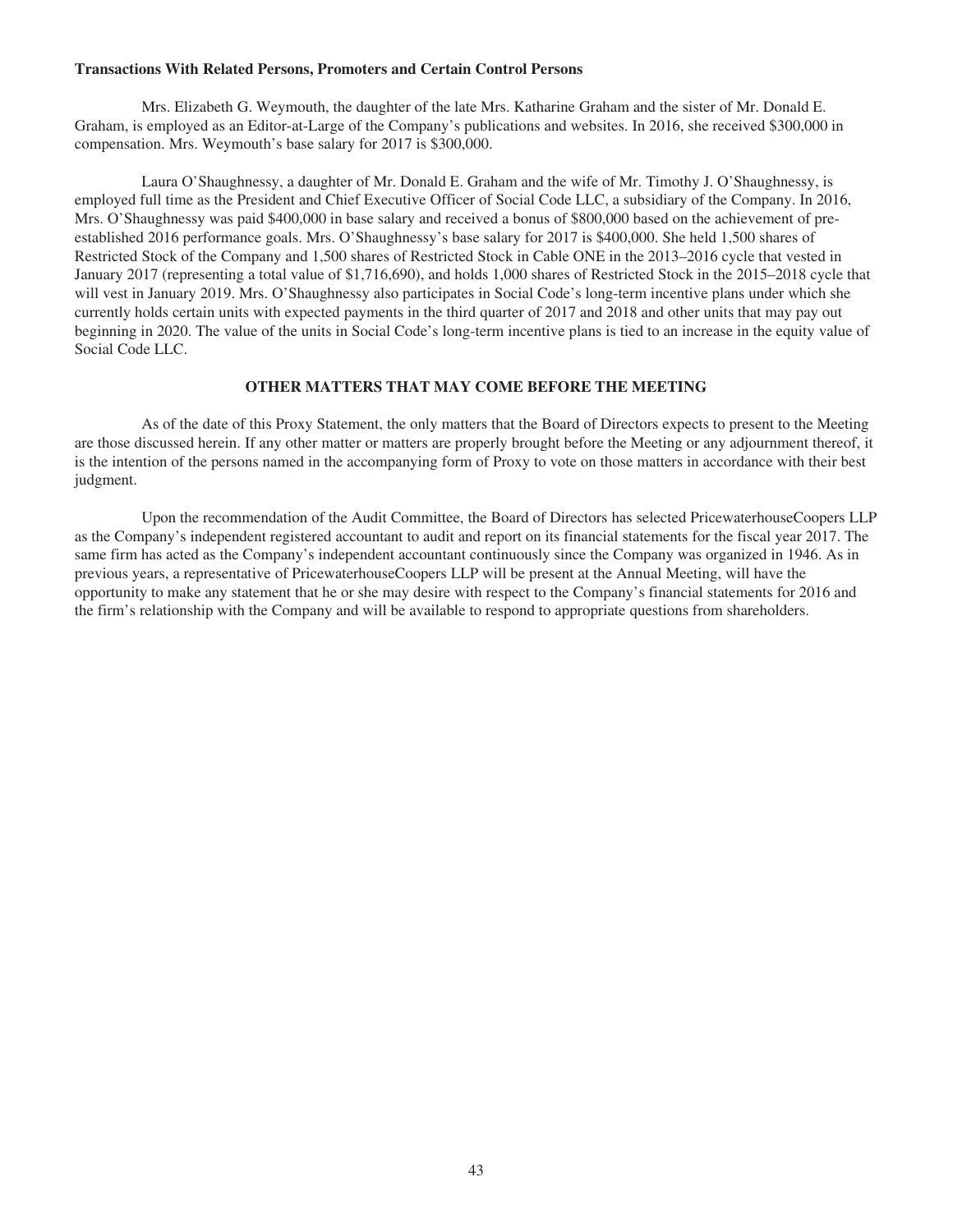#### **APPENDIX A**

# **GRAHAM HOLDING COMPANY 2012 INCENTIVE COMPENSATION PLAN Amended and Restated November 29, 2013 (As Adjusted to Reflect the Spin-Off of Cable One, Inc.)**

#### 1. Purpose of the Plan

This Plan is intended to promote the interests of the Company and its shareholders by providing the employees and directors of the Company with incentives and rewards to encourage them to continue in the service of the Company and with a proprietary interest in pursuing the long-term growth, profitability and financial success of the Company.

#### 2. Definitions

As used in the Plan or in any instrument governing the terms of any Incentive Award, the following definitions apply to the terms indicated below:

- (a) "Board of Directors" means the Board of Directors of GHC.
- (b) "Cash Incentive Award" means an award granted pursuant to Section 8 of the Plan.
- (c) "Code" means the Internal Revenue Code of 1986, as amended from time to time, and all regulations, interpretations and administrative guidance issued thereunder.
- (d) "Committee" means the Compensation Committee of the Board of Directors or such other committee as the Board of Directors shall appoint from time to time to administer the Plan and to otherwise exercise and perform the authority and functions assigned to the Committee under the terms of the Plan.
- (e) "Common Stock" means GHC's Class B Common Stock, \$0.01 par value per share, or any other security into which the common stock shall be changed pursuant to the adjustment provisions of Section 10 of the Plan.
- (f) "Company" means Graham Holdings Company and all of its Subsidiaries, collectively.
- (g) "Covered Employee" means each Participant who is an executive officer (within the meaning of Rule 3b-7 under the Exchange Act) of Graham Holdings Company.
- (h) "Deferred Compensation Plan" means any plan, agreement or arrangement maintained by the Company from time to time that provides opportunities for deferral of compensation.
- (i) "Exchange Act" means the Securities Exchange Act of 1934, as amended.
- (j) "Fair Market Value" means, with respect to a share of Common Stock, as of the applicable date of determination (i) the average of the high and low sales prices on the date of determination or, if not so reported for such day, the immediately preceding business day of a share of Common Stock as reported on the principal securities exchange on which shares of Common Stock are then listed or admitted to trading or (ii) if not so reported, the average of the closing bid and ask prices on the date of determination or, if not so reported for such day, on the immediately preceding business day as reported on the National Association of Securities Dealers Automated Quotation System or (iii) if not so reported, as furnished by any member of the National Association of Securities Dealers, Inc. selected by the Committee. In the event that the price of a share of Common Stock shall not be so reported, the Fair Market Value of a share of Common Stock shall be determined by the Committee in its sole discretion.
- (k) "GHC" means Graham Holdings Company, a Delaware corporation.
- (l) "Incentive Award" means one or more Stock Incentive Awards and Cash Incentive Awards, collectively.
- (m) "Option" means a stock option to purchase shares of Common Stock granted to a Participant pursuant to Section 6.
- (n) "Other Stock-Based Award" means an award granted to a Participant pursuant to Section 7.
- (o) "Participant" means an employee or director of the Company who is eligible to participate in the Plan and to whom one or more Incentive Awards have been granted pursuant to the Plan and have not been fully settled or cancelled and, following the death of any such Person, his successors, heirs, executors and administrators, as the case may be.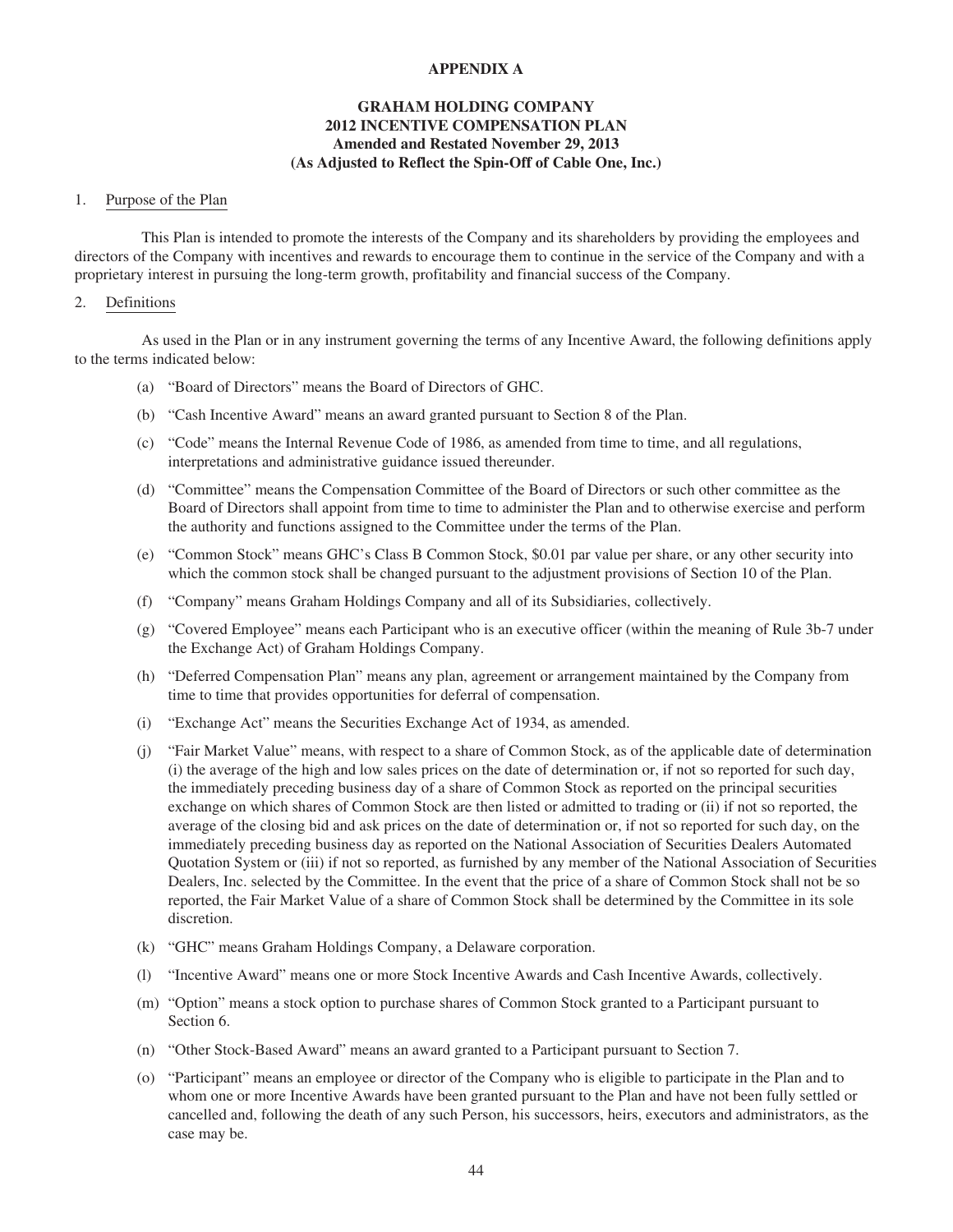- (p) "Performance-Based Compensation" means compensation that satisfies the requirements of Section 162(m) of the Code for deductibility of "qualified performance-based compensation."
- (q) "Performance Measures" means such measures as are described in Section 9 on which performance goals are based in order to qualify certain awards granted hereunder as Performance-Based Compensation.
- (r) "Performance Percentage" means the factor determined pursuant to a Performance Schedule that is to be applied to a Target Award and that reflects actual performance compared to the Performance Target.
- (s) "Performance Period" means the period of time during which Performance Targets must be met in order to determine the degree of payout and/or vesting with respect to an Incentive Award that is intended to qualify as Performance-Based Compensation. Performance Periods may be overlapping.
- (t) "Performance Schedule" means a schedule or other objective method for determining the applicable Performance Percentage to be applied to each Target Award.
- (u) "Performance Target" means performance goals and objectives with respect to a Performance Period.
- (v) "Person" means a "person" as such term is used in Section 13(d) and 14(d) of the Exchange Act, including any "group" within the meaning of Section  $3(d)(3)$  under the Exchange Act.
- (w) "Plan" means this 2012 Incentive Compensation Plan, as it may be amended from time to time.
- (x) "Securities Act" means the Securities Act of 1933, as amended.
- (y) "Stock Incentive Award" means an Option or Other Stock-Based Award granted pursuant to the terms of the Plan.
- (z) "Subsidiary" means any "subsidiary" within the meaning of Rule 405 under the Securities Act.
- (aa) "Target Award" means target payout amount for an Incentive Award.
- 3. Stock Subject to the Plan and Limitations on Cash Incentive Awards
	- (a) Stock Subject to the Plan

The maximum number of shares of Common Stock that may be covered by Incentive Awards granted under the Plan shall not exceed 772,588 shares of Common Stock in the aggregate. The shares referred to in the preceding sentence of this paragraph shall be subject to adjustment as provided in Section 10 and the following provisions of this Section 3. Shares of Common Stock issued under the Plan may be either authorized and unissued shares or treasury shares, or both, at the sole discretion of the Committee.

For purposes of the preceding paragraph, shares of Common Stock covered by Incentive Awards shall only be counted as used to the extent they are actually issued and delivered to a Participant (or such Participant's permitted transferees as described in the Plan) pursuant to the Plan. For purposes of clarification, in accordance with the preceding sentence if an Incentive Award is settled for cash or if shares of Common Stock are withheld to pay the exercise price of an Option or to satisfy any tax withholding requirement in connection with an Incentive Award, only the shares issued (if any), net of the shares withheld, will be deemed delivered for purposes of determining the number of shares of Common Stock that are available for delivery under the Plan. In addition, if shares of Common Stock are issued subject to conditions which may result in the forfeiture, cancellation or return of such shares to the Company, any portion of the shares forfeited, cancelled or returned shall be treated as not issued pursuant to the Plan. In addition, if shares of Common Stock owned by a Participant (or such Participant's permitted transferees as described in the Plan) are tendered (either actually or through attestation) to the Company in payment of any obligation in connection with an Incentive Award, the number of shares tendered shall be added to the number of shares of Common Stock that are available for delivery under the Plan. Shares of Common Stock covered by Incentive Awards granted pursuant to the Plan in connection with the assumption, replacement, conversion or adjustment of outstanding equity-based awards in the context of a corporate acquisition or merger (within the meaning of Section 303A.08 of the New York Stock Exchange Listed Company Manual) shall not count as used under the Plan for purposes of this Section 3.

#### (b) Individual Award Limits

Subject to adjustment as provided in Section 10, the maximum number of shares of Common Stock that may be covered by Incentive Awards granted under the Plan to any Covered Employee in any calendar year shall not exceed 77,258 shares. The amount payable to any Covered Employee with respect to any calendar year for all Cash Incentive Awards shall not exceed \$25 million. For purposes of the preceding sentences, the phrase "amount payable with respect to any calendar year"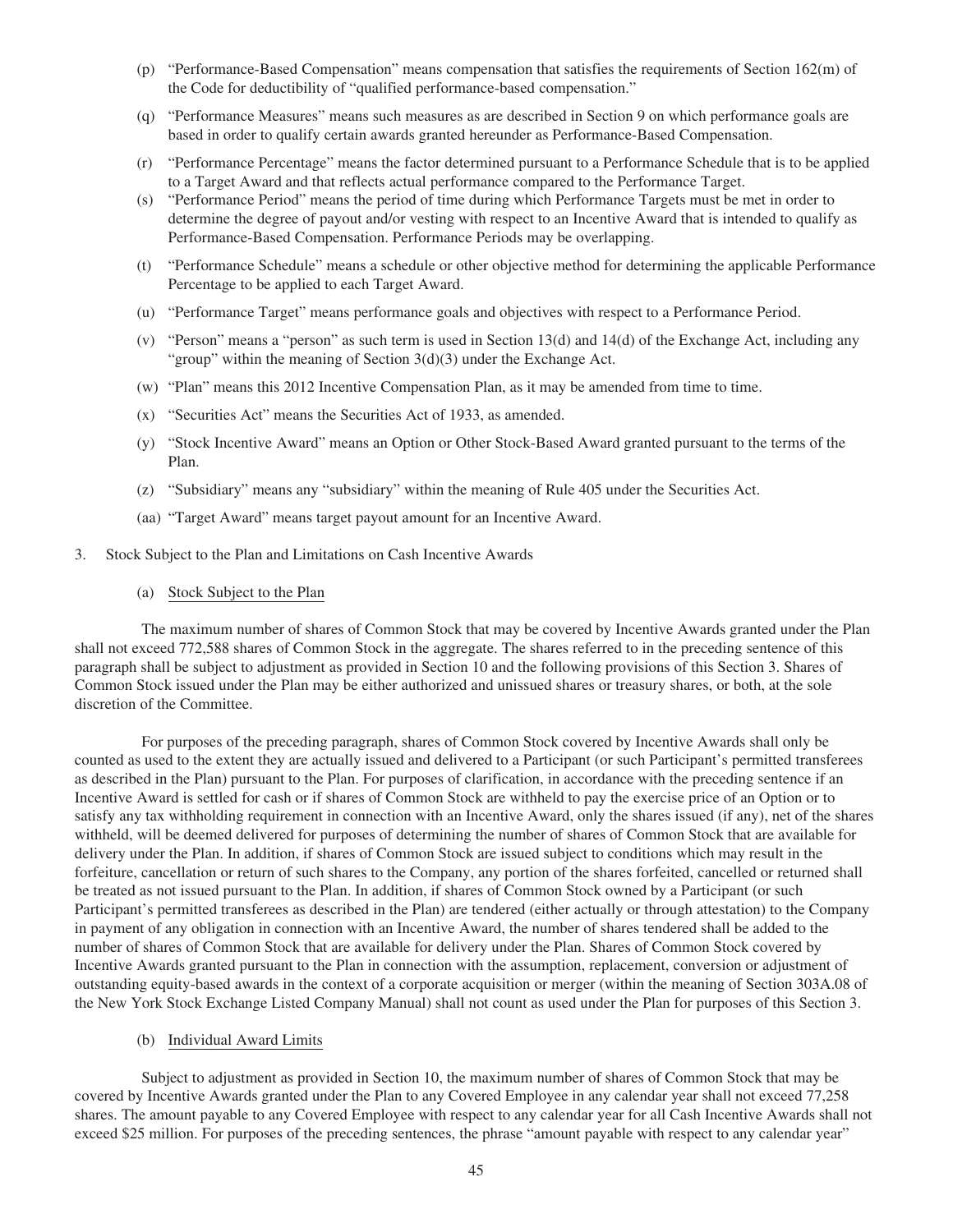means the amount of cash, or value of other property, required to be paid based on the achievement of applicable Performance Measures during a Performance Period that ends in a calendar year, disregarding any deferral pursuant to the terms of a Deferred Compensation Plan unless the terms of the deferral are intended to comply with the requirements for performancebased compensation under Section 162(m) of the Code.

#### 4. Administration of the Plan

The Plan shall be administered by a Committee of the Board of Directors consisting of two or more persons, each of whom qualifies as a "non-employee director" (within the meaning of Rule 16b-3 promulgated under Section 16 of the Exchange Act), an "outside director" within the meaning of Treasury Regulation Section  $1.162-27(e)(3)$  and as "independent" within the meaning of any applicable stock exchange listing rules or similar regulatory authority. The Committee shall, consistent with the terms of the Plan, from time to time designate those employees and directors of the Company who shall be granted Incentive Awards under the Plan and the amount, type and other terms and conditions of such Incentive Awards. All of the powers and responsibilities of the Committee under the Plan may be delegated by the Committee to any subcommittee thereof. In addition, the Committee may from time to time authorize a subcommittee consisting of one or more members of the Board of Directors (including members who are employees of the Company) or employees of the Company to grant Incentive Awards, subject to such restrictions and limitation as the Committee may specify and to the requirements of Delaware General Corporation Law Section 157.

The Committee shall have full discretionary authority to administer the Plan, including discretionary authority to interpret and construe any and all provisions of the Plan and the terms of any Incentive Award (and any agreement evidencing any Incentive Award) granted thereunder and to adopt and amend from time to time such rules and regulations for the administration of the Plan as the Committee may deem necessary or appropriate. Without limiting the generality of the foregoing, the Committee shall determine whether an authorized leave of absence, or absence in military or government service, shall constitute termination of employment. The employment of a Participant with the Company shall be deemed to have terminated for all purposes of the Plan if such Participant is employed by or provides services to a Person that is a Subsidiary of the Company and such Person ceases to be a Subsidiary of the Company, unless the Committee determines otherwise. A Participant who ceases to be an employee of the Company but continues, or simultaneously commences, services as a director of the Company shall not be deemed to have had a termination of employment for purposes of the Plan. Decisions of the Committee shall be final, binding and conclusive on all parties.

On or after the date of grant of an Incentive Award under the Plan, the Committee may (i) accelerate the date on which any such Incentive Award becomes vested, exercisable or transferable, as the case may be, (ii) extend the term of any such Incentive Award, including, without limitation, extending the period following a termination of a Participant's employment during which any such Incentive Award may remain outstanding, (iii) waive any conditions to the vesting, exercisability or transferability, as the case may be, of any such Incentive Award or (iv) provide for the payment of dividends or dividend equivalents with respect to any such Incentive Award; provided, that the Committee shall not have any such authority to the extent that the grant of such authority would cause any tax to become due under Section 409A of the Code. Notwithstanding anything herein to the contrary, the Company shall not reprice any stock option (within the meaning of Section 303A.08 of the New York Stock Exchange Listed Company Manual) without the approval of the shareholders of GHC.

The Company shall pay any amount payable with respect to an Incentive Award in accordance with the terms of such Incentive Award, provided that the Committee may, in its discretion, defer the payment of amounts payable with respect to an Incentive Award subject to and in accordance with the terms of a Deferred Compensation Plan.

No member of the Committee shall be liable for any action, omission, or determination relating to the Plan, and GHC shall indemnify and hold harmless each member of the Committee and each other director or employee of the Company to whom any duty or power relating to the administration or interpretation of the Plan has been delegated, against any cost or expense (including counsel fees) or liability (including any sum paid in settlement of a claim with the approval of the Committee) arising out of any action, omission or determination relating to the Plan, unless, in either case, such action, omission or determination was taken or made by such member, director or employee in bad faith and without reasonable belief that it was in the best interests of the Company.

#### 5. Eligibility

The Persons who shall be eligible to receive Incentive Awards pursuant to the Plan shall be those employees and directors of the Company whom the Committee shall select from time to time. Each Incentive Award granted under the Plan shall be evidenced by an instrument in writing in form and substance approved by the Committee.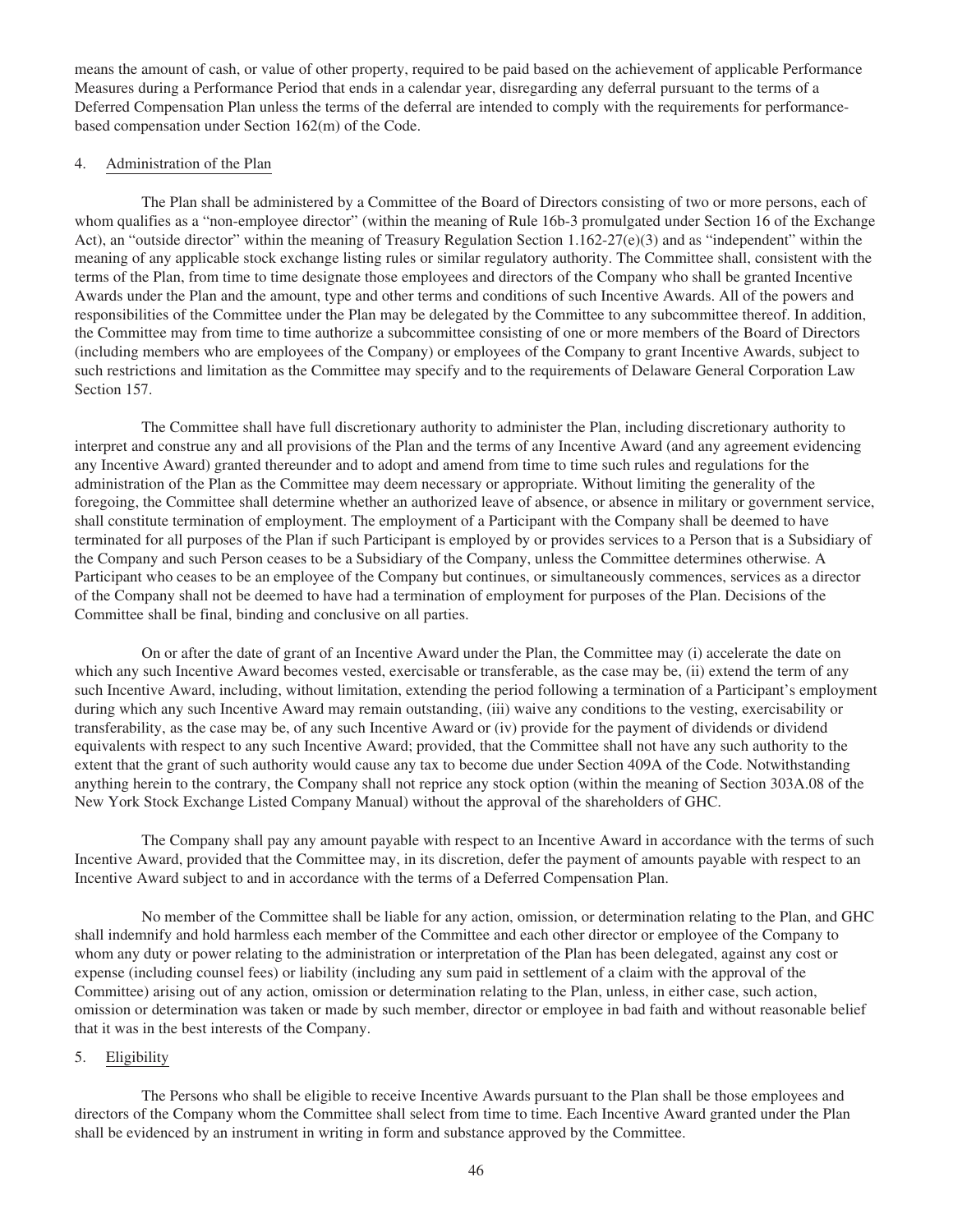# 6. Options

The Committee may from time to time grant Options, subject to the following terms and conditions:

(a) Exercise Price

The exercise price per share of Common Stock covered by any Option shall be not less than 100% of the Fair Market Value of a share of Common Stock on the date on which such Option is granted.

#### (b) Term and Exercise of Options

(1) Each Option shall become vested and exercisable on such date or dates, during such period and for such number of shares of Common Stock as shall be determined by the Committee on or after the date such Option is granted; provided, however that no Option shall be exercisable after the expiration of ten years from the date such Option is granted; and, provided, further, that each Option shall be subject to earlier termination, expiration or cancellation as provided in the Plan or in the agreement evidencing such Option.

(2) Each Option may be exercised in whole or in part; provided, however that no partial exercise of an Option shall be for an aggregate exercise price of less than \$1,000. The partial exercise of an Option shall not cause the expiration, termination or cancellation of the remaining portion thereof.

(3) An Option shall be exercised by such methods and procedures as the Committee determines from time to time, including without limitation through net physical settlement or other method of cashless exercise.

(4) Options may not be sold, pledged, assigned, hypothecated, transferred, or disposed of in any manner other than by will or by the laws of descent or distribution and may be exercised, during the lifetime of a Participant, only by the Participant; provided, however that the Committee may permit in its discretion Options to be sold, pledged, assigned, hypothecated, transferred, or disposed of, on a general or specific basis, subject to such conditions and limitations as the Committee may determine.

# (c) Effect of Termination of Employment or Other Relationship

The agreement evidencing the award of each Option shall specify the consequences with respect to such Option of the termination of the employment or other service between the Company and the Participant holding the Option.

7. Other Stock-Based Awards

The Committee may grant equity-based or equity-related awards not otherwise described herein in such amounts and subject to such terms and conditions as the Committee shall determine. Without limiting the generality of the preceding sentence, each such Other Stock-Based Award may (i) involve the transfer of actual shares of Common Stock to Participants, either at the time of grant or thereafter, or payment in cash or otherwise of amounts based on the value of shares of Common Stock, (ii) be subject to performance-based and/or service-based conditions, (iii) be in the form of stock appreciation rights, phantom stock, restricted stock, restricted stock units, performance shares, deferred share units or share-denominated performance units, (iv) be designed to comply with applicable laws of jurisdictions other than the United States and (v) be designed to qualify as Performance-Based Compensation; provided, that each Other Stock-Based Award shall be denominated in, or shall have a value determined by reference to, a number of shares of Common Stock that is specified at the time of the grant of such award.

# 8. Cash Incentive Awards

The Committee may grant Cash Incentive Awards with respect to any Performance Period, subject to the terms and conditions of the Plan. Cash Incentive Awards may be settled in cash or in other property, including shares of Common Stock, provided that the term "Cash Incentive Award" shall exclude any Stock Incentive Award. Cash Incentive Awards may be designed to qualify as Performance-Based Compensation.

#### 9. Performance-Based Compensation

(a) Calculation The amount payable with respect to an Incentive Award that is intended to qualify as Performance-Based Compensation shall be determined in any manner permitted by Section 162(m) of the Code.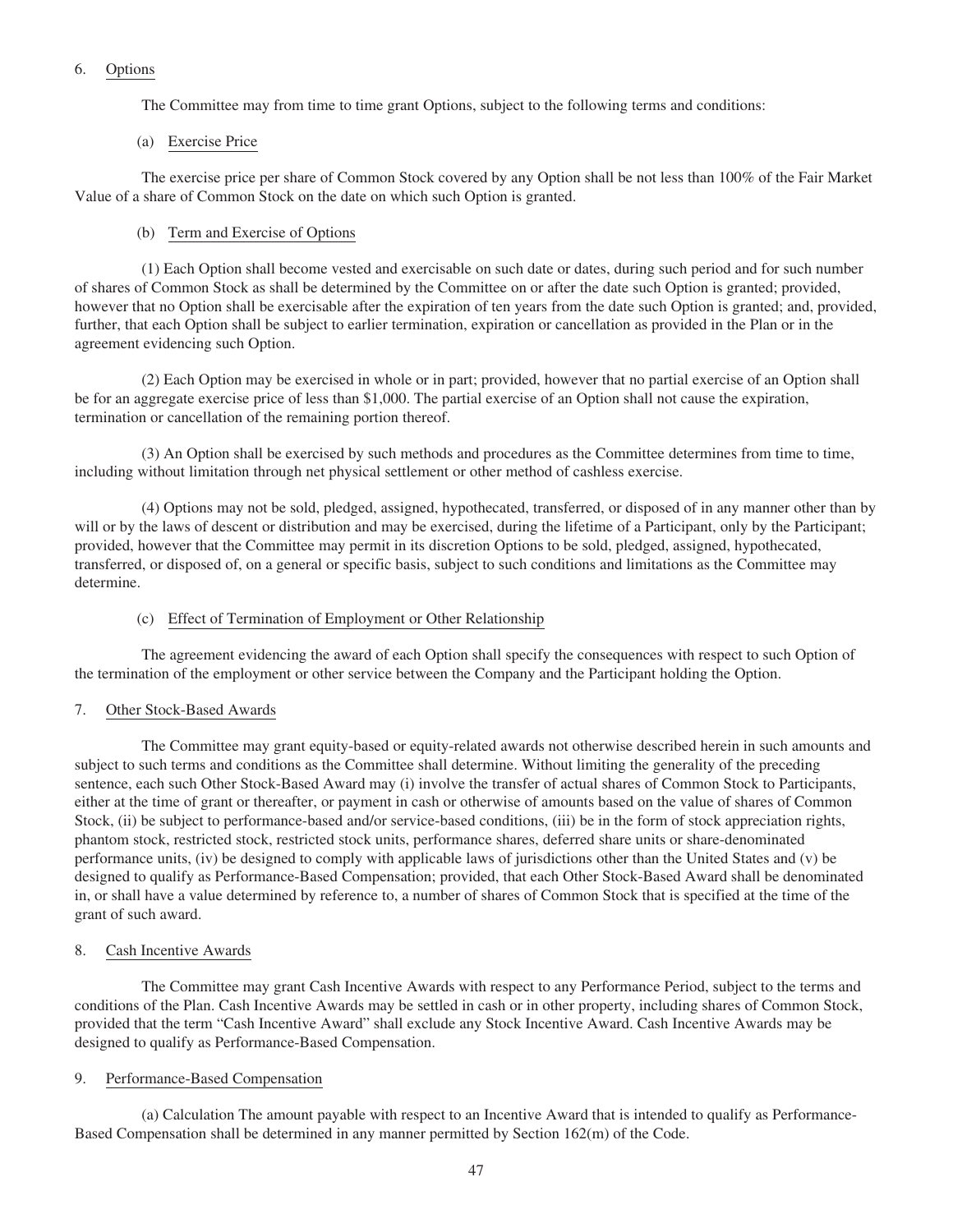# (b) Discretionary Reduction

Unless otherwise specified in the agreement evidencing the grant of an Incentive Award that is intended to qualify as Performance Based Compensation, the Committee may, in its discretion, reduce or eliminate the amount payable to any Participant with respect to the Incentive Award, based on such factors as the Committee may deem relevant, but the Committee may not increase any such amount above the amount established in accordance with the relevant Performance Schedule. For purposes of clarity, the Committee may exercise the discretion provided for by the foregoing sentence in a non-uniform manner among Participants.

# (c) Performance Measures

The performance goals upon which the payment or vesting of any Incentive Award (other than Options and stock appreciation rights) that is intended to qualify as Performance-Based Compensation depends shall relate to one or more of the following Performance Measures: market price of Common Stock, earnings per share of Common Stock, net income or profit (before or after taxes), return on stockholder equity, cash flow, return on assets, earnings before interest and taxes, earnings before interest, taxes, depreciation and amortization, earnings from continuing operations, sales or revenues, capital or investment, market share, cost reduction goals, budget comparisons, implementation or completion of specified projects or processes, the formation of joint ventures, research or development collaborations, or the completion of other transactions, any other measure of financial performance that can be determined pursuant to U.S. generally accepted accounting principles, or any combination of any of the foregoing.

A Performance Measure (i) may relate to the performance of the Participant, GHC, a Subsidiary, any business group, any business unit or other subdivision of the Company, or any combination of the foregoing, as the Committee deems appropriate and (ii) may be expressed as an amount, as an increase or decrease over a specified period, as a relative comparison to the performance of a group of comparator companies or a published or special index, or any other external measure of the selected performance criteria, as the Committee deems appropriate. The measurement of any Performance Measure may exclude the impact of charges for restructurings, discontinued operations, extraordinary items, and other unusual or nonrecurring items, and the cumulative effects of accounting changes, each as defined by generally accepted accounting principles and as identified in the Company's audited financial statements, including the notes thereto.

# (d) Performance Schedules

Within 90 days after the beginning of a Performance Period, and in any case before 25% of the Performance Period has elapsed, the Committee shall establish (a) Performance Targets for such Performance Period, (b) Target Awards for each Participant, and (c) Performance Schedules for such Performance Period.

# (e) Termination of Employment

The consequences with respect to a Performance-Based Award of the termination of employment of the Participant holding the Performance-Based Award shall be determined by the Committee in its sole discretion and set forth in the applicable Award Agreement, it being intended that no agreement providing for a payment to a Participant upon termination of employment without cause shall be given effect to the extent that it would cause an Incentive Award that was intended to qualify as a Performance-Based Award to fail to so qualify.

#### (f) Committee Discretion

Nothing in this Section 9 is intended to limit the Committee's discretion to adopt conditions with respect to any Incentive Award that is not intended to qualify as Performance-Based Compensation. In addition, the Committee may, subject to the terms of the Plan, amend previously granted Incentive Awards in a way that disqualifies them as Performance-Based Compensation.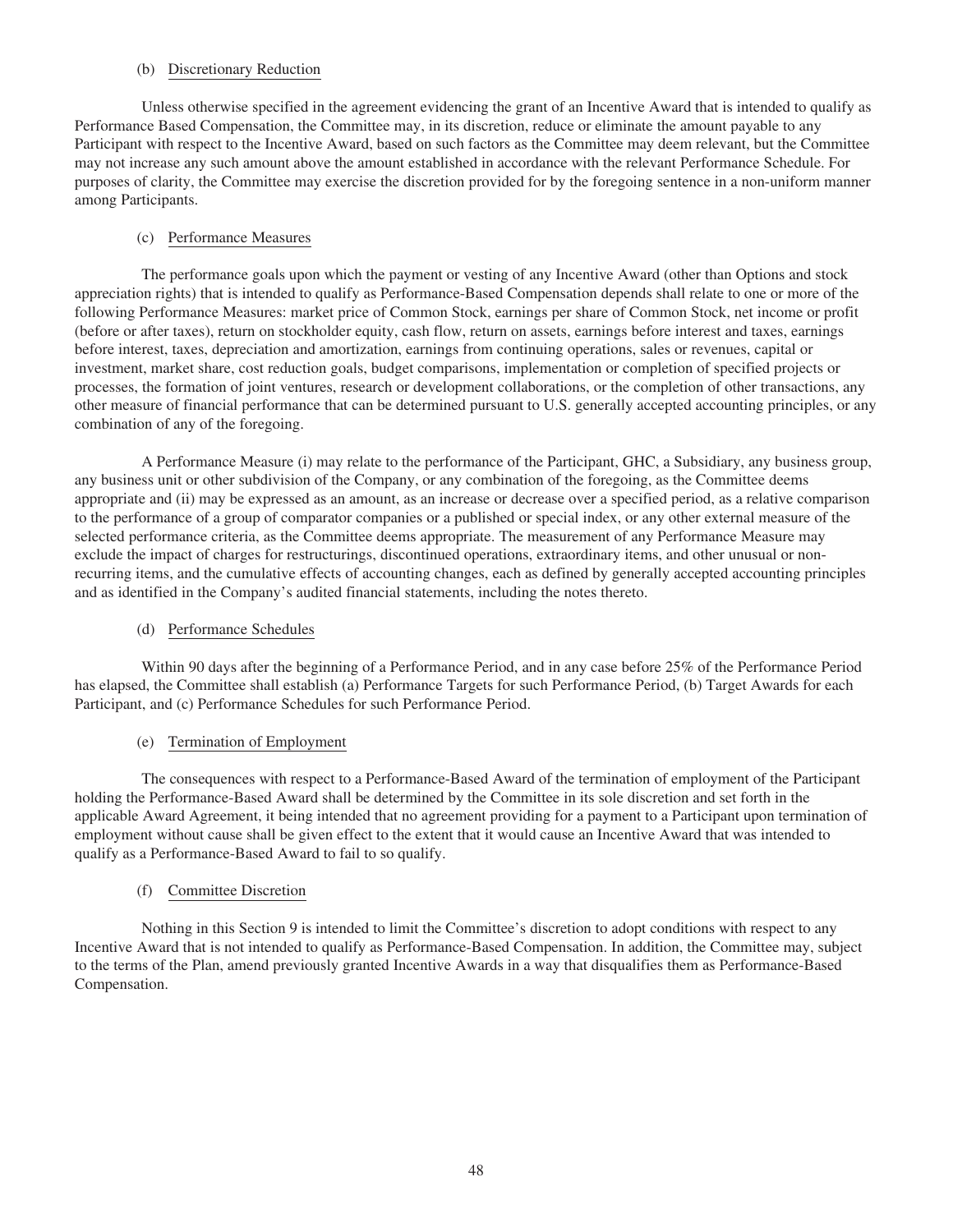# 10. Adjustment Upon Certain Changes

Subject to any action by the shareholders of GHC required by law, applicable tax rules or the rules of any exchange on which shares of common stock of GHC are listed for trading:

#### (a) Shares Available for Grants

In the event of any change in the number or type of shares of common stock of GHC outstanding by reason of any stock dividend or split, recapitalization, merger, consolidation, combination or exchange of shares or similar corporate change, the type and maximum aggregate number of shares of Common Stock with respect to which the Committee may grant Incentive Awards and the maximum aggregate number of shares of Common Stock with respect to which the Committee may grant Incentive Awards to any individual Participant in any year shall be appropriately adjusted by the Committee. In the event of any change in the type or number of shares of common stock of GHC outstanding by reason of any other event or transaction, the Committee may, to the extent deemed appropriate by the Committee, make such adjustments in the number and class of shares of Common Stock with respect to which Incentive Awards may be granted.

# (b) Increase or Decrease in Issued Shares Without Consideration

In the event of any increase or decrease in the type or number of issued shares of common stock of GHC resulting from a subdivision or consolidation of shares of common stock of GHC or the payment of a stock dividend (but only on the shares of common stock of GHC), or any other increase or decrease in the number of such shares effected without receipt or payment of consideration by the Company, the Committee may, to the extent deemed appropriate by the Committee, adjust the type or number of shares of Common Stock subject to each outstanding Incentive Award and the exercise price per share of Common Stock of each such Incentive Award.

# (c) Certain Mergers

In the event of any merger, consolidation or similar transaction as a result of which the holders of shares of Common Stock receive consideration consisting exclusively of securities of the surviving corporation in such transaction, the Committee may, to the extent deemed appropriate by the Committee, adjust each Incentive Award outstanding on the date of such merger or consolidation so that it pertains and applies to the securities which a holder of the number of shares of Common Stock subject to such Incentive Award would have received in such merger or consolidation.

# (d) Certain Other Transactions

In the event of (i) a dissolution or liquidation of GHC, (ii) a sale of all or substantially all of the Company's assets (on a consolidated basis), or (iii) a merger, consolidation or similar transaction involving GHC in which the holders of shares of Common Stock receive securities and/or other property, including cash, other than shares of the surviving corporation in such transaction, the Committee shall, in its sole discretion, have the power to:

> (i) cancel, effective immediately prior to the occurrence of such event, each Incentive Award (whether or not then exercisable or vested), and, in full consideration of such cancellation, pay to the Participant to whom such Incentive Award was granted an amount in cash, for each share of Common Stock subject to such Incentive Award, equal to the value, as determined by the Committee, of such Incentive Award, provided that with respect to any outstanding Option such value shall be equal to the excess of (A) the value, as determined by the Committee, of the property (including cash) received by the holder of a share of Common Stock as a result of such event over (B) the exercise price of such Option; or

> (ii) provide for the exchange of each Incentive Award (whether or not then exercisable or vested) for an Incentive Award with respect to some or all of the property which a holder of the number of shares of Common Stock subject to such Incentive Award would have received in such transaction and, incident thereto, make an equitable adjustment as determined by the Committee in the exercise price of the Incentive Award, or the number of shares or amount of property subject to the Incentive Award or provide for a payment (in cash or other property) to the Participant to whom such Incentive Award was granted in partial consideration for the exchange of the Incentive Award.

# (e) Other Changes

In the event of any change in the capitalization of GHC or corporate change other than those specifically referred to in paragraphs 10(b), (c) or (d), the Committee may make such adjustments in the number and class of shares subject to Stock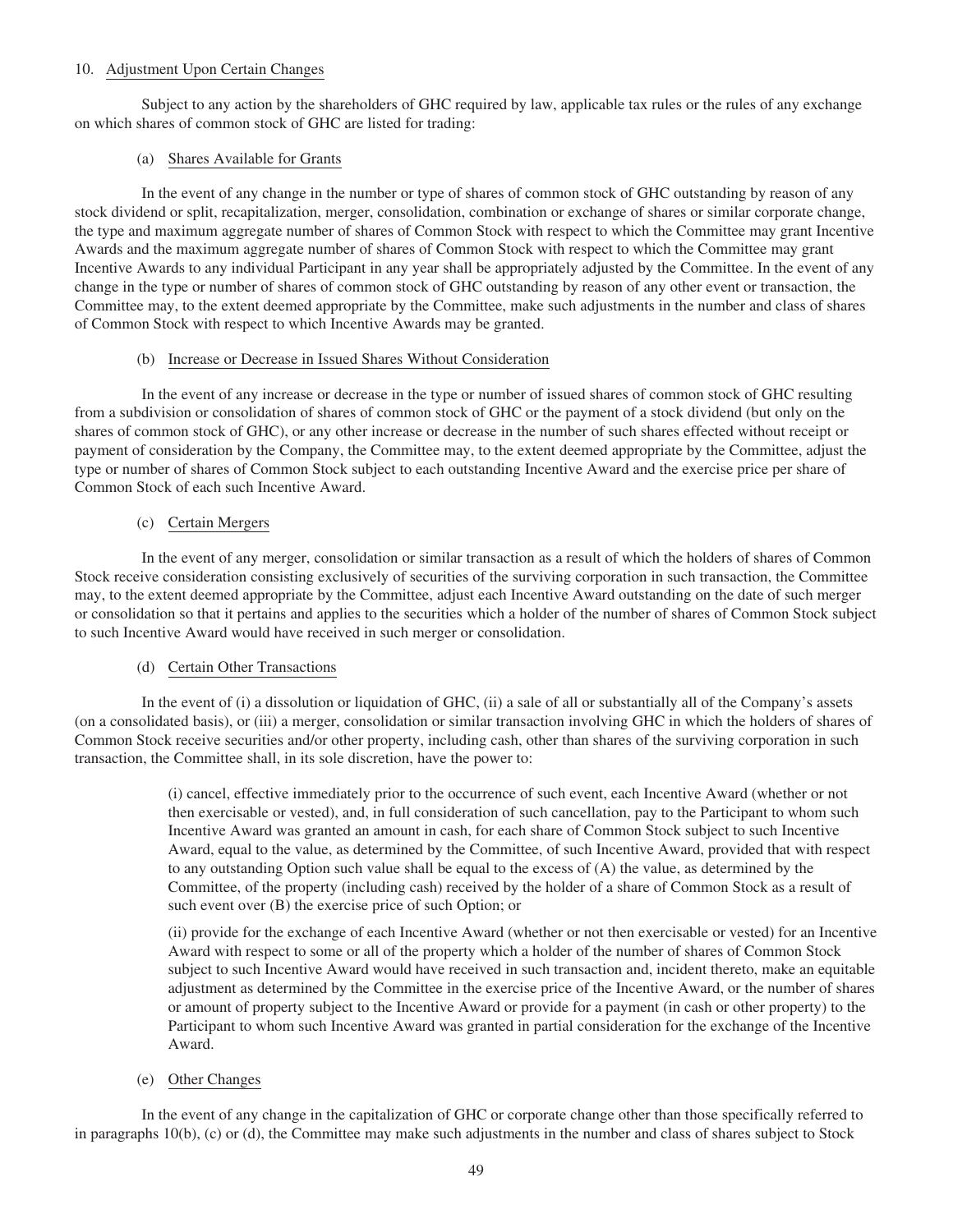Incentive Awards outstanding on the date on which such change occurs and in such other terms of such Incentive Awards, including without limitation in any Performance Schedule, Performance Target or Target Award, as the Committee may consider appropriate, provided that if any such Incentive Award is intended to be Performance-Based Compensation such adjustment is consistent with the requirements of Section 162(m) of the Code.

# (f) Cash Incentive Awards

In the event of any transaction or event described in this Section 10, including without limitation any corporate change referred to in paragraph (e) hereof, the Committee may, in its sole discretion, make such adjustments in any Performance Schedule, Performance Target or Target Award, and in such other terms of any Cash Incentive Award, as the Committee may consider appropriate in respect of such transaction or event, provided that if such Cash Incentive Award is intended to be Performance-Based Compensation such adjustment is consistent with the requirements of Section 162(m) of the Code.

# (g) No Other Rights

Except as expressly provided in the Plan, no Participant shall have any rights by reason of any subdivision or consolidation of shares of stock of any class, the payment of any dividend, any increase or decrease in the number of shares of stock of any class or any dissolution, liquidation, merger or consolidation of GHC or any other corporation. Except as expressly provided in the Plan, no issuance by GHC of shares of stock of any class, or securities convertible into shares of stock of any class, shall affect, and no adjustment by reason thereof shall be made with respect to, the number of shares or amount of other property subject to, or the terms related to, any Incentive Award.

# (h) Savings Clause

No provision of this Section 10 shall be given effect to the extent that such provision would cause any tax to become due under Section 409A of the Code.

# 11. Rights Under the Plan

No Person shall have any rights as a stockholder with respect to any shares of Common Stock covered by or relating to any Incentive Award until the date of the issuance of such shares on the books and records of GHC. Except as otherwise expressly provided in Section 10 hereof, no adjustment of any Incentive Award shall be made for dividends or other rights for which the record date occurs prior to the date of such issuance. Nothing in this Section 11 is intended, or should be construed, to limit authority of the Committee to cause the Company to make payments based on the dividends that would be payable with respect to any share of Common Stock if it were issued or outstanding, or from granting rights related to such dividends.

The Company shall not have any obligation to establish any separate fund or trust or other segregation of assets to provide for payments under the Plan. To the extent any person acquires any rights to receive payments hereunder from the Company, such rights shall be no greater than those of an unsecured creditor.

# 12. No Special Employment Rights; No Right to Incentive Award

(a) Nothing contained in the Plan or any Incentive Award shall confer upon any Participant any right with respect to the continuation of his employment by or service to the Company or interfere in any way with the right of the Company at any time to terminate such employment or service or to increase or decrease the compensation of the Participant from the rate in existence at the time of the grant of an Incentive Award.

(b) No person shall have any claim or right to receive an Incentive Award hereunder. The Committee's granting of an Incentive Award to a Participant at any time shall neither require the Committee to grant an Incentive Award to such Participant or any other Participant or other person at any time nor preclude the Committee from making subsequent grants to such Participant or any other Participant or other person.

# 13. Securities Matters

(a) GHC shall be under no obligation to effect the registration pursuant to the Securities Act of any shares of Common Stock to be issued hereunder or to effect similar compliance under any state laws. Notwithstanding anything herein to the contrary, GHC shall not be obligated to cause to be issued any shares of Common Stock pursuant to the Plan unless and until GHC is advised by its counsel that the issuance of such shares is in compliance with all applicable laws, regulations of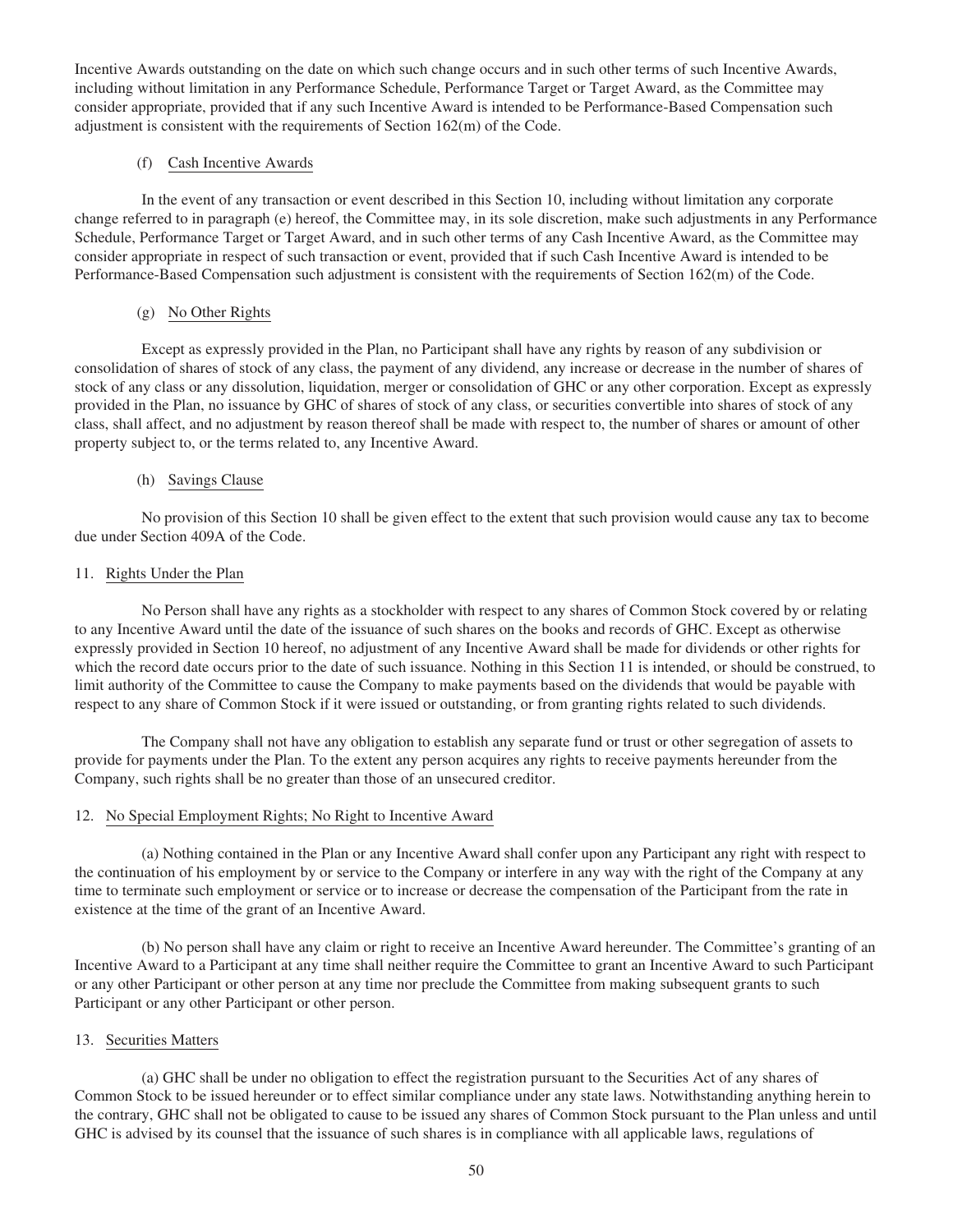governmental authority and the requirements of any securities exchange on which shares of Common Stock are traded. The Committee may require, as a condition to the issuance of shares of Common Stock pursuant to the terms hereof, that the recipient of such shares make such covenants, agreements and representations, and that any certificates representing such shares bear such legends, as the Committee deems necessary or desirable.

(b) The exercise of any Option granted hereunder shall only be effective at such time as counsel to GHC shall have determined that the issuance of shares of Common Stock pursuant to such exercise is in compliance with all applicable laws, regulations of governmental authority and the requirements of any securities exchange on which shares of Common Stock are traded. GHC may, in its sole discretion, defer the effectiveness of an exercise of an Option hereunder or the issuance of shares of Common Stock pursuant to any Incentive Award pending or to ensure compliance under federal or state securities laws. GHC shall inform the Participant in writing of its decision to defer the effectiveness of the exercise of an Option or the issuance of shares of Common Stock pursuant to any Incentive Award. During the period that the effectiveness of the exercise of an Option has been deferred, the Participant may, by written notice, withdraw such exercise and obtain the refund of any amount paid with respect thereto.

#### 14. Withholding Taxes

# (a) Cash Remittance

Whenever shares of Common Stock are to be issued upon the exercise of an Option or the grant or vesting of an Incentive Award, and whenever any amount shall become payable in respect of any Incentive Award, GHC shall have the right to require the Participant to remit to GHC in cash an amount sufficient to satisfy federal, state and local withholding tax requirements, if any, attributable to such exercise, grant, vesting or payment prior to issuance of such shares or the effectiveness of the lapse of such restrictions or making of such payment. In addition, upon the exercise or settlement of any Incentive Award in cash, or the making of any other payment with respect to any Incentive Award (other than in shares of Common Stock), GHC shall have the right to withhold from any payment required to be made pursuant thereto an amount sufficient to satisfy the federal, state and local withholding tax requirements, if any, attributable to such exercise, settlement or payment.

# (b) Stock Remittance

At the election of the Participant, subject to the approval of the Committee, when shares of Common Stock are to be issued upon the exercise, grant or vesting of an Incentive Award, the Participant may tender to GHC a number of shares of Common Stock that have been owned by the Participant for at least six months (or such other period as the Committee may determine) having a Fair Market Value at the tender date determined by the Committee to be sufficient to satisfy the minimum federal, state and local withholding tax requirements, if any, attributable to such exercise, grant or vesting but not greater than the minimum withholding obligations. Such election shall satisfy the Participant's obligations under Section 14(a) hereof, if any.

# (c) Stock Withholding

At the election of the Participant, subject to the approval of the Committee, when shares of Common Stock are to be issued upon the exercise, grant or vesting of an Incentive Award, GHC shall withhold a number of such shares having a Fair Market Value at the exercise date determined by the Committee to be sufficient to satisfy the minimum federal, state and local withholding tax requirements, if any, attributable to such exercise, grant or vesting but not greater than the minimum withholding obligations. Such election shall satisfy the Participant's obligations under Section 14(a) hereof, if any.

#### 15. Amendment or Termination of the Plan

The Board of Directors may at any time suspend or discontinue the Plan or revise or amend it in any respect whatsoever; provided, however, that to the extent that any applicable law, tax requirement, or rule of a stock exchange requires shareholder approval in order for any such revision or amendment to be effective, such revision or amendment shall not be effective without such approval. The preceding sentence shall not restrict the Committee's ability to exercise its discretionary authority hereunder pursuant to Section 4 hereof, which discretion may be exercised without amendment to the Plan. No provision of this Section 15 shall be given effect to the extent that such provision would cause any tax to become due under Section 409A of the Code. Except as expressly provided in the Plan, no action hereunder may, without the consent of a Participant, reduce the Participant's rights under any previously granted and outstanding Incentive Award. Nothing in the Plan shall limit the right of the Company to pay compensation of any kind outside the terms of the Plan.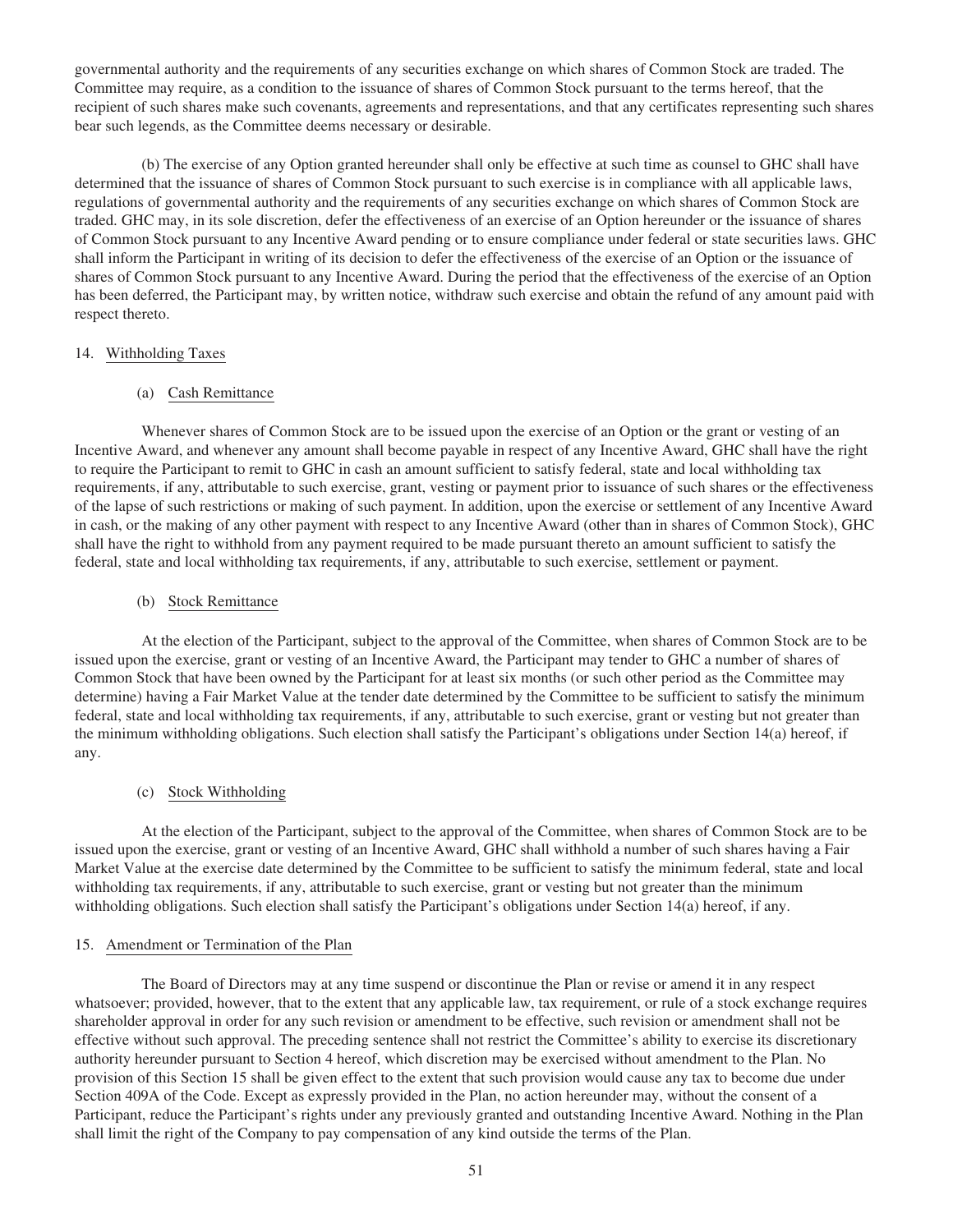# 16. No Obligation to Exercise

The grant to a Participant of an Incentive Award shall impose no obligation upon such Participant to exercise such Incentive Award.

# 17. Transfers Upon Death

Upon the death of a Participant, outstanding Incentive Awards granted to such Participant may be exercised only by the executors or administrators of the Participant's estate or by any person or persons who shall have acquired such right to exercise by will or by the laws of descent and distribution. No transfer by will or the laws of descent and distribution of any Incentive Award, or the right to exercise any Incentive Award, shall be effective to bind GHC unless the Committee shall have been furnished with (a) written notice thereof and with a copy of the will and/or such evidence as the Committee may deem necessary to establish the validity of the transfer and (b) an agreement by the transferee to comply with all the terms and conditions of the Incentive Award that are or would have been applicable to the Participant and to be bound by the acknowledgements made by the Participant in connection with the grant of the Incentive Award.

# 18. Expenses and Receipts

The expenses of the Plan shall be paid by GHC. Any proceeds received by GHC in connection with any Incentive Award will be used for general corporate purposes.

# 19. Governing Law

The Plan and the rights of all persons under the Plan shall be construed and administered in accordance with the laws of the State of New York without regard to its conflict of law principles.

# 20. Effective Date and Term of Plan

The Plan was adopted by the Board of Directors on February 23, 2012, subject to the approval of the Plan by the shareholders of GHC. No grants of Incentive Awards may be made under the Plan after February 23, 2022.